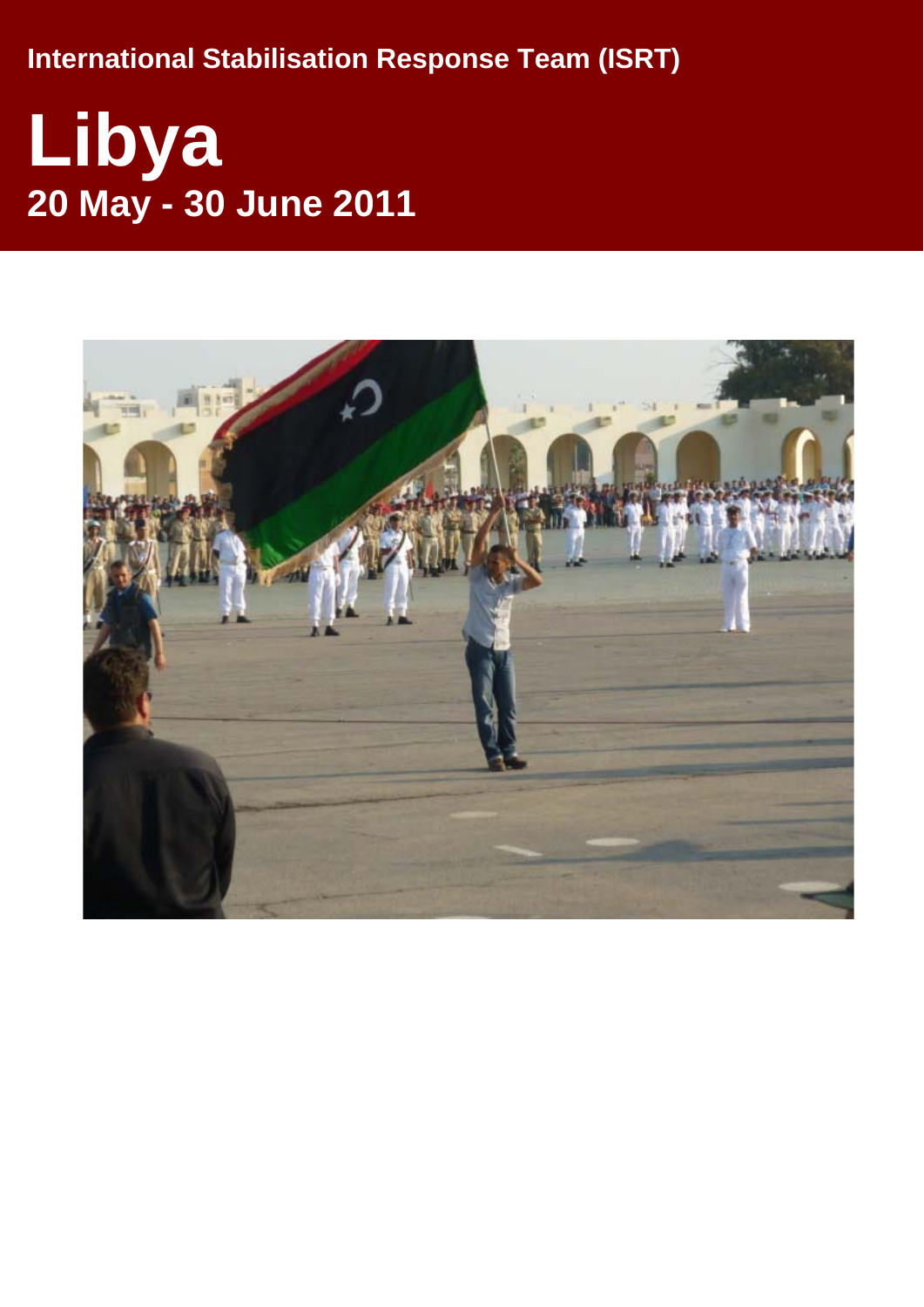| <b>Acronyms</b>         |                                                         | 3       |
|-------------------------|---------------------------------------------------------|---------|
|                         | International Stabilisation Response Team (ISRT), Libya | 4       |
| <b>Policy Overview</b>  |                                                         | 6       |
| <b>ISRT Approach</b>    |                                                         | 12      |
| <b>Sector Detail</b>    |                                                         |         |
|                         | <b>Sector 1 Political Settlement</b>                    | 14      |
|                         | <b>Sector 2 Security and Justice</b>                    | $22 \,$ |
|                         | <b>Sector 3 Basic and Social Services</b>               | 31      |
| <b>Sector 4 Economy</b> |                                                         | 40      |
|                         | <b>Sector 5 Infrastructure</b>                          | 48      |
|                         | <b>Sector 6 Communications and Engagement</b>           | 55      |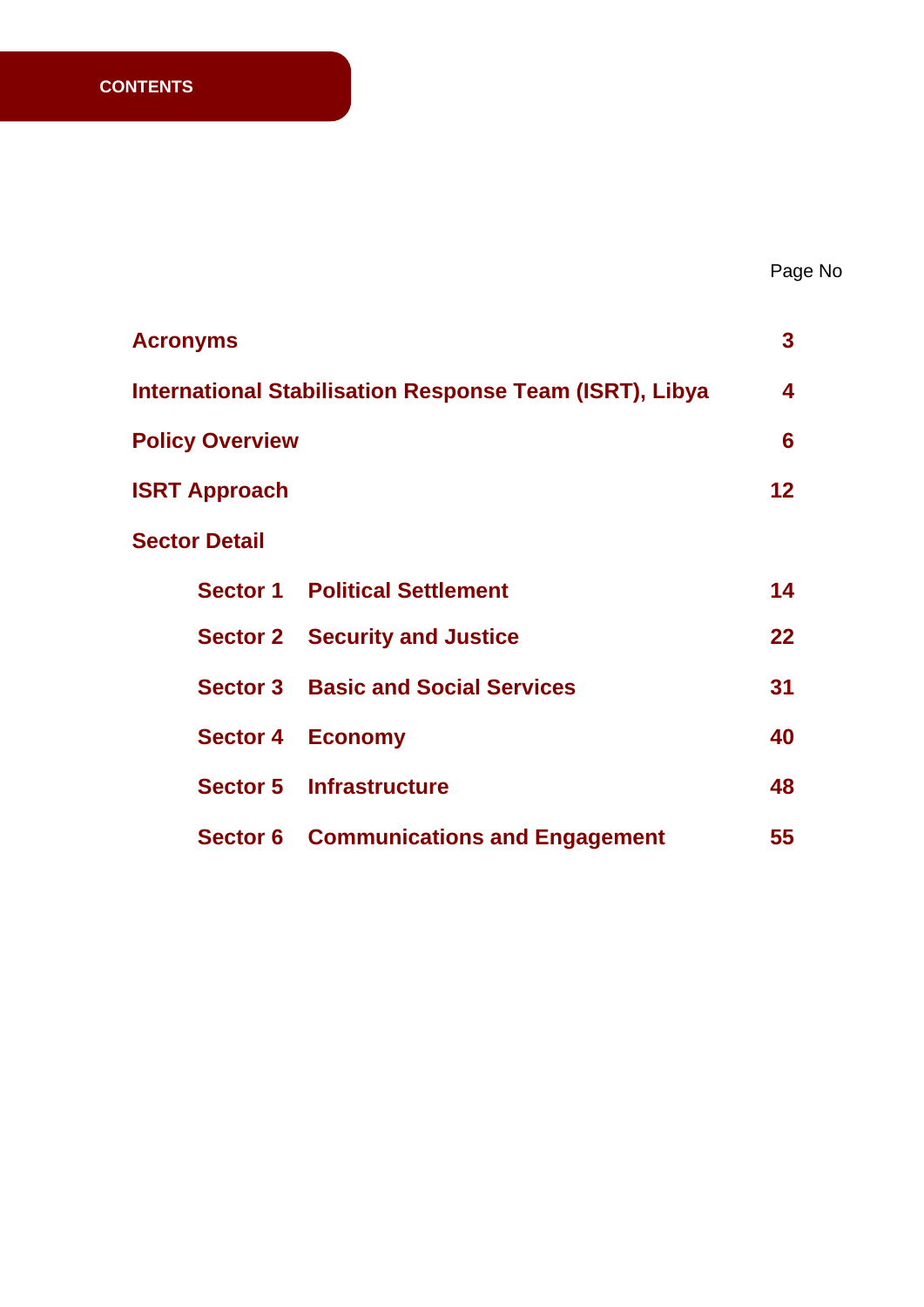## Acronyms

| <b>ACTED</b>  | Agency for Technical Cooperation and Development                   |
|---------------|--------------------------------------------------------------------|
| <b>AGOCO</b>  | Arabian Gulf Oil Company                                           |
| <b>CESVI</b>  | Cooperazione e Sviluppo (Cooperation and Development)              |
| <b>CSO</b>    | <b>Civil Society Organisation</b>                                  |
| <b>ERW</b>    | <b>Explosive Remnants of War</b>                                   |
| <b>FAO</b>    | Food and Agriculture Organisation                                  |
| <b>GECOL</b>  | <b>General Electricity Company of Libya</b>                        |
| <b>GMMRA</b>  | <b>Great Man-Made River Authority</b>                              |
| <b>IMF</b>    | <b>International Monetary Fund</b>                                 |
| <b>INGO</b>   | International Non-Governmental Organisation                        |
| <b>IRC</b>    | <b>International Rescue Committee</b>                              |
| <b>ISPS</b>   | <b>International Shipping and Port-Facility Security</b>           |
| <b>ISRT</b>   | <b>International Stabilisation Response Team</b>                   |
| <b>ISTAR</b>  | Intelligence, Surveillance, Target Acquisition and Reconnaissance  |
| <b>LNG</b>    | <b>Liquefied Natural Gas</b>                                       |
| <b>NATO</b>   | North Atlantic Treaty Organisation                                 |
| <b>NGO</b>    | Non-Governmental Organisation                                      |
| <b>NOC</b>    | National Oil Company                                               |
| <b>NTC</b>    | <b>National Transitional Council</b>                               |
| <b>OCHA</b>   | United Nations Office for the Coordination of Humanitarian Affairs |
| <b>PFM</b>    | <b>Public Finance Management</b>                                   |
| <b>SSR</b>    | <b>Security Sector Reform</b>                                      |
| <b>TFM</b>    | <b>Temporary Financing Mechanism</b>                               |
| UN            | <b>United Nations</b>                                              |
| <b>UNICEF</b> | <b>United Nations Children's Fund</b>                              |
| <b>UXO</b>    | <b>Unexploded Ordnance</b>                                         |
| <b>WFP</b>    | <b>World Food Programme</b>                                        |
|               |                                                                    |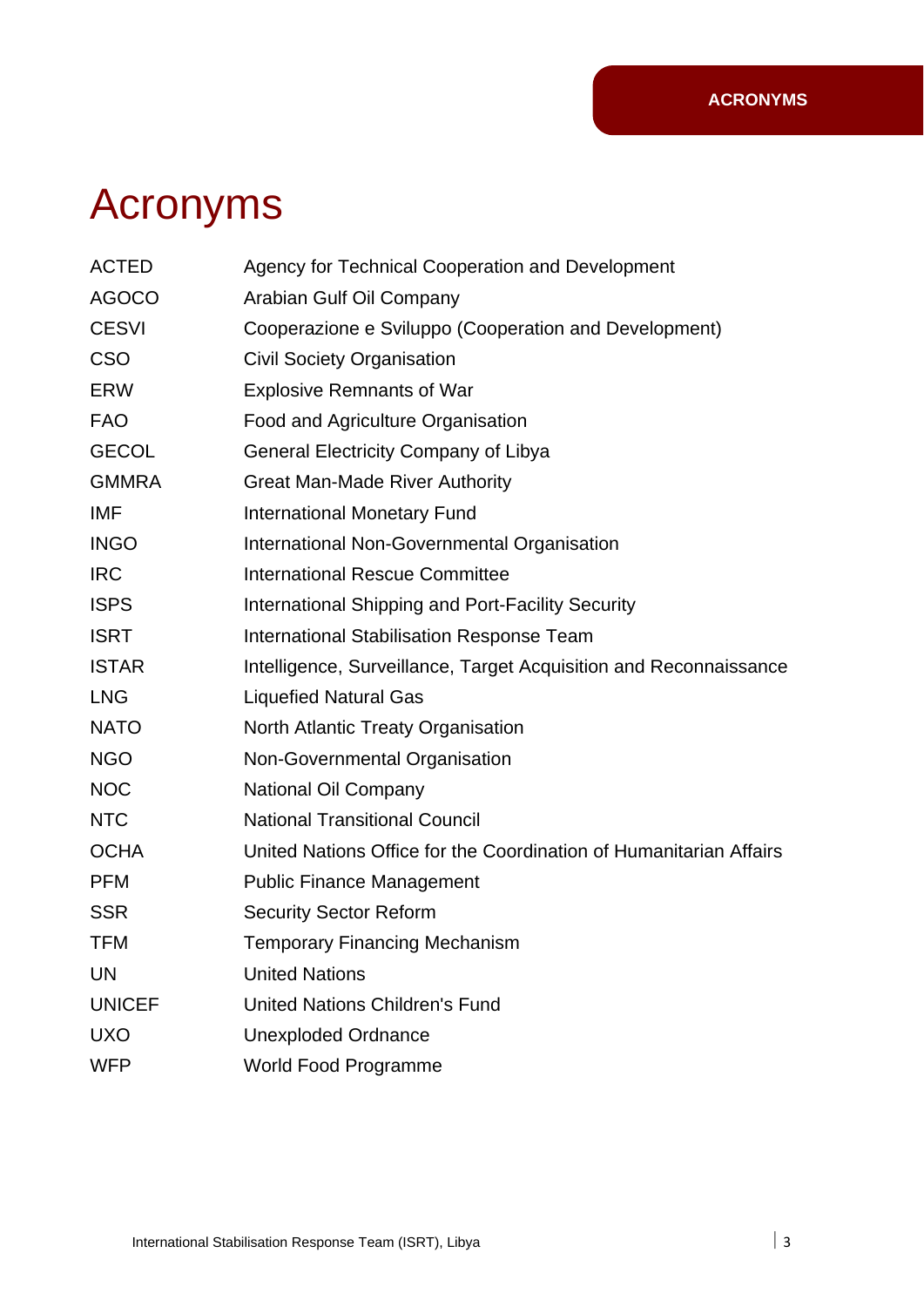## **International Stabilisation Response** Team (ISRT), Libya

The International Stabilisation Response Team (ISRT), Libya was established following a side meeting of the second Contact Group on Libya held in Rome on 5 May 2011. The Contact Group recognised that it is for the people of Libya to determine their own solution to the current crisis and to articulate their own vision of a peaceful future Libya. They also reiterated the role of the UN in leading the international effort to plan for early recovery and peacebuilding. In support of this, the ISRT aimed to build a shared international understanding of Libya's interim stabilisation needs.

The purpose of this report is to capture the ISRT's fact-finding and analysis for rapid use by Libyan leaders and organisations and the international community. It complements, but does not seek to replace, the ongoing United Nations (UN) way for inclusive post-conflict political dialogue. The report reflects the views only of the experts involved in the ISRT, not their countries of origin. While it draws on a range of interviews with Libyan and international actors in Libya, the analysis within assessment on future Libyan needs and ongoing processes of the NTC in paving the does not represent the position of the NTC, the UN or any other actors.

International experts were contributed by Australia, Denmark, Italy, Turkey, the United Kingdom (UK) and the United States (US). The team conducted their assessment in Benghazi and surrounding areas from 20 May - 8 June 2011. Follow up analysis and reporting was undertaken in London from  $13 - 24$  June 2011 with additional experts, including from Canada.

The focus of the ISRT was on fact-finding in NTC-controlled areas of Libya, in order to identify the immediate challenges to stabilisation in those locations. The ISRT also assessed the political, economic and security challenges that are likely to be faced across the country over the short to medium term during the transition to a peaceful future Libya. The ISRT employed a combination of desk-based analysis, in-country interviews, discussions and observation. Security conditions prevented travel by the ISRT further west than Misrata.

In this report, stabilisation is defined as the process of establishing an environment in which there is sufficient space and security for political dialogue to take place following a conflict. It includes supporting conditions in which people and key institutions are protected, the rule of law can be re-established and basic and social services are provided.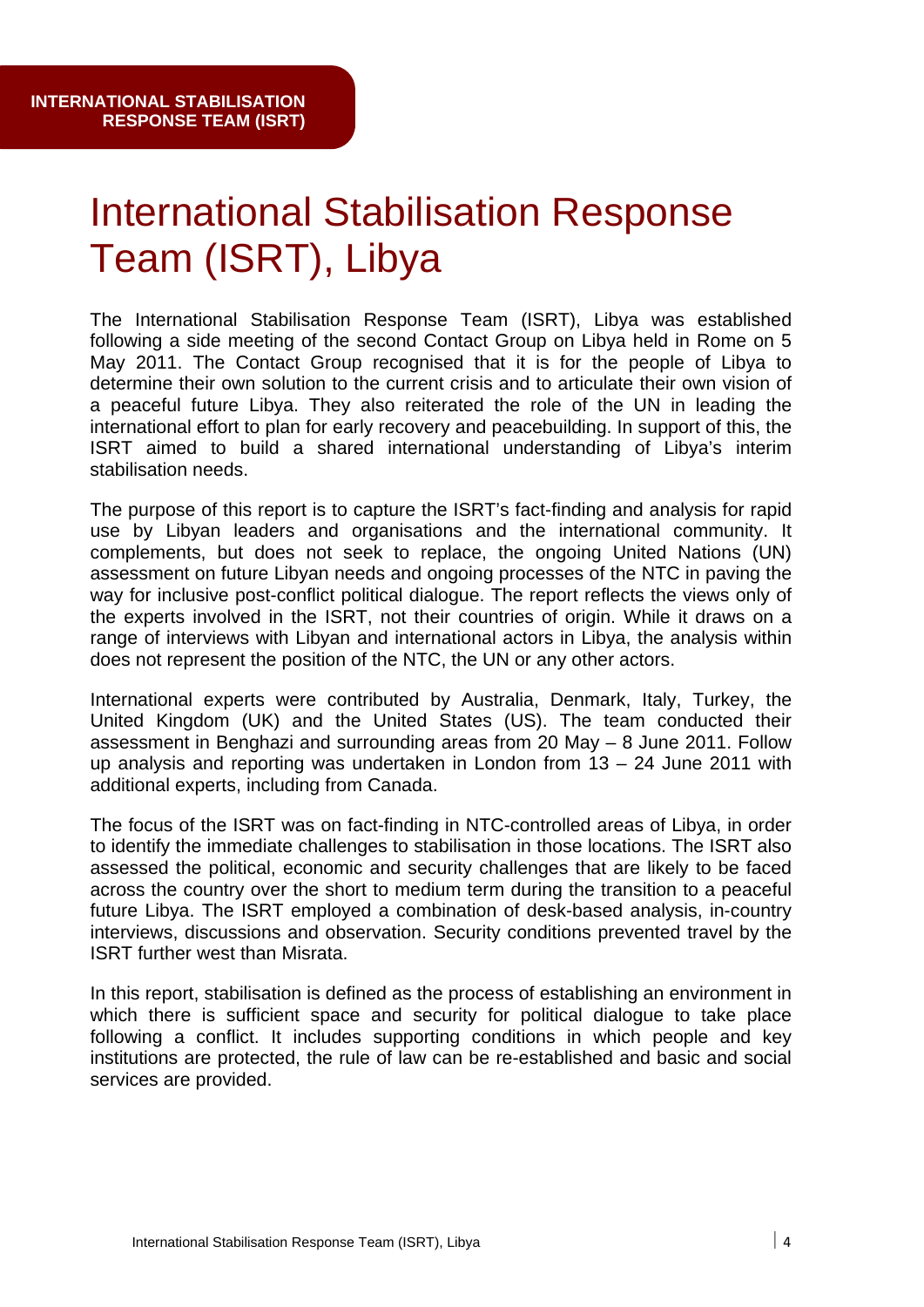Given this focus, the ISRT has not prepared a comprehensive needs assessment for all assistance requirements in Libya, nor addressed humanitarian or longer-term reconstruction issues – other than as they impact on stabilisation. This report is not a list of all tasks to be undertaken or a comprehensive transition plan. Instead, it suggests priority areas for Libyan action and contains recommendations for how the international community might support those efforts.

The ISRT focused on five thematic areas: political settlement, security and justice, basic and social services, economy and infrastructure. The sixth thematic area, communication and engagement, has been identified as a critical enabler across each of the other five areas.

The ISRT analysed the implications for each of the five thematic areas across three phases in the transition from the current situation to a peaceful future Libya. The ISRT 's three phases are:

- **Immediate Phase** actions in NTC-controlled areas from now until the establishment of an agreed ceasefire;
- **Early Phase** actions across Libya in the first 30 days after the establishment of an agreed ceasefire; and
- Interim Phase actions between 30 days and six months to bridge the gap to longer term recovery.

These phases broadly map to the "Conflict" and "Stabilisation" phases of the transition, identified by the NTC in their report, *Urgent Destabilising Factors*, which was presented to the third Contact Group meeting on 9 June 2011.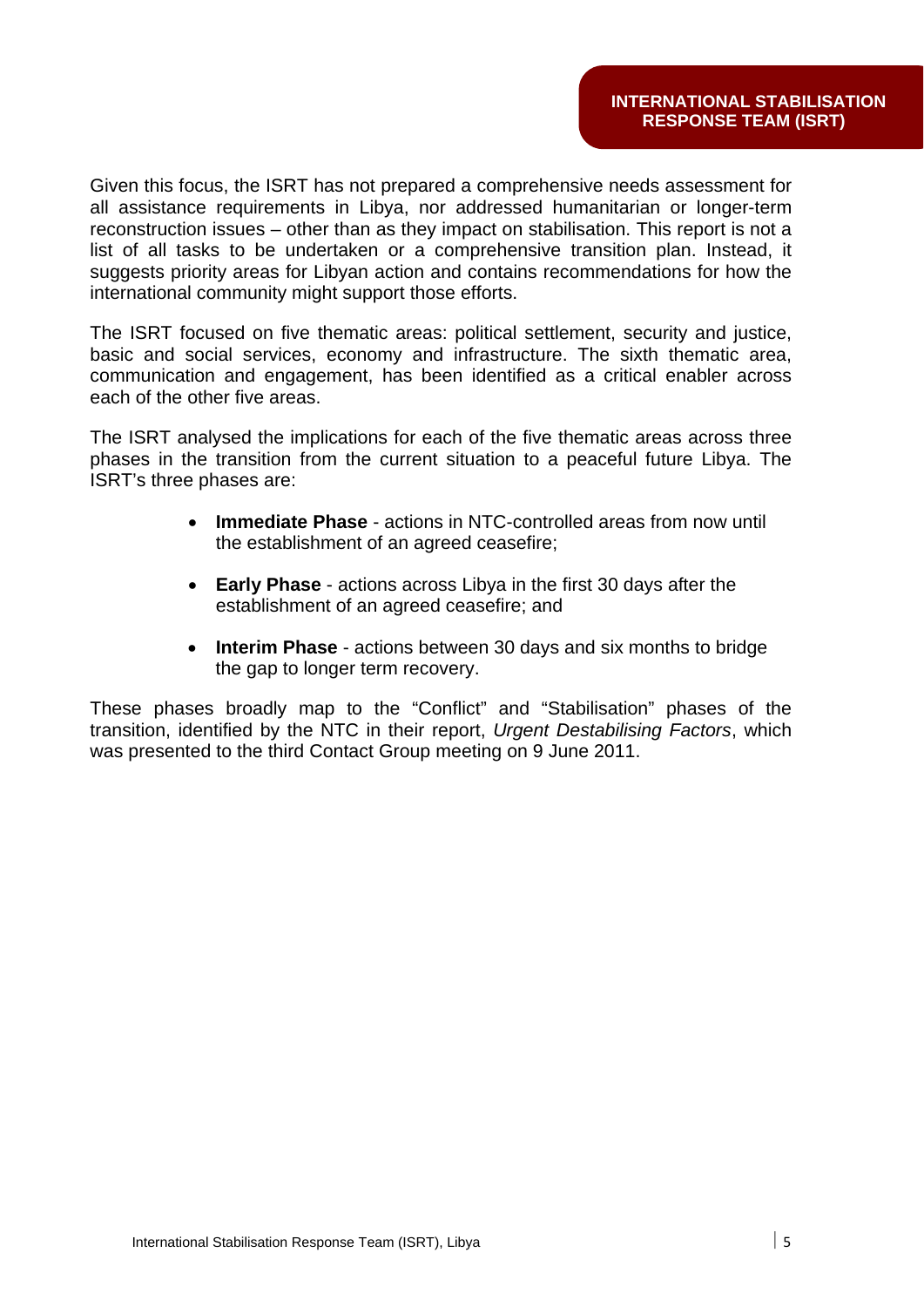### **Introduction**

Achieving a peaceful future Libya requires a sustained unity of effort in NTCcontrolled areas in the Immediate Phase. In addition to successful uprisings, critical to this will be:

- sustained, legitimate caretaker leadership from the NTC;
- increased dialogue and preparation amongst civil society; and
- $\bullet$  provision of basic and social services to the people  $-$  prioritising food, fuel, medicines and protection.

Critical actions taken now can help maximise the likelihood of a smooth transition following an agreed ceasefire. These include:

- support to security forces (formal and militia, with emphasis on their unification under civilian authority);
- inclusive dialogue to prepare the post-transition political space; and
- planning for the provision of basic and social services.

Once a ceasefire is agreed, the first 30 days (Early Phase) will be critical to yet is the period of greatest potential destabilisation. Priority actions to avert such establishing the political, economic and security conditions for a smooth transition – destabilisation include:

- dialogue between the people and emerging leaders;
- ensuring the continuous provision of basic and social services;
- delivering basic security and the rule of law; and
- re-starting the economy.

The period of transition will last longer than 30 days. This report does not deal comprehensively with later actions that the new authority ("Interim Authority") will wish to prioritise or with support that the international community can provide, however some key considerations are referenced in the Interim Phase sections of this report.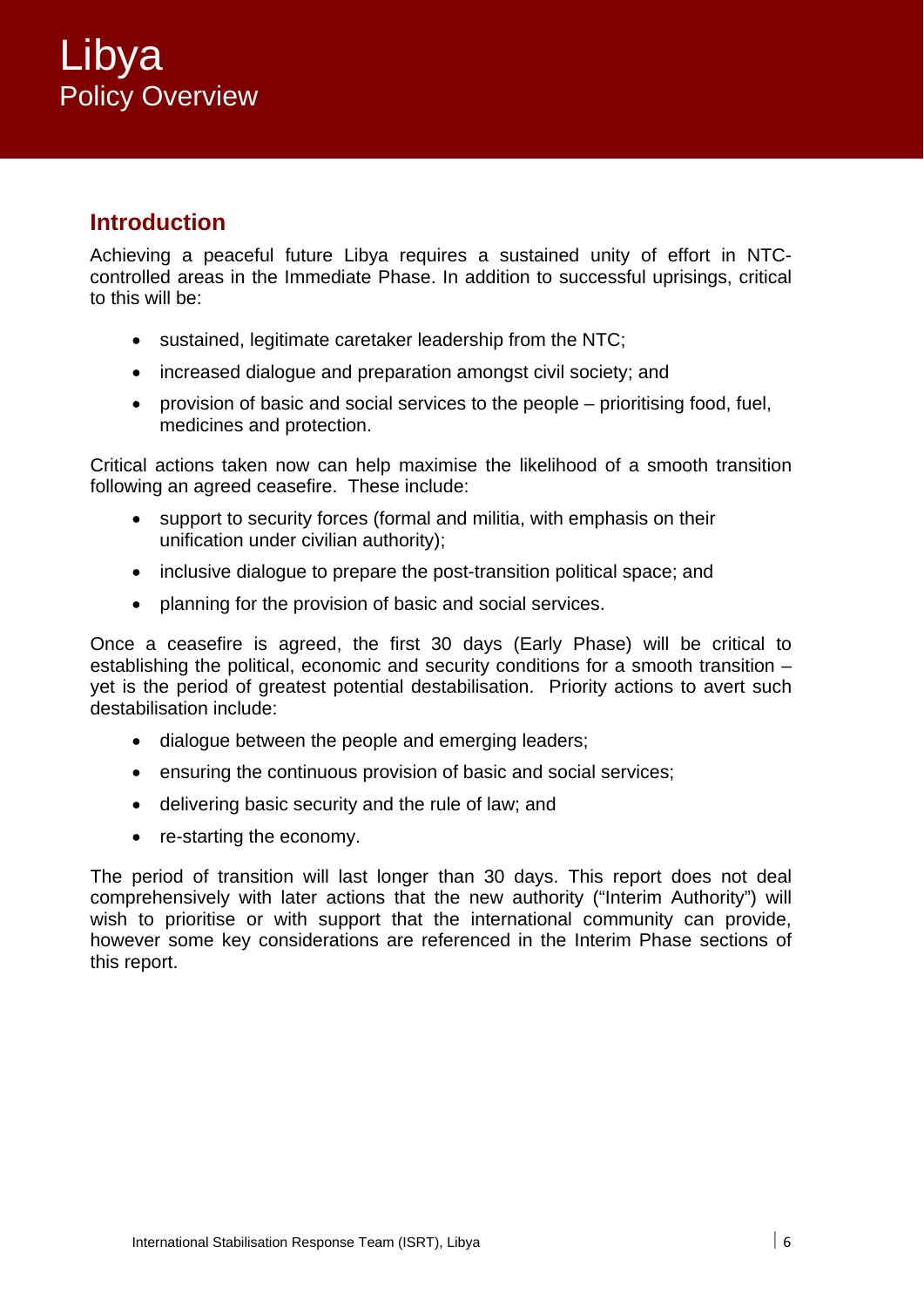### **Ensuring Unity of Effort**

The NTC is widely accepted by the people in liberated areas as the legitimate caretaker authority. Sustaining this will be critically dependent on achieving continued progress of the uprisings, extensive dialogue with the population in NTCcontrolled areas and increasing the NTC's reach across Libya. The emergence of an independent media is a key aspect of political discourse since the uprisings began. The NTC has begun to engage with this and consequently, communications are improving. The NTC has also become more inclusive. Continuing to develop communications and ensuring transparent decision-making can help contribute to maintaining and deepening understanding and acceptance of the NTC.

We welcome the fact that the NTC has continued to present themselves as a caretaker authority, promoting dialogue for future political settlement rather than prescribing the solution, which contributes to their acceptance by the Libyan people. The NTC's legitimacy comes from the standing of certain members and from their collective commitment not to seek power in a unified Libya, even whilst some individuals may have political aspirations. This posture needs to be sustained and steps to formalise the NTC political structures (for example, through elections) are not considered necessary at this time.

### **Managing Public Expectations**

Strong communications are critical to maintaining popular support for the NTC and to explain what is already being done. Delivering concrete action, and being seen to do so, is also important in meeting already high expectations of the Libyan people and in sustaining their support. For example, limited access to specialised foodstuffs undermines support, particularly if these expectations are not clearly managed.

The provision of food, water and fuel for power stations is heavily dependent on imports and requires immediate access to foreign exchange to continue – whether this be through the Temporary Financing Mechanism (TFM) or another means. We estimate this requirement at \$350 million per month (\$250 million for fuel; \$100 million for food and medicines), which will increase if the Immediate Phase continues and as more areas come under NTC-control.

There are various efforts ongoing to meet this financing requirement through oil exports, pre-financing of future oil delivery, or borrowing against frozen assets. If these routes are seen to exceed NTC authority or to "mortgage Libya's future" they can undermine the NTC. We recommend any international assistance focus on use of direct foreign exchange transfer.

The best solution for provision of food and domestic fuel is through purchase rather than direct distribution. This requires commercial access to supplies and adequate cash for consumers to purchase goods. Access to cash will partly be addressed if the foreign exchange requirements above are met.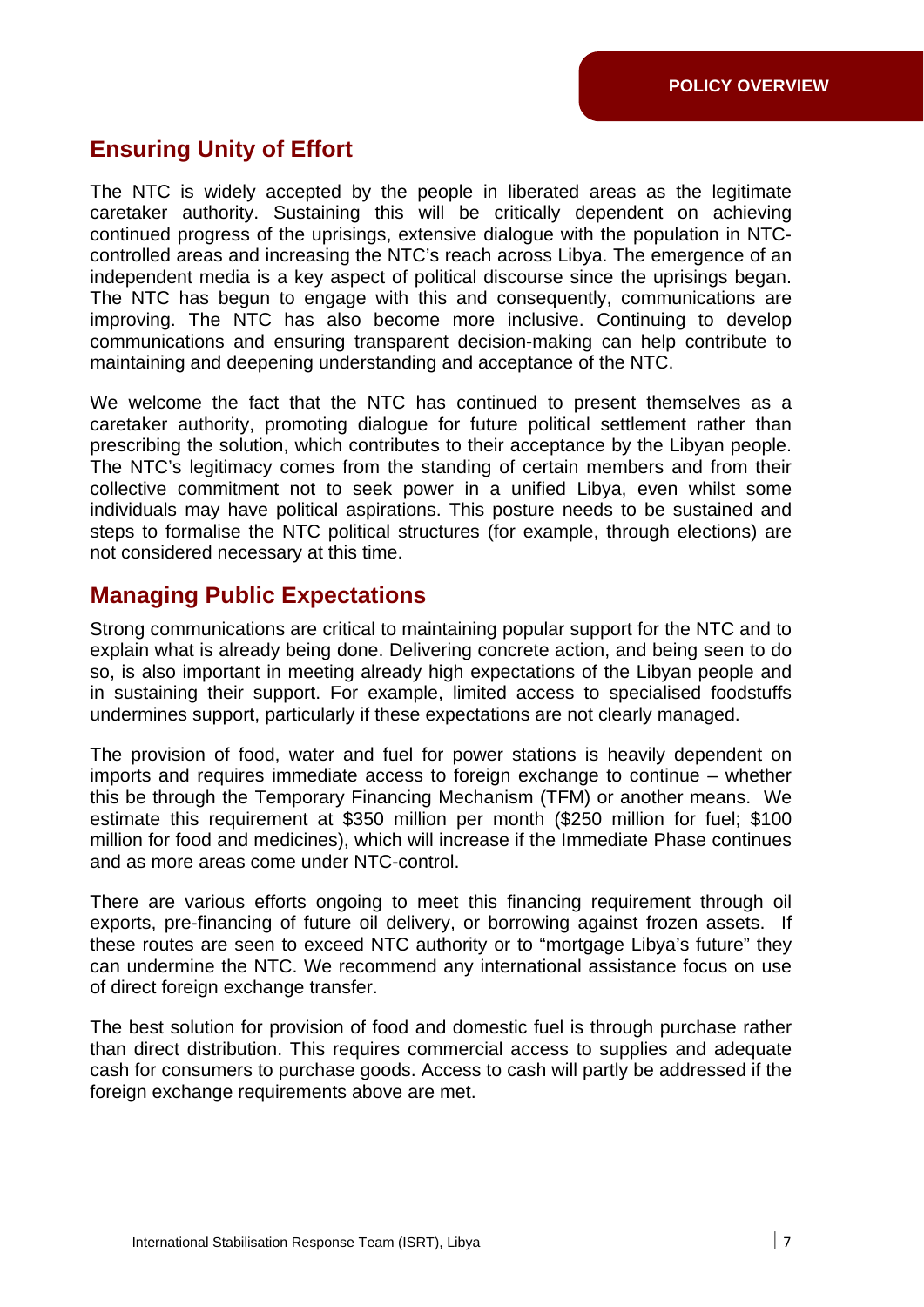Reported local crime has decreased (in part due to the spirit of social cohesion created by the uprisings). At the same time, while Qadhafi forces have been pushed further from Benghazi and surrounding areas, there are still concerns about actions by Qadhafi sympathisers or rogue elements. As a result, lack of security is still a major concern for many and one reason why parents are not sending their children to school and people are buying guns. We support NTC efforts to coordinate and integrate militia organisations under civilian control and consider measures to register guns.

The Executive Offices of the NTC and the municipalities have an important role in the delivery of basic and social services. Critical gaps were identified in management capacity and planning. Short and temporary arrangements to fill these gaps could help increase this capacity without further institutionalising the NTC.

Burgeoning civil society organisations (CSOs) and non-governmental organisations (NGOs) across all sectors creates and reinforces the social cohesion that underpins the uprisings in Libya. CSOs and NGOs are playing an important role in service provision such as food distribution. The vast majority of CSOs and NGOs are selffinancing and dependent on volunteers. Strong family ties and volunteers have so far helped the vulnerable to cope and also contributed to a broader sense of community. If families', CSOs' and NGOs' resources are exhausted and can no longer provide support, the larger effort would quickly be undermined. We recommend support for the work these groups are doing without seeking to overformalise them.

### **Planning and Preparation**

The NTC has clearly stated that their role extends only until an agreed ceasefire has been established. However, all Libyans will best be served by a well-managed transition to a new, inclusive political settlement and a smooth transfer from the NTC as caretaker to the new Interim Authority. We welcome the fact that the NTC and relevant partners are already planning now to maximise the chances of a smooth transition and prevent further violence. The greater the level of advance preparation, the more likely a chaotic transition with a power vacuum and breakdown in security and services will be avoided.

In particular, we welcome the fact that:

- the NTC is continuing to develop their framework for post-transition political settlement as presented to the Contact Group;
- the NTC is planning to increase their dialogue with the Libyan people, to prepare civil society to support and participate in a political process. We believe that this can make a critical contribution to maximising popular support for, and understanding of, the Interim Authority; and
- the NTC is continuing their proposal to consolidate militia involved in the uprisings into a national guard and national security force.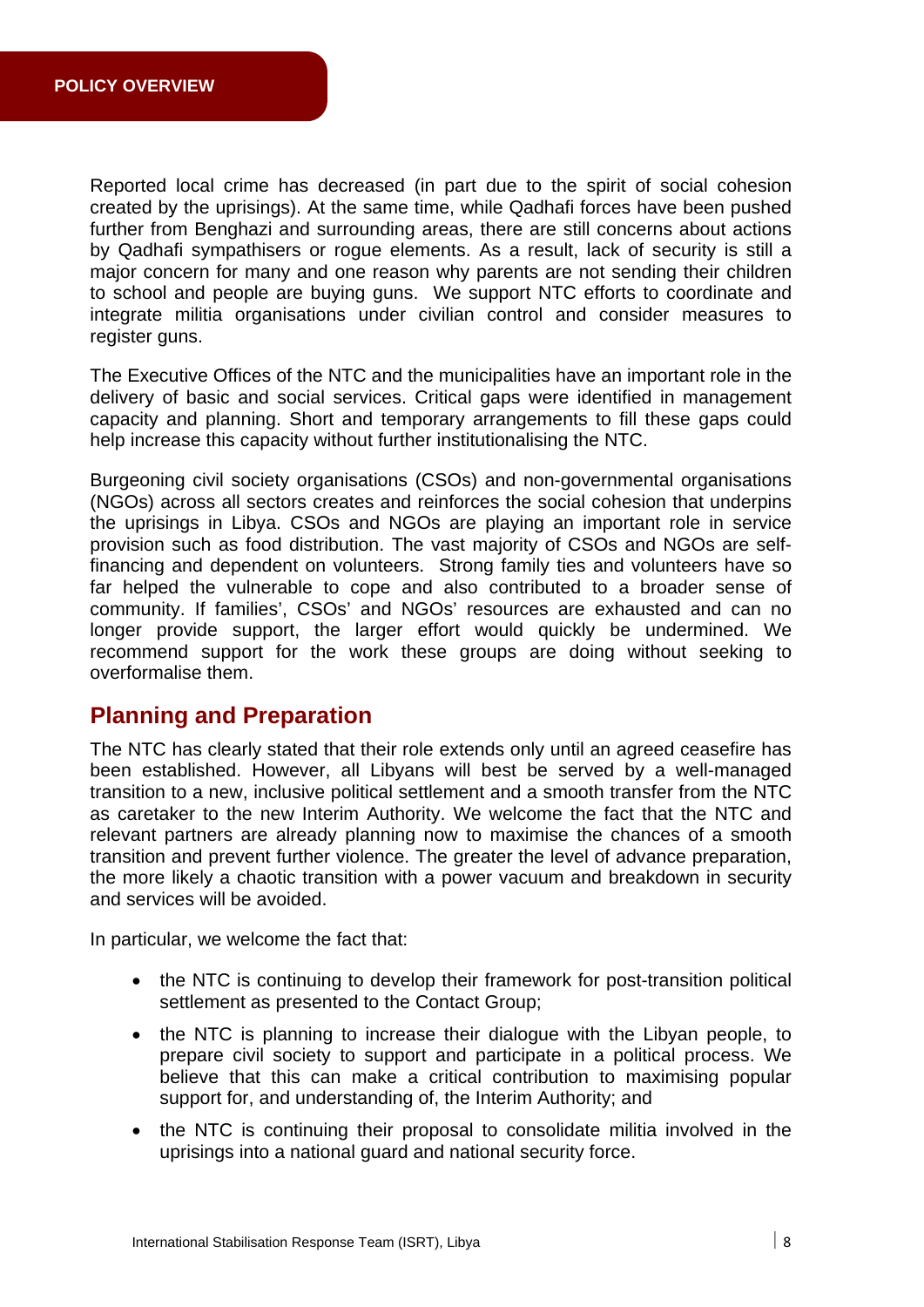In support of these efforts, the international community should consider:

- continuing and extending mentoring of formal and informal Libyan security actors to include preparation for the forces' role in transition. Support to this sector may also include providing the core of an international monitoring capability;
- supporting emergency communications, coordination and stockpiling preparation for the immediate provision of food, fuel and medicine to all parts of Libya after an agreed ceasefire is established; and
- continuing transition planning aligned with Libyan processes, understanding many uncertainties remain.

### **Supporting Political Settlement**

Following an agreed ceasefire, the period in the following 30 days will be essential in building a political settlement. There is likely to be uncertainty as the NTC and actors authorities. This determination process must be Libyan, without international in Tripoli and other newly liberated areas determine the makeup of the new interim interference.

Reaching initial settlement is critical, but negotiation and communication of the settlement may take some time. In particular, the engagement of the people of Tripoli and other areas currently still under Qadhafi regime control, will be particularly new arrangements are made, steps to ensure the continued delivery of basic and social services and a viable level of security and civil order will be critical. Any breakdown in service delivery could significantly destabilise political progress. important and may differ significantly from the process underway in Benghazi. As

The international role during this Early Phase will be important but limited. An early decision and communication by Libyan leadership and international partners on how international support is to be structured would help ensure that international assistance is appropriate and effective. All international assistance must be structured with coordination, ideally by the UN, to reduce the burden on interim authorities and prevent duplication. Regional actors will have a particular role in supporting the territorial integrity of Libya and protecting common borders.

It is important that the international community be seen to support Libyan solutions for a Libyan future. Partners should assist rapidly in getting the economy restarted by releasing frozen assets and supporting early identification of new legitimate authorities in Libya. International acceptance of these authorities will be critical to unlocking the economy, but must be done in support of a fully inclusive political settlement between the new authority and the Libyan people. The Contact Group can now work with the international community and with a wide selection of Libyans to determine the principles that will drive recognition to expedite action in the Early Phase. The recommendations that follow depend on rapid identification of a legitimate interim authority.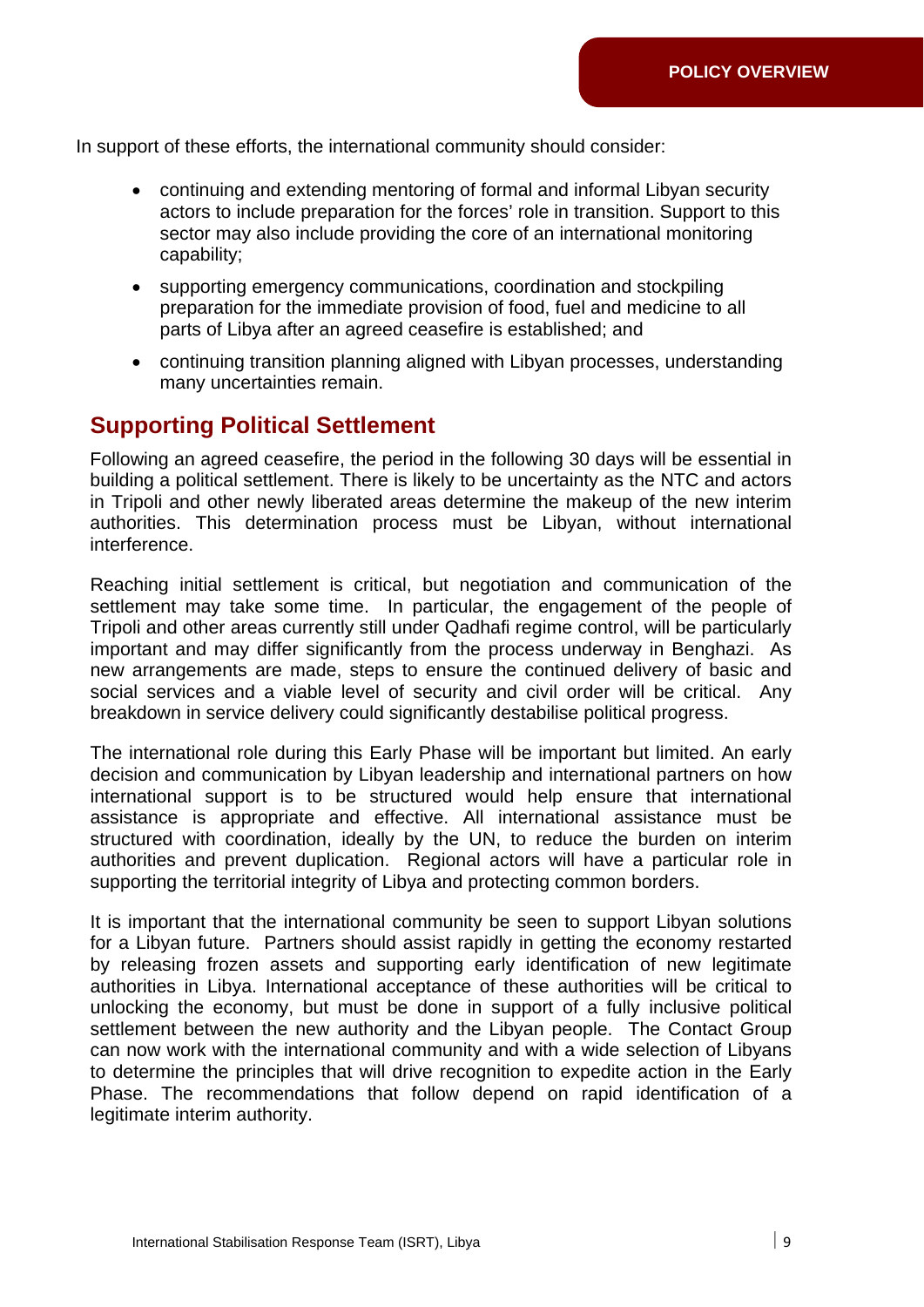### **Ensuring Food, Fuel and Medicines**

The early priority following the establishment of an agreed ceasefire must be on meeting needs for food, fuel and medicine, and on managing public expectations, not on building systems. International humanitarian agencies will have an important role in supporting existing Libyan systems. Avoiding disruption of existing basic and social services and restoring those that have been shut off will increase confidence in the competence of the Interim Authority. Additional provision must be made for returning displaced persons.

At the time of ceasefire, if the basic infrastructure in Tripoli and key areas is relatively intact then traders should be able to operate and increase supplies of available food, and authorities should be able to import sufficient petroleum for the main utility companies, security forces, freight haulers and farmers. However, in areas of severe insecurity, destruction or breakdown of supply systems, international humanitarian agencies will have an immediate role in ensuring that food, medicines and water are available. Building assistance on existing structures and phasing out relief aid as soon as possible will be key in supporting Libya's early recovery. Local CSOs, NGOs and municipalities will play an important role.

### **Delivering Security and Rule of Law**

An agreed ceasefire will bring a formal end to conflict in Libya, however the ceasefire is unlikely to lead to an immediate end to violence, and indeed some violence may increase. Ceasefire implementation will require monitoring by both the Interim Authority and the international community. It will be important to establish quickly civil order in Tripoli and newly liberated areas, with particular attention to protection. Rapid clarification of accepted security leadership will be vital to direct: i) managed disarmament of relevant elements of Qadhafi forces; ii) prevention of proliferation of weapons and armed groups; and iii) efforts to safeguard lives and property.

We welcome the ongoing efforts by the NTC and others to plan for the protection of key infrastructure and records. Backing from the new Interim Authority for a trusted, rapidly deployed and accountable security force with effective strategic communications within newly liberated areas, could play a key role in dissuading extra-judicial and sexual violence and the emergence of vigilante groups. Early communication of key messages through trusted sources (e.g. mosques and revolutionary youth groups) will be vital.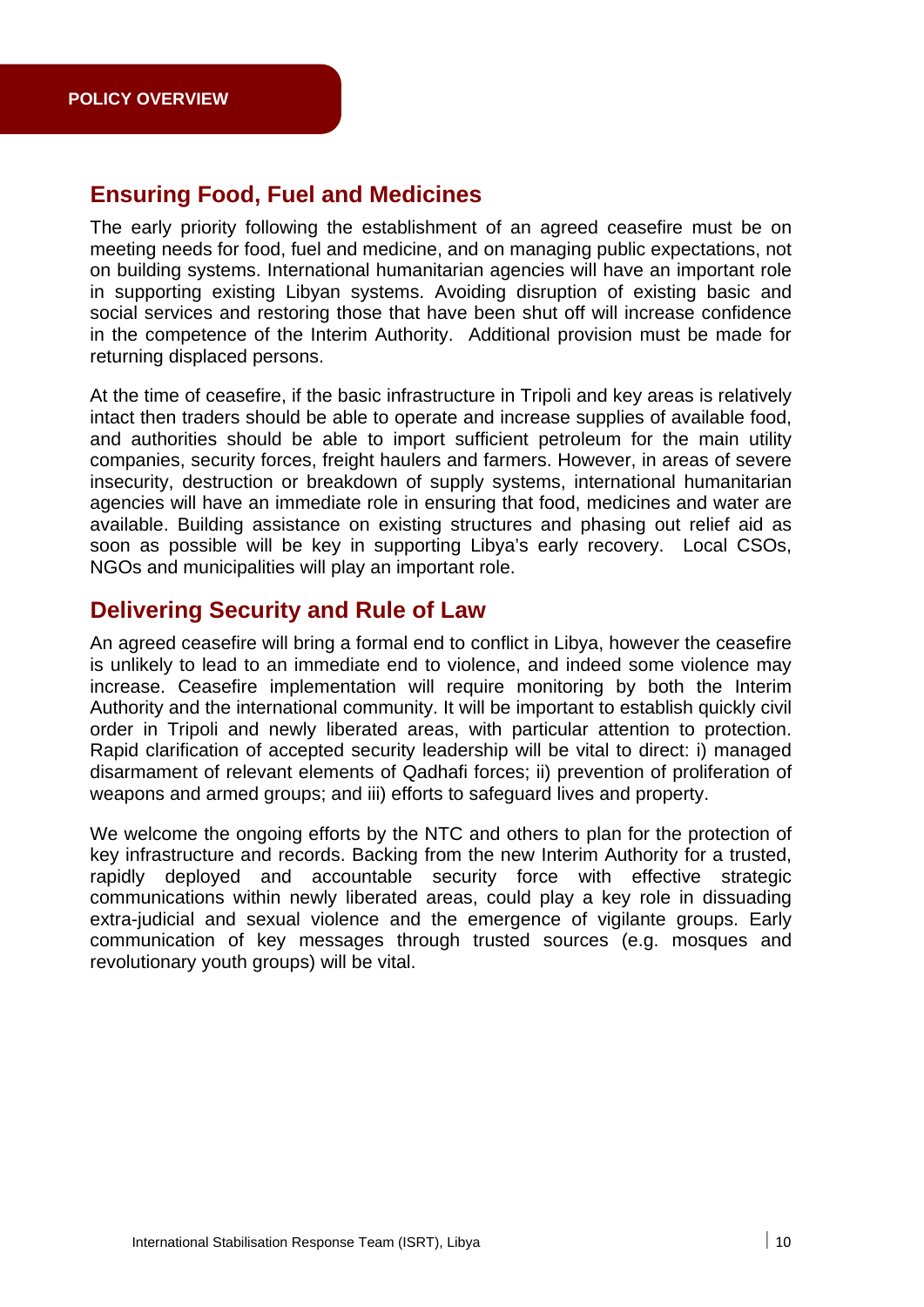Early action to arrest the proliferation of militias and weapons is essential with targeted disarmament and demobilisation of Qadhafi forces and other armed groups; large groups of mercenaries are likely to be a specific threat. We welcome the NTC's proposal for consolidating militia involved in the uprisings (both security and policing) into a National Guard and national security force, and recommend broad support for these efforts.

Prevention of summary justice and the promotion of reconciliation is also an immediate priority. After a ceasefire has been agreed, Libyans will want to determine rapidly a Libyan-crafted justice and reconciliation process to help in this.

### **Restarting the Economy**

It will be critical to get foreign exchange into the economy as quickly as possible for the import of commodities and the payment of the public sector salaries. Once the legitimate Interim Authority is identified, this can be done by immediately lifting bilateral and multilateral sanctions against Libya – in particular, unfreezing its assets – and pre-financing future oil exports. The releasing of frozen bank notes in the UK would also allow the payment of public institutions' salaries, with the intention of kick starting the return of LYD bank notes into the banking system. Given that the Libyan economy will continue to be highly dependent on oil, early decisions about institutional responsibility for the oil sector are required, including clarification of the status of existing oil contracts. There is a high risk of legal challenges, but if these can be resolved and technical challenges overcome, then an early resumption of oil production may be possible.

If foreign exchange is available, it would be possible to auction it to importers and bankers, thereby ensuring sufficient Libyan currency to provide a safety net for the population through salaries and subsidies of food, medicine and fuel. Immediate action to get basic telecommunications and media infrastructure in place and to begin employment generation, in particular for former militia members, will make an important contribution to supporting stability.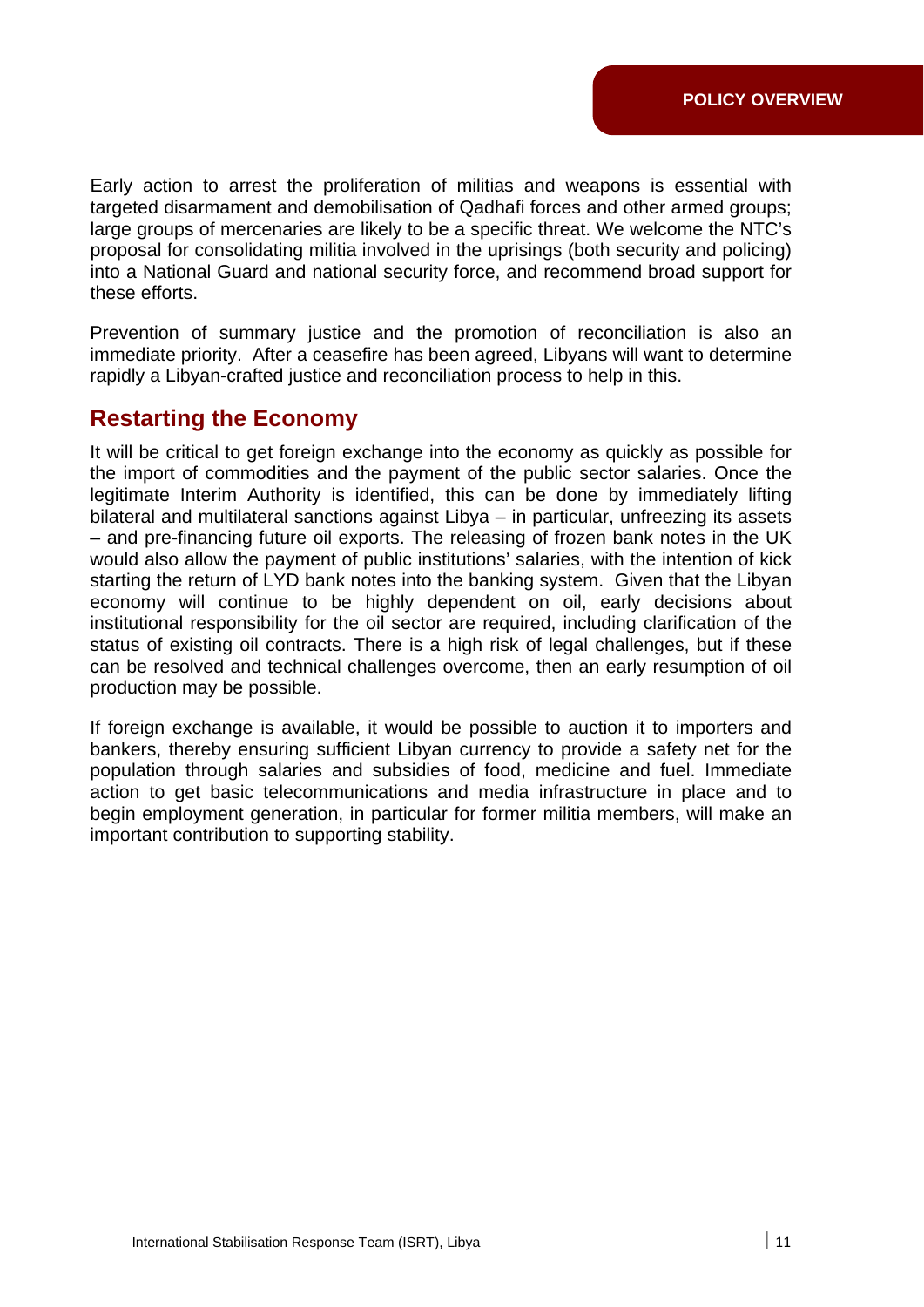## ISRT Approach

### **Sectors and Phases**

The following analysis considers five thematic areas in detail: political settlement, security and justice, basic and social services, economy, and infrastruc ture. The sixth thematic area identified in the interim findings, communication and engagement, is a critical enabler to the other five. These areas support NTC priorities and are closely related to the areas being considered by the UN as they look at potential future needs.

These areas were analysed across three phases in the transition from the current situation to the vision of a peaceful future Libya. The three phases are:

- Immediate Phase actions in NTC-controlled areas from now until the establishment of an agreed ceasefir e;
- Early Phase actions across Libya in the first 30 days after the establishment of an agreed ceasefire; and
- Interim Phase actions between 30 days and six months to bridge the gap to longer term recovery.

At the third Contact Group meeting, held in Abu Dhabi on 9 June 2011, NTC Executive Committee Chairman, Mahmood Jibreel, presented a report, Urgent Destabilising Factors, which outlined five phases for forward planning. The ISRT's phases relate to the five NTC phases as follows:

- The Immediate Phase maps directly to the NTC's "Conflict Phase", being the current period leading up to the "end game". According to the NTC, during this phase the country will suffer short-term security, economic and humanitarian problems that could create long-term problems that will hinder future reconciliation and reconstruction efforts.
- The Early Phase (0-30 days) maps to the beginning of the NTC's "Stabilisation Phase", being the period that follows the exit of Qadhafi, with the main objective of providing basic and social services and maintaining and ensuring local administration. As defined by the NTC, "stabilisation" would include infrastructure assessment, refugee repatriation, commencement of transitional justice and disarmament and demobilisation.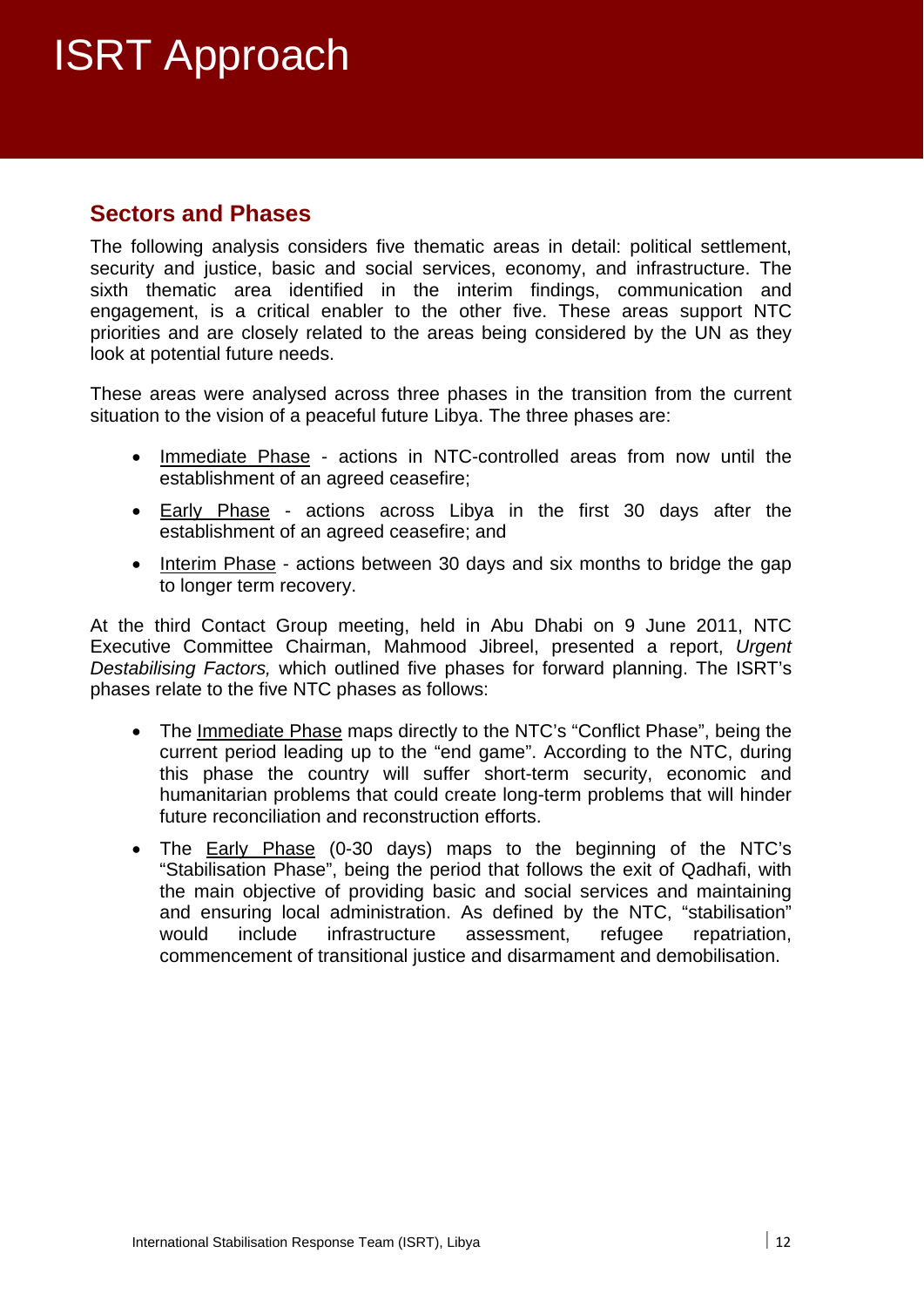• The Interim Phase (post 30 days and up to 6 months) has potential overlaps between NTC's "Stabilisation" and "Political Institution-Building " phases, which are based on conditions rather than time. "Political Institution-Building" is the phase following immediate stabilisation of the country foc used on developing political institutions; solidifying political settlements; refor ming the security an d justice sectors; launching a constitutional process; strengthening core governance of public institutions; and delivery of basic social services.

The NTC also considers two later phases in their report: *Power Transfer* to a freely elected government and further institutionalisation of governance and Development *Planning and Management*, which considers Libya's longer term recovery and development. The ISRT report does not cover these later phases.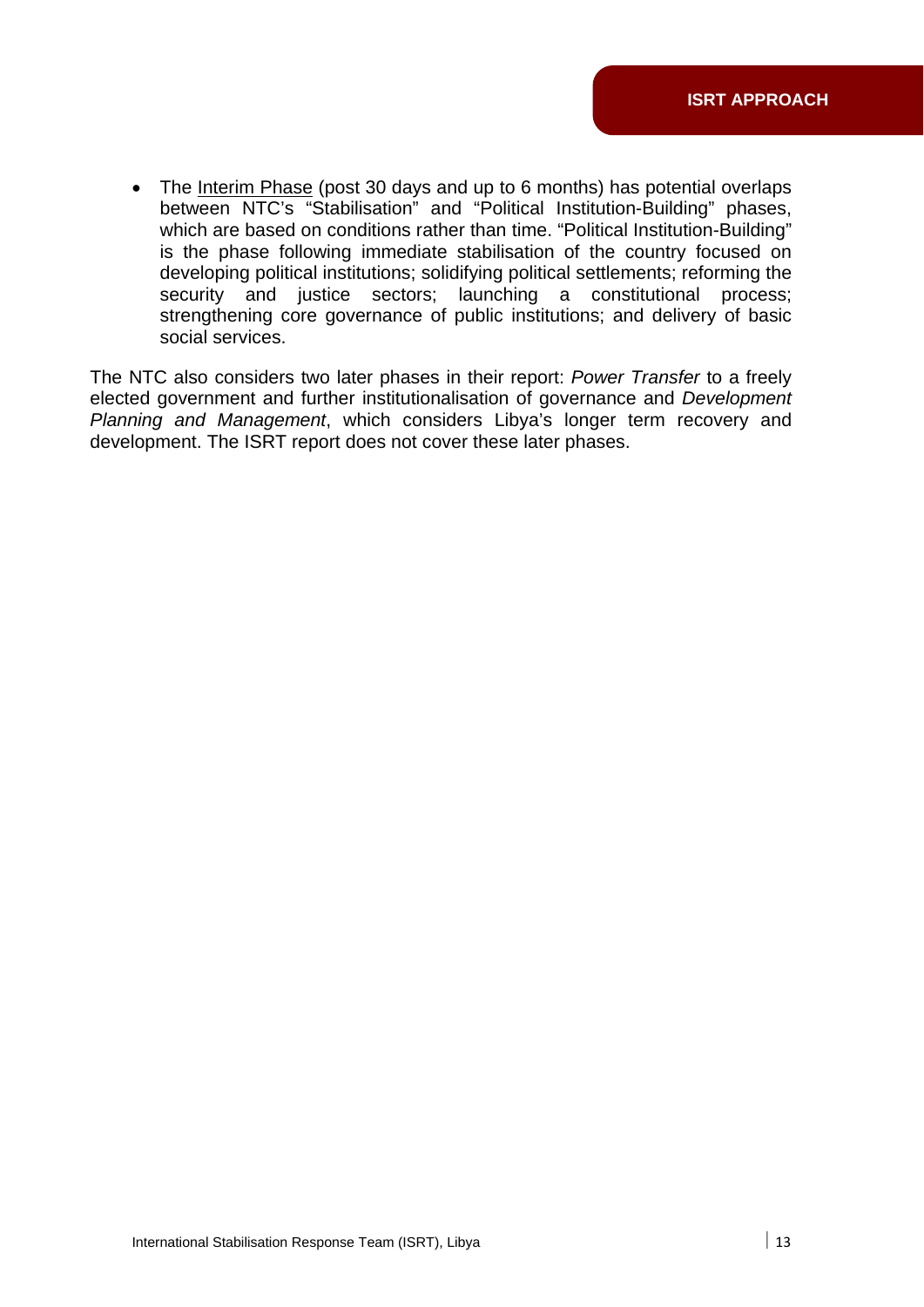## **Political Settlement**

#### **Priority recommendations for the international community:**

#### **In the IMMEDIATE Phase:**

- Support NTC in consultation with stakeholders to outline and communicate political vision and framework for future processes
- Support inclusive mechanism (i.e. national dialogue) for development of political roadmap, facilitating participation of all sectors of Libyan society
- Assist NTC communications capacity to manage expectations and coordinate communications
- Develop mechanisms for interaction and communication between NTC and municipal councils

#### **In the EARLY Phase:**

- Encourage and support the quick and visible stand up of a new Interim Authority in Tripoli
- Support and reinforce immediate and unified communications to maintain civil and public order and protect against violence, encourage inclusive participation in political processes and manage expectations

#### **Current Situation**

The situation in Libya is unique. Whilst lessons can be learned from other conflicts, applying identikit solutions are ill-suited to the local political dynamic, which comprises popular support in liberated areas and a common resolve to remove the Qadhafi regime.

The NTC's primary aim is to build and maintain legitimacy in the eyes of the Libyan people, in order to: ensure cohesiveness among political actors involved in coordinating the military and political removal of Qadhafi; fulfill, as a temporary caretaker, the necessary functions of a government in the liberated areas; and indicate the commitment of the Libyan people to democratic governance after the Qadhafi regime falls.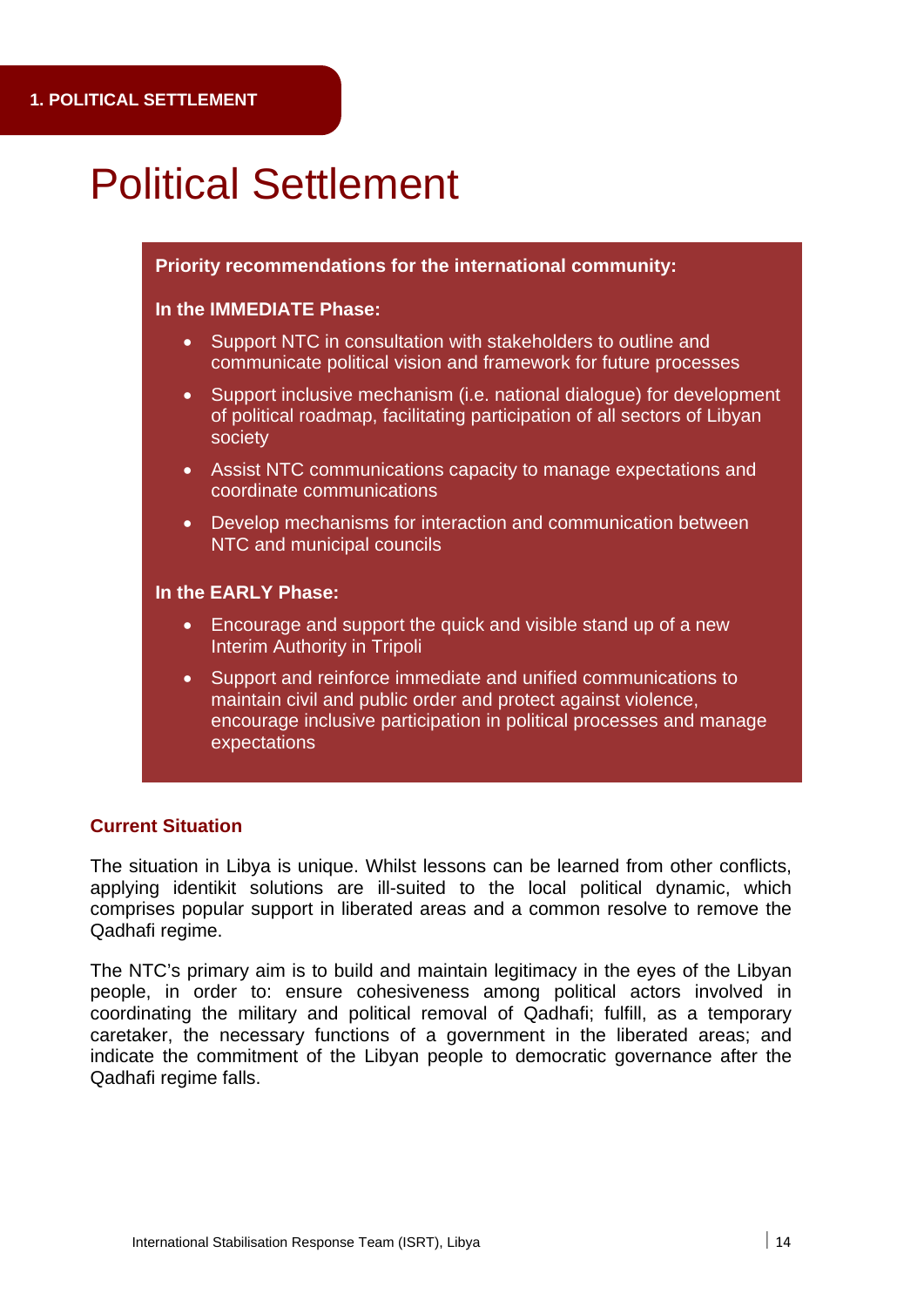The NTC is the product of political dialogue brokered between various political groups and individuals supporting the uprisings in Libya. Its legitimacy comes from this broad representation and, critically, from the commitment of the NTC not to seek political power once a peaceful future Libya is achieved. Whilst some current members of the NTC may have political aspirations, this is not how the NTC collectively presents itself or is perceived. The NTC faces a dilemma: it needs to project future plans for political processes in order to gain international recognition, yet Libyan support for NTC is conditional upon its temporary caretaker status. This latter posture needs to be understood and sustained.

Regarding the NTC as a "government in waiting" or "opposition" is not helpful or correct. The NTC should be supported as caretakers so that settlements can take place. Steps to formalise the NTC political structures are therefore not recommended.

The NTC is currently widely accepted by the people in the NTC-controlled areas as the legitimate caretaker authority. There are signs, however, that tensions are emerging as thoughts turn to the post-Qadhafi era and peoples' expectations of the NTC increase. Sustaining NTC domestic support whilst the uprising continues requires improved communication between the NTC and the Libyan population. The NTC risks losing popular support if it is perceived to be distant or unrepresentative, or if it fails to pay for or provide basic and social services. These tensions will increase the longer the conflict continues.

Efforts by the NTC to articulate their thinking on political processes through the roadmap and other documents presented to the Contact Group have been helpful, but the roadmap has not yet been articulated to the Libyan people.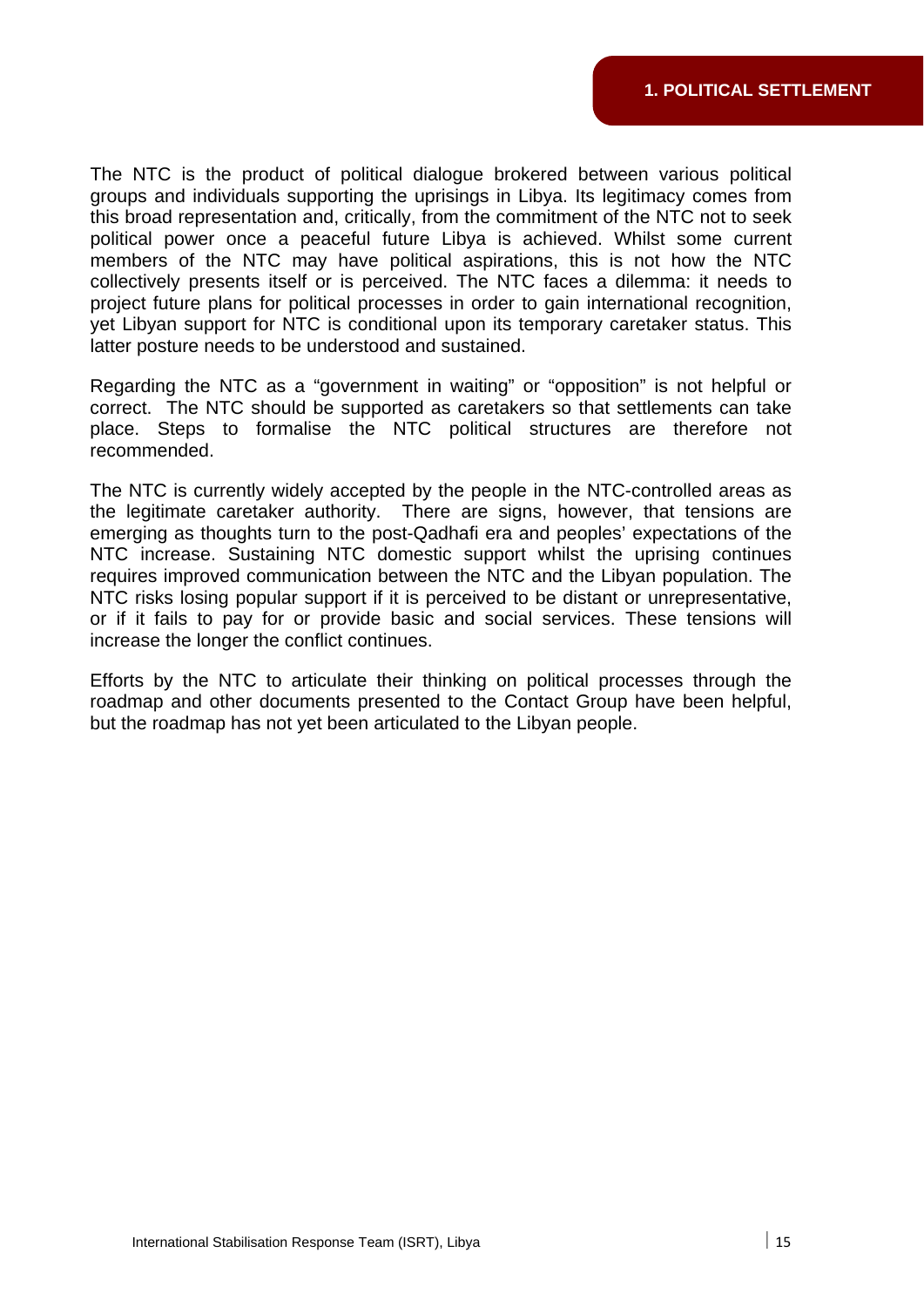There are indications that communications are improving. The NTC is making efforts to improve transparency in decision making processes and inclusivity in membership. This needs to be continued and deepened. The increasing recognition of the NTC by the international community is helpful, but not decisive in this effort.

The huge popular support for the uprisings from a cross section of society - as witnessed by the willingness of the Libyan people to support their local communities through voluntary groups providing food and care, or filling the gap in provision of public amenities such as by cleaning up rubbish or painting kerbsides – provides an opportunity to build on this capacity to develop an inclusive society where everyone feels they have a voice.

#### **Immediate Phase**

#### *Recommended Priorities*

**Communicate political vision.** The NTC needs to take steps now to outline and communicate to Libyans a vision for initial steps, political processes, and transitional political structures in a peaceful future Libya, as well as the transitional security structures and role (if any) of the international community. This will provide further evidence of the capability of the NTC and will help to shape the actions required in the Early Phase.

Legitimacy. Legitimacy for the NTC may be sustained and strengthened by:

- managing expectations a clear articulation of NTC's transition journey will help manage the disjuncture between public expectations of governance and service delivery, and the constraints of the NTC's caretaker role;
- increasing international support for the legitimacy of NTC as administrative caretaker in preparation for a future Libyan Interim Authority;
- increasing NTC consultations with local groups, including coordinating with municipal councils, to determine popular needs and demands; and
- improve efficiency and transparency of NTC financial and budgetary capability.

**Dialogue.** To prepare the post-transition political space, inclusive dialogue may be increased by:

 opening channels of communication - so all stakeholders feel they have a voice in shaping Libya's future – with a focus of engagement between the NTC and political actors in Qadhafi-controlled areas on interim arrangements;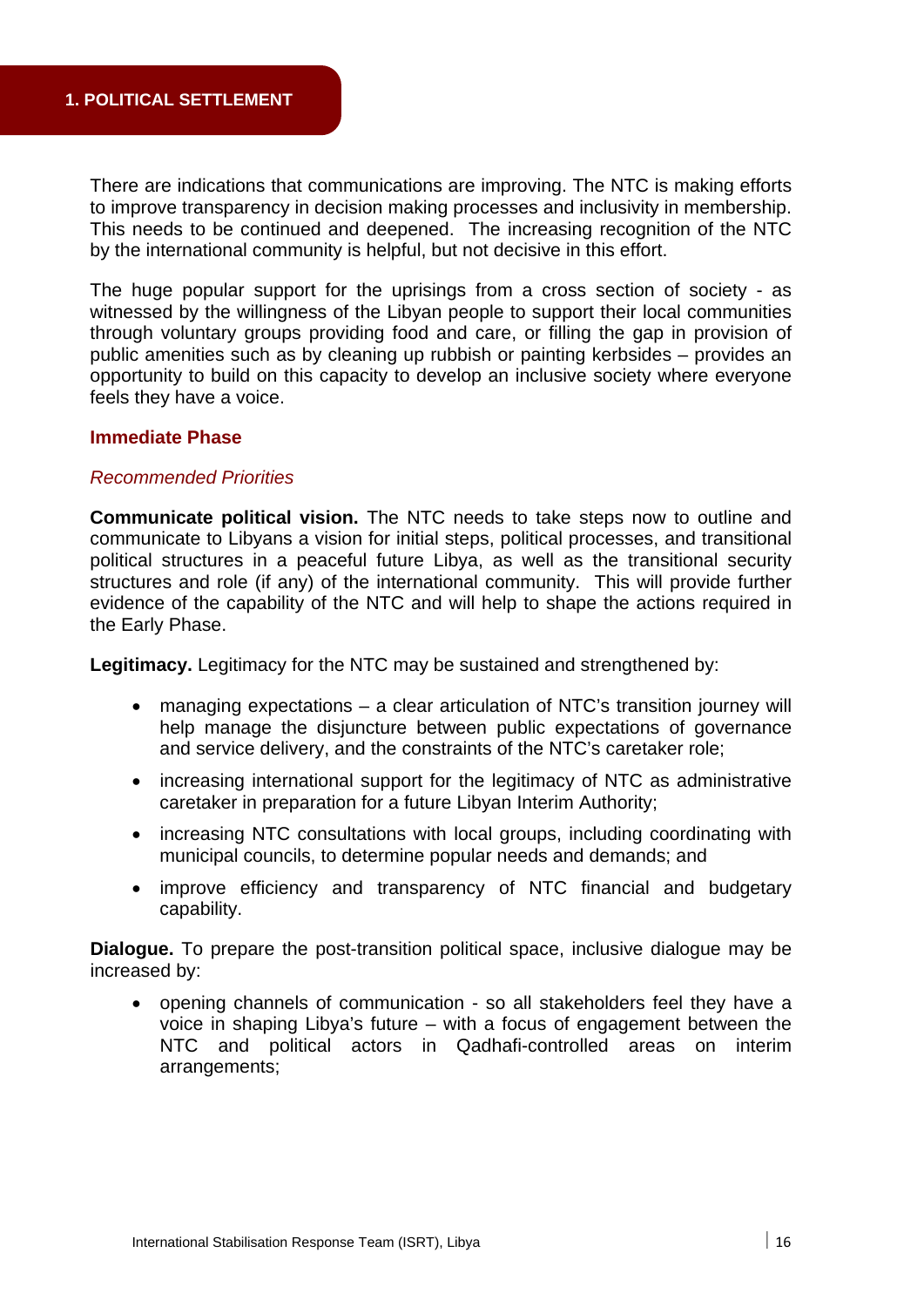- building linkages with dissident groups in Qadhafi-controlled areas in Libya to support future national political processes and governance;
- supporting an inclusive mechanism (e.g. national dialogue) to develop a political roadmap, facilitating participation of all sectors of Libyan society including women and youth; and
- supporting improved dialogue between NTC in Benghazi and actors in Tripoli prior to the Early Phase.

Civil society. Dialogue and preparation amongst civil society may be increased by:

- strengthening the capacity of civil society groups, including youth and women, to organise, prepare for and take full part in future political processes, helping to foster a transition to democracy;
- building the capacity of the media sector to provide more accurate, balanced information about political and governance issues; and
- supporting the development of independent media, with special attention to e-media development, to provide the political space for Libyan people to participate in national dialogue and help shape Libya's future.

#### **Early Phase**

#### *Considerations*

In the Early Phase, the NTC currently envisages that rapid steps will be taken, or will have already been taken, to organise an "Interim Authority", which potentially brings together elements of the NTC and appropriate representatives from Tripoli. While this initial organisation can not be fully pre-planned, it must respond to evolving opportunities for dialogue and engage the full spectrum of political society. Any negotiations should be supported and provided with factual information.

It is also essential that, as security allows, the Interim Authority establishes itself quickly and visibly in Tripoli to avoid a political vacuum. A clear balance of membership in the Interim Authority of trusted representatives from across all of Libya would assuage fears of people in the west being governed by the east. The way the Interim Authority is formed will profoundly affect public confidence and order. A strong commitment to broad representation and inclusivity will be critical to ensure the Interim Authority truly reflects all of Libya.

It is likely that it will take some time to establish a nationally representative Interim Authority. During this period the key governance gap will be in Tripoli. Some time could be bought by assisting the Tripoli Municipal Council to administer the delivery of basic and social services, while the political process takes its course at the national level.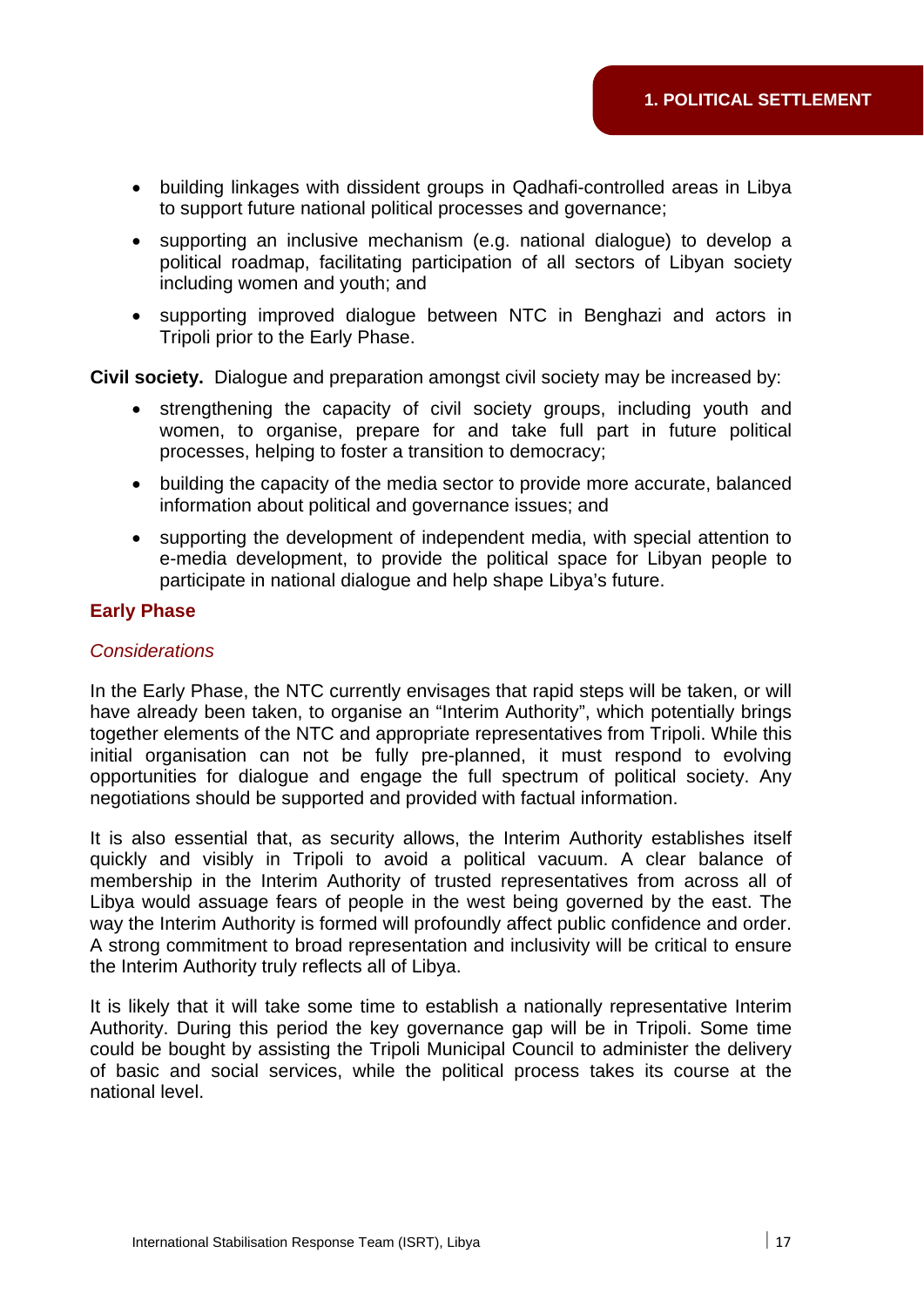Building legitimacy will also depend on how effectively this new group communicates their intentions, persuades the population that processes will be inclusive (geographically, between power groups and including youth and women) and definitively identifies who may not participate and should be held accountable for past crimes. The latter is essential to maintain the confidence of key groups who drove the uprisings. Lessons from other transitions suggest that early period communication should also manage expectations, explain what is needed to put the transition in place and ask for cooperation of the population.

The international community should support Libyan political processes through the transition. We should also encourage early visible and effective security to ensure people are confident in participating in political activities, able to take part in dialogue and express dissent. The international community should be prepared to provide international monitoring of the ceasefire if required. However, the international how. Changes must be led by Libyan leadership or civil society with clear supporting community cannot be engaged in directly telling the people of Libya what to do and role of external partners.

Several key steps in the Early Phase are contingent on international acceptance of the legitimate Interim Authority. This will allow for the immediate lifting of bilateral and multilateral sanctions against Libya, including the unfreezing of assets to enable ready access to cash reserves and financial viability, and raise the confidence of Libyan and foreign companies to restart oil and gas production in Libya. This should also allow international partners to increase direct security assistance as required, and enable the UN to support Libya's transition.

#### *Risks*

There are key risks that could undermine the above priority actions and several other areas of effort in the Early Phase. First, there is potential for disunity in the early days of the new Libya. If negotiations cannot determine a core governing group or key potential security breakdown. As such, the steps identified below would be delayed players are not included, significant delays may lead to a political vacuum and and create risk of failure.

If there is a delay in formation of the Interim Authority or the emerging leadership does not have the confidence of the international community, international reengagement could be similarly delayed. Any such delay will have a spiral effect on financial viability, popular confidence and the ability of the international community to support security efforts. International wariness of the new entity could also undermine efforts to develop UN Security Council support.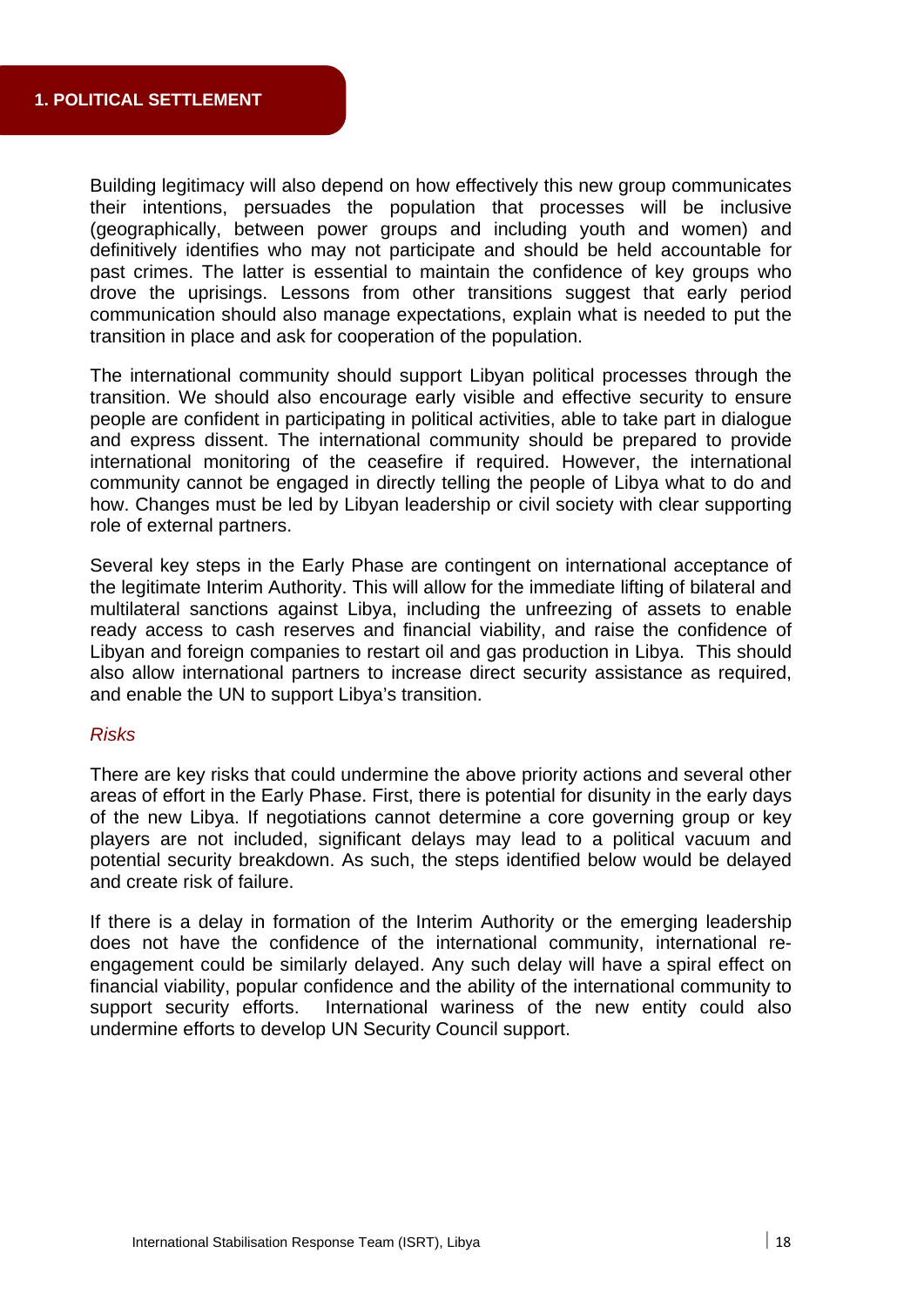#### *Recommended Priorities*

#### For the Interim Authority:

Political formation. Quickly and visibly stand up the Interim Authority in Tripoli. In order to increase confidence in transition and begin to establish legitimacy, the second immediate effort should be the identification of a timeline for early political processes and key structures.

**Strategic communications.** Rapidly unify messaging and communicate to the population in Tripoli and other newly liberated areas on:

- maintaining civil order and protecting against violence. In order to prevent violence, the first immediate effort should include rapid communication to the population across Libya on the need to maintain civil and further order and to join together and protect against attacks and arbitrary justice;
- inclusivity of future political processes, including who will be held to account, and managing expectations.

**Inclusion and participation.** Demonstrate a strong commitment to broad participation and representation in early political processes (e.g. geographic, youth, women, power groups) and support the development of free media, including emedia, to enable disparate voices to be heard.

**Service oversight.** Put arrangements in place that ensure access to basic needs (food, water, medicines and fuel) and support early release of salaries. These arrangements should include working with existing utilities, food and fuel distribution systems and municipal councils, in coordination with the international community and key importers. Particularly in Tripoli, shortages may have caused extensive resentment and frustration related to distribution and costs; easing these burdens will be an essential first move to build confidence in the transition. The Interim Authority must also quickly communicate how and when provision of salaries will resume, even if rationing of salaries continues. Quick dispersal of such funds could be an important s tep towards reducing panic and raising confidence.

#### For the international community:

 Early international acceptance of an Interim Authority will pro vide the necessary basis for subsequent national and international in itiatives. International partners should consult with Libyan leaders on detailed criteria for identification and acceptance of such an authority to include, for example, a realistic roadmap for political processes (constitutional process, interim public administration, etc.) and clarification of the structures of government; their commitment to fulfil international responsibilities; and ability of the authority to deliver broad representation, basic law and order, financial viability and territorial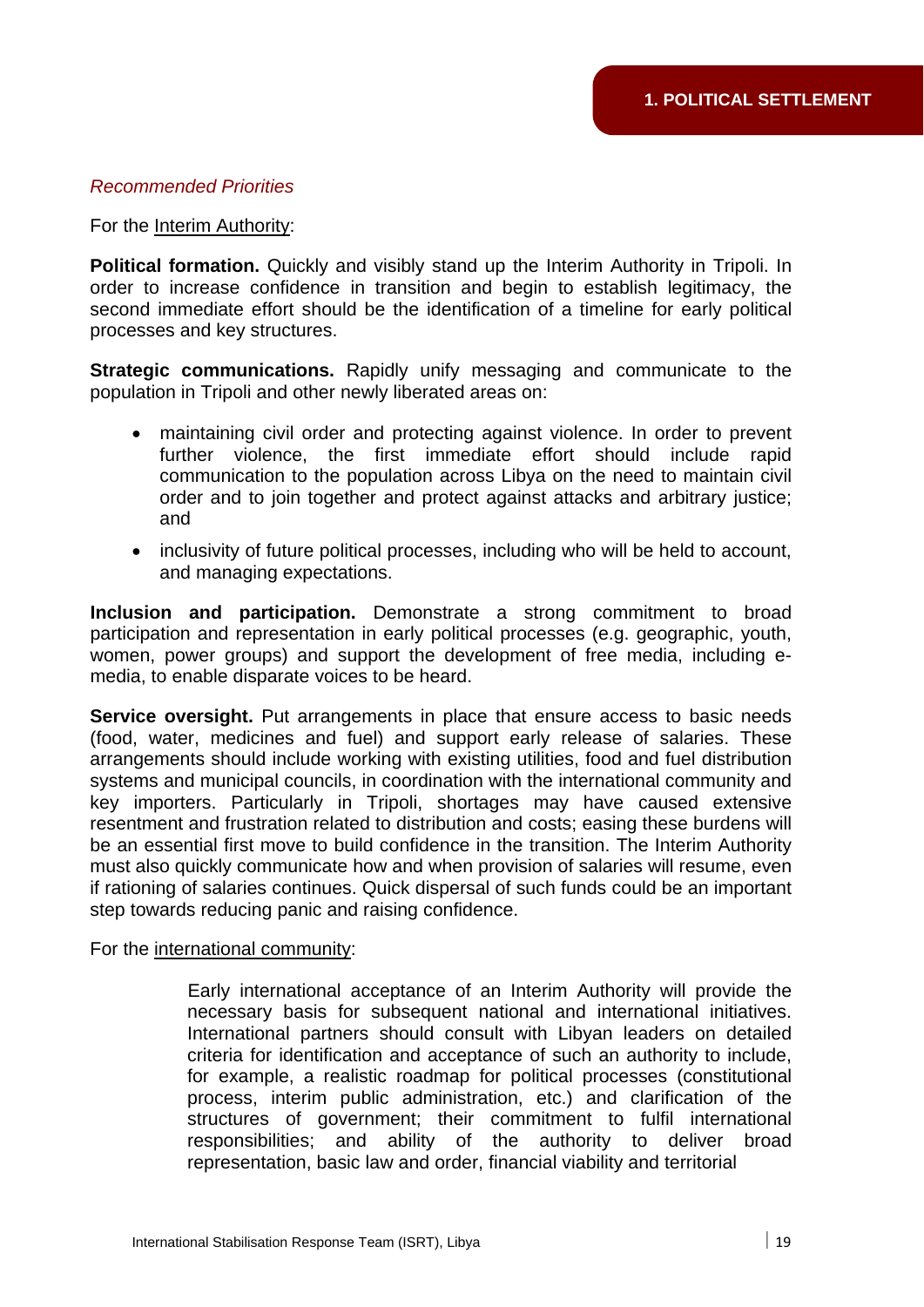control. As soon as a legitimate Interim Authority is accepted, immediately lift bilateral and multilateral sanctions against Libya. Preparations for the lifting of sanctions should be made by the European Union (EU), UN and the US during the Immediate Phase.

#### For the Libyan community:

**Dialogue and engagement.** Maximise opportunities for political and other dialogues in Libyan society and support the clear definition and communication of steps for consultations/participatory processes. To support a robust initial political pro cess, it is essential that dialogue be enabled at several levels. Dialogue should engag e trusted community leaders and representatives (for example, but not limited to, religious, tribe, business, youth and women) and foster their involvement in th e political process and any future national consultations or dialogue on go vernance, reconciliation, and constitutional reform. It is essential that these represen tatives be involved as quickly as possible and that the political leadership clearly com municates what national consultation processes will be undertaken, and how. Such dialogues are likely to play a critical role in building local confidence in state-building, promoting problem-solving for local security and services provision and raising awareness of transitional justice mechanisms. The different levels of dialogue and preparation that NTC-controlled areas and Qadhafi-controlled areas have been subject to in the Immediate Phase must be considered.

#### **Interim Phase**

#### *Considerations*

Further progress towards political settlement will happen in the Interim Phase, when the Libyan people will lay the foundations for the development of political processes and institution building over the longer term. During the Interim Phase, particular attention needs to be given to: the role of the UN; reconciliation/national unity transition; economic recovery; and capability and institution building, e.g. police, security and military structures.

This period will be fragile and contested and political dialogue between the various elements will need to be established to ensure that the transition to democracy remains peaceful and on track. International support may be useful in securing and facilitating space for this dialogue.

Assuming that the transition occurs with a certain degree of order, the following key activities will need to be undertaken during the Interim Phase:

- complete the process of identifying and establishing a legitimate, national, Interim Authority;
- support a national conference and dialogue process to agree on arrangements to draw up a new constitution (this could include the formation of a Constitutional Assembly);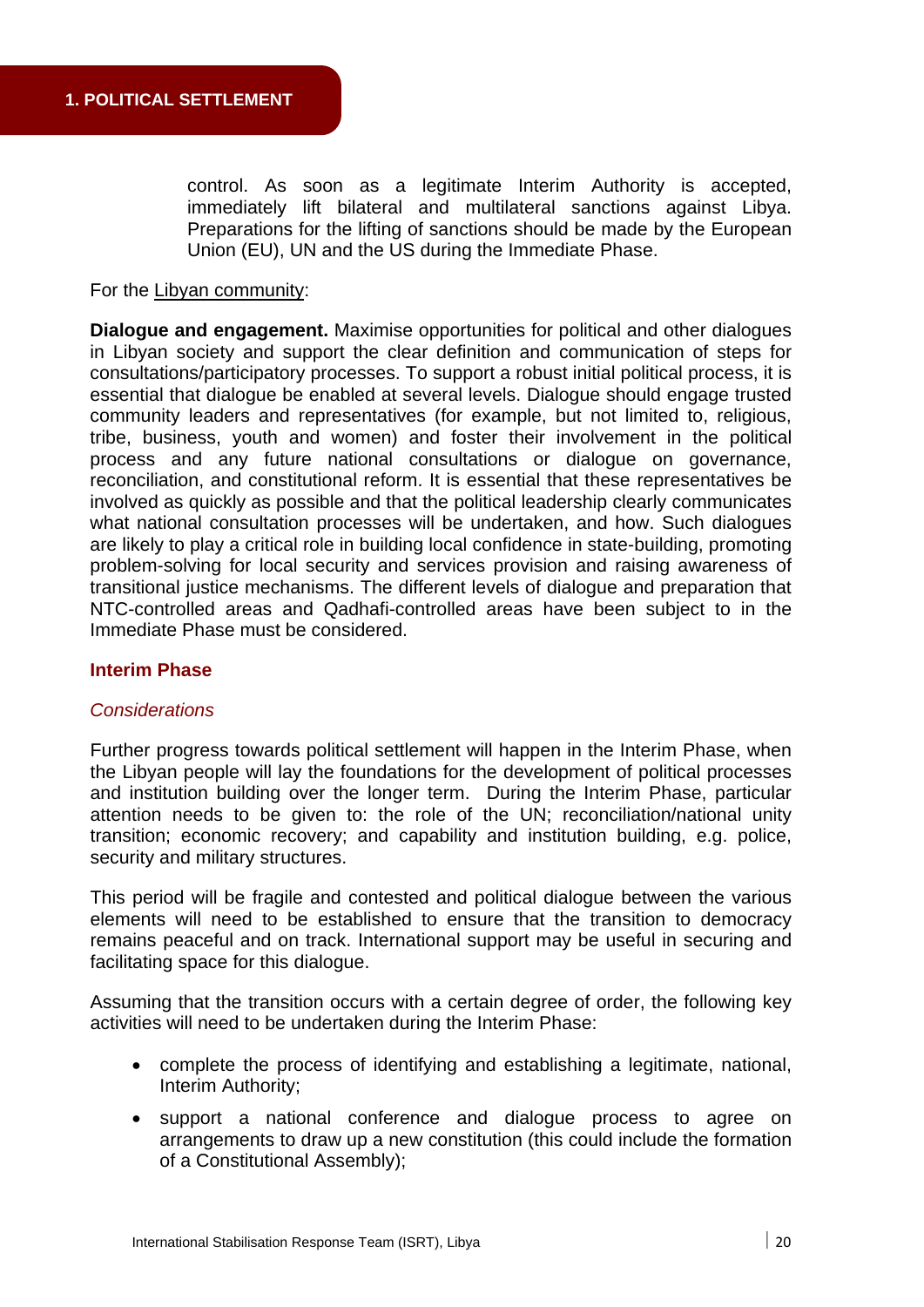- facilitate the creation of political parties;
- encourage agreement on constitutional arrangements (e.g. separation of powers, etc);
- prepare for local (and potentially national) elections;
- manage expectations through communications, dialogue and coordination with CSOs and NGOs;
- continue relevant subsidies and salary payments to enable the establishment of the Interim Authority before major institutional reform is undertaken;
- increase oversight of donor coordination;
- ensure Interim Authority oversight of effective basic service delivery and coverage; and
- restart international obligations and official presence.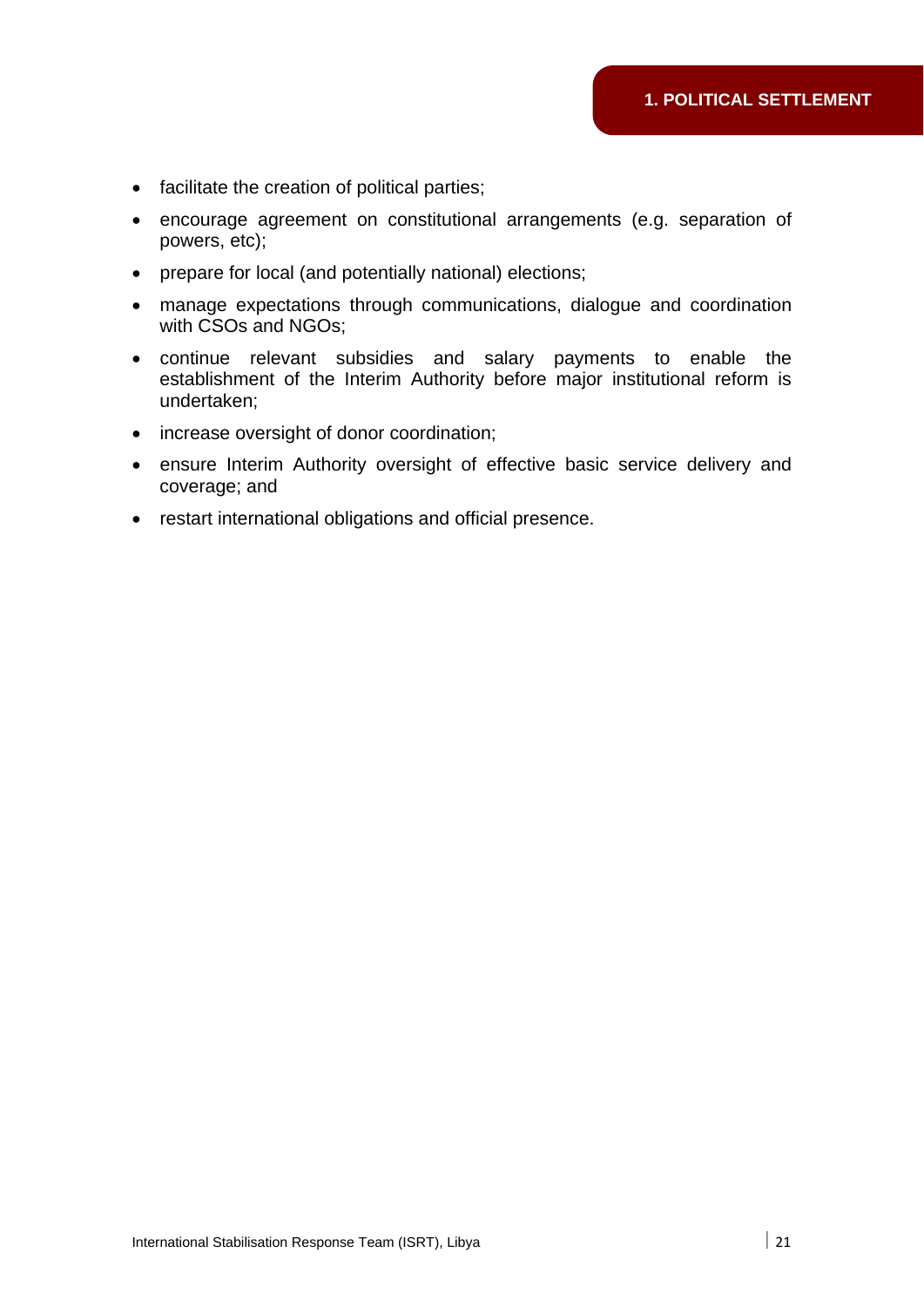## 2. Security and Justice

**Priority recommendations for the international community:** 

#### **In the IMMEDIATE Phase:**

- Provide operational advice to opposition forces (army and militias) through mentoring and liaison in order to maintain military momentum
- Enhance capacity of opposition forces to protect critical infrastructure

#### **In the EARLY Phase:**

- Prevent the emergence of competing armed militias by supporting NTC initiatives to provide security and helping promote security sector consolidation
- Assist the NTC and emerging leadership in the development of an appropriate transitional justice mechanism
- Mitigate against incitement of violent retribution toward individuals or groups

#### **Current Situation**

Security. In response to a series of failed coups d'état, Qadhafi hollowed out the armed forces and created parallel personal security structures backed by the widespread use of mercenaries. Cronyism, lack of equipment and inadequate recruitment and training undermined capability; pay was low and absenteeism high. Since the revolution began, many soldiers, security and police officers have kept a low profile; some individuals are fighting at the front with the militias, while others are contributing to civil society organisations. A number<sup>1</sup> of uniformed police have returned to duty, but most remain absent.

The streets of Benghazi and other towns are controlled by citizen's militia and vigilantes. Of the plethora of groups, a minority may have criminal intent, but most are legitimate organisations involved in the uprisings. While the uprisings are in progress, these groups can continue to derive legitimacy from a requirement to untrained), although there have been anecdotal reports of isolated incidents of extrajudicial killing and seizure of assets. In response to the large number of firearms in the hands of militias in Benghazi, the Benghazi police are considering a firearms registration scheme which appears to have support among the more credible militia. protect their communities. The majority are well motivated and responsible (if

<u> Andrew Maria (1989)</u>

 $1$  It is assessed that up to 20% of the police in NTC-controlled areas have returned to work.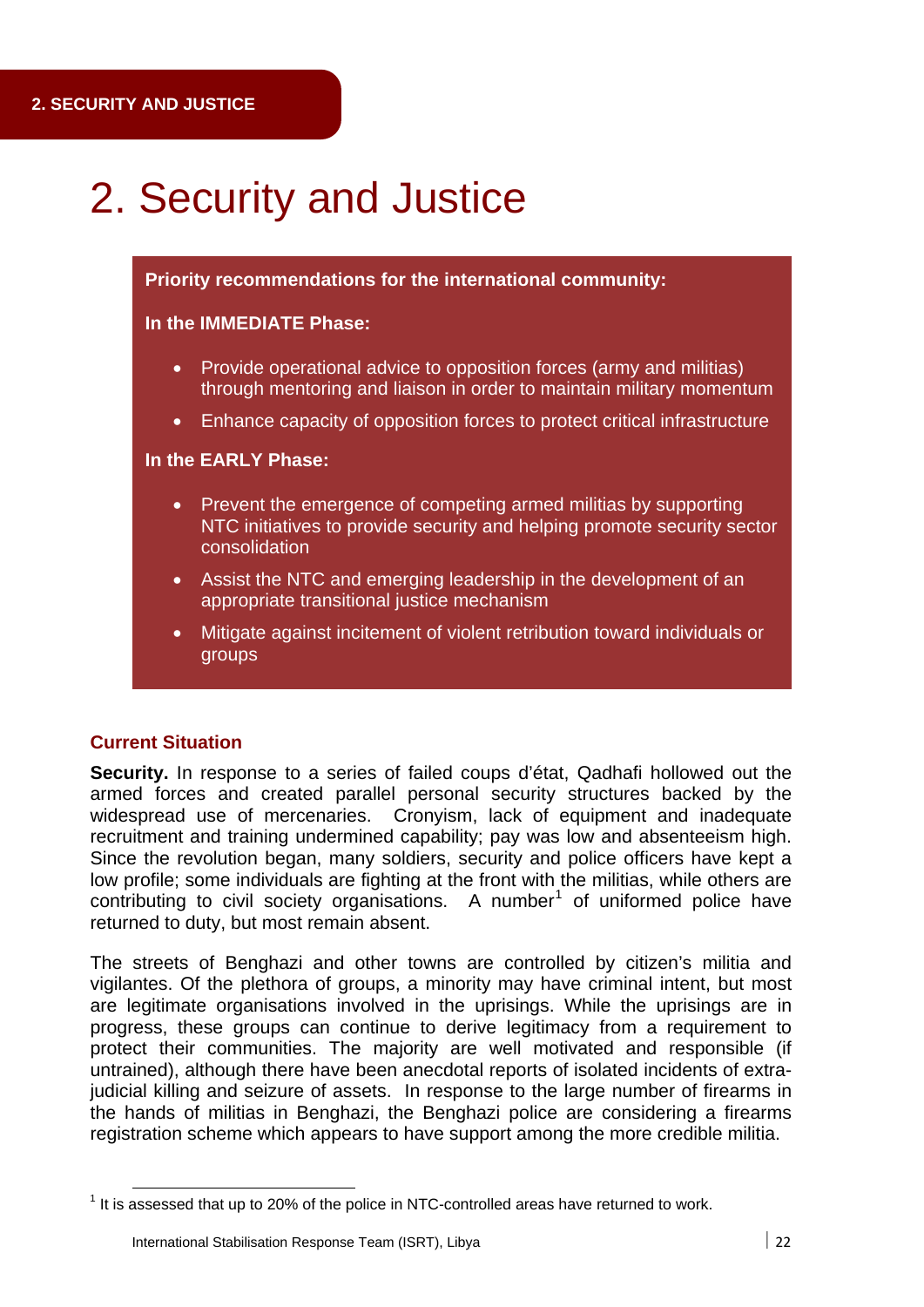Anti-Qadhafi militia are also providing much of the fighting forces on the frontlines, starting to protect oil infrastructure, inserting trained individuals into Qadhaficontrolled areas of Libya and managing the supply of weapons to these areas. While they lack military skills, discipline and a coherent strategy, they have demonstrated established military. Thus the revolt against Qadhafi is best understood as a series energy, commitment, ingenuity and a can-do attitude that is lacking in the of uprisings rather than a coordinated military campaign.

A consolidation of militias is underway as a result of negotiations with the NTC. Within the policing sector this may lead to a new "National Protection Agency"<sup>2</sup>. Similar discussions within the military sector may create a "National Guard" from those militias fighting the Qadhafi regime. $3$  Existing militia members would be free to join either of these institutions, or return to civilian life. The NTC has proposed that recruitment and vetting of personnel for these new organisations be undertaken by a new committee of public figures, which would include representatives of the judiciary body, headed by a judge and comprising of public prosecutors and police officers and former prisoners of conscience. NTC also proposes to create a complaints known for their integrity

**Early Phase security provision in Tripoli.** The NTC and anti-Qadhafi militia groups recognise the risk of a security vacuum developing in Tripoli immediately after an agreed ceasefire is established. They are keen to learn from events in Benghazi and ensure that a trusted force, recruited in the main from those in Tripoli, is able to deploy rapidly onto the streets of the capital to provide a security presence and address any immediate humanitarian needs. Discussions on this "Tripoli Guard Force" are being conducted under the auspices of the NTC Chairman. The international community may be invited to assist through the provision of niche skills or capabilities such as dealing with unexploded ordnance, the control of weapon stockpiles or the disarming of large numbers of mercenaries.

**Justice.** Human rights violations and dispossession have characterised the Qadhafi regime and have escalated in Qadhafi-controlled areas during the uprisings. In order to protect his authority, Qadhafi largely circumvented constitutional law, both civil and criminal, by arbitrary application of justice through decree and special courts: in effect creating a permanent state of emergency under which normal 'rule of law' was suspended. For example, law number four allowed the arbitrary sequestration of land and property. Parts of the formal legal system were also characterised by high levels of corruption.

<span id="page-22-0"></span><sup>&</sup>lt;sup>2</sup> This would sit alongside the police and be responsible for the protection of local dignitaries, delegations, diplomatic missions and key infrastructure as well as providing a counter-terrorism / counter-"5th Column" capability.

 $3$  This would focus on the fighting militia elements rather than those involved in policing. It would provide a locally based military reserve capability.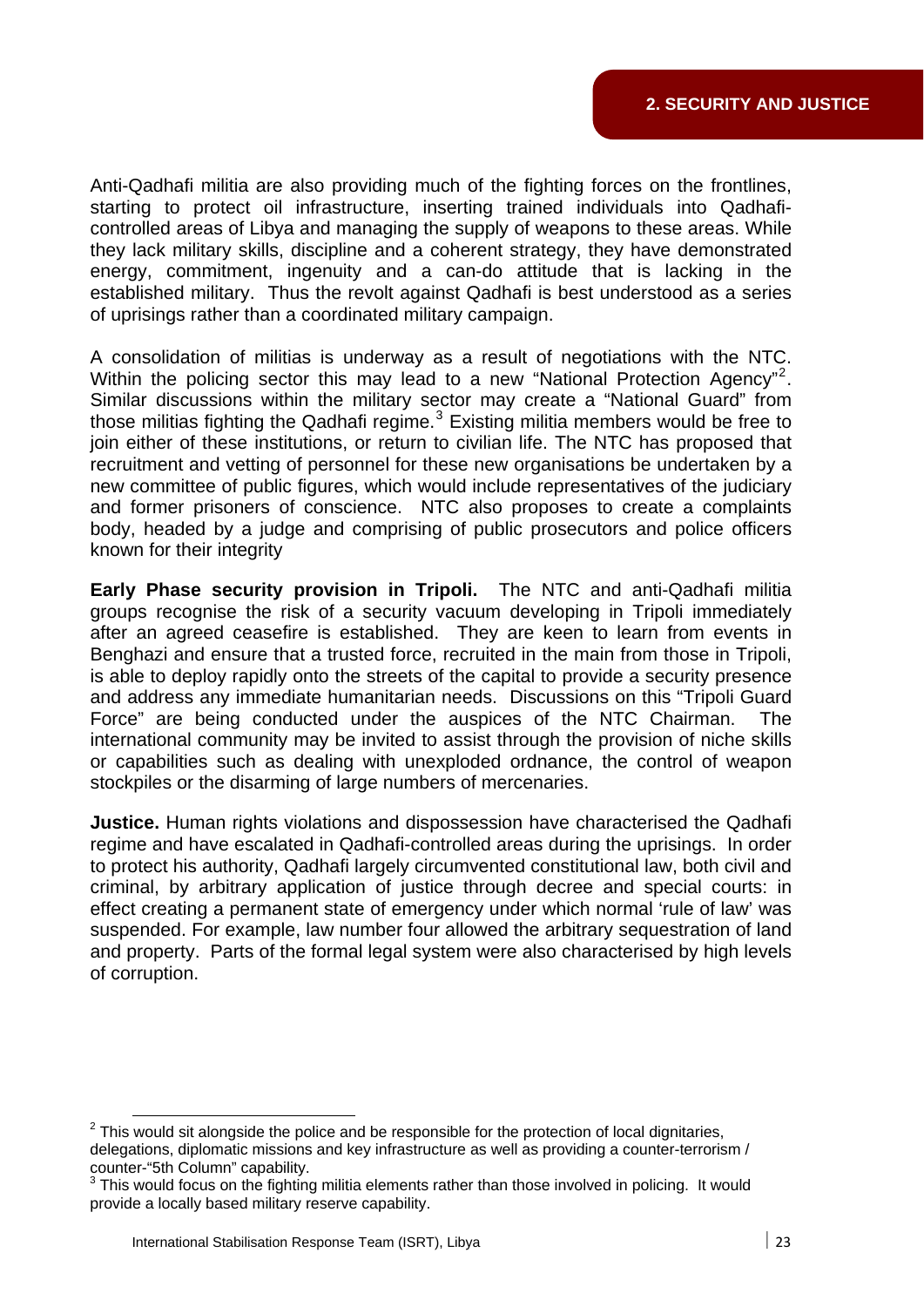During the Qadhafi regime, tribal or "family" law (a fusion of customary and Islamic law) grew in stature and respected tribal elders were often preferred over the formal system for dispute resolution. Tribal law varies geographically based on family traditions. Nevertheless, there is an enduring respect for constitutional law and a desire by both tribal elders and the legal fraternity for a rebalance in favour of the formal system.

#### *Risks*

The most pressing requirement is the end to all attacks and abuses of civilians through the defeat of Qadhafi forces. Any loss of momentum in achieving this aim may damage the potential for further uprisings and provide an excuse for political factionalisation in NTC-controlled areas.

Access to small arms and heavy weapons is unregulated throughout NTC-controlled areas of Libya. While the majority of armed individuals and militias are currently law abiding, this may change if they feel their interests are not being met. The lessons of other conflicts suggest that in the absence of arms control, a revolt against tyranny can quickly descend into an armed competition for political and economic hegemony. The presence of large numbers of mercenaries, many of whom have been associated in the minds of anti-Qadhafi forces with cases of sexual violence and torture, is likely to exacerbate this tension.

The uprisings began as a spontaneous outburst of frustration against the Qadhafi regime. Although young people led the uprisings, Libyans of all ages and classes emphasise the broad base of popular support for them: "we are all young people now." Those people who demonstrated on the streets and are fighting at the frontline are seen as the guardians of the uprisings, and their continued support is critical to sustaining the legitimacy of the NTC. They must be consulted during decision making on the future shape and structure of Libya, including its security architecture. Failure to do so by forcing an externally-mediated or top-down solution will alienate those who feel they own the uprising and potentially lead them back onto the streets.

Most legacy security institutions have played negligible parts in the uprising<sup>4</sup> (although many individual soldiers have been prominent); they nevertheless see themselves as the true security professionals. Among the military and police hierarchy, there are already signs of resentment over the role of the new breed of revolutionary yet "amateur" security providers. There is potential for a clash between . these old and new providers as security sector transformation plans mature

key infrastructure nodes. Attacks on the power stations in Misrata and Sarir demonstrate how vulnerable these facilities can be. Lack of spare parts or maintenance is also potentially damaging. Fuel supplies must be secured and critical power, water, oil and gas infrastructure protected from further damage. There is a significant risk that support for the revolution and any future political settlement will be damaged if public utilities are significantly degraded by attacks on

<u> Andrew Maria (1989)</u>

<sup>&</sup>lt;sup>4</sup> Air Force and Special Forces units in Benghazi and the General Police are notable exceptions.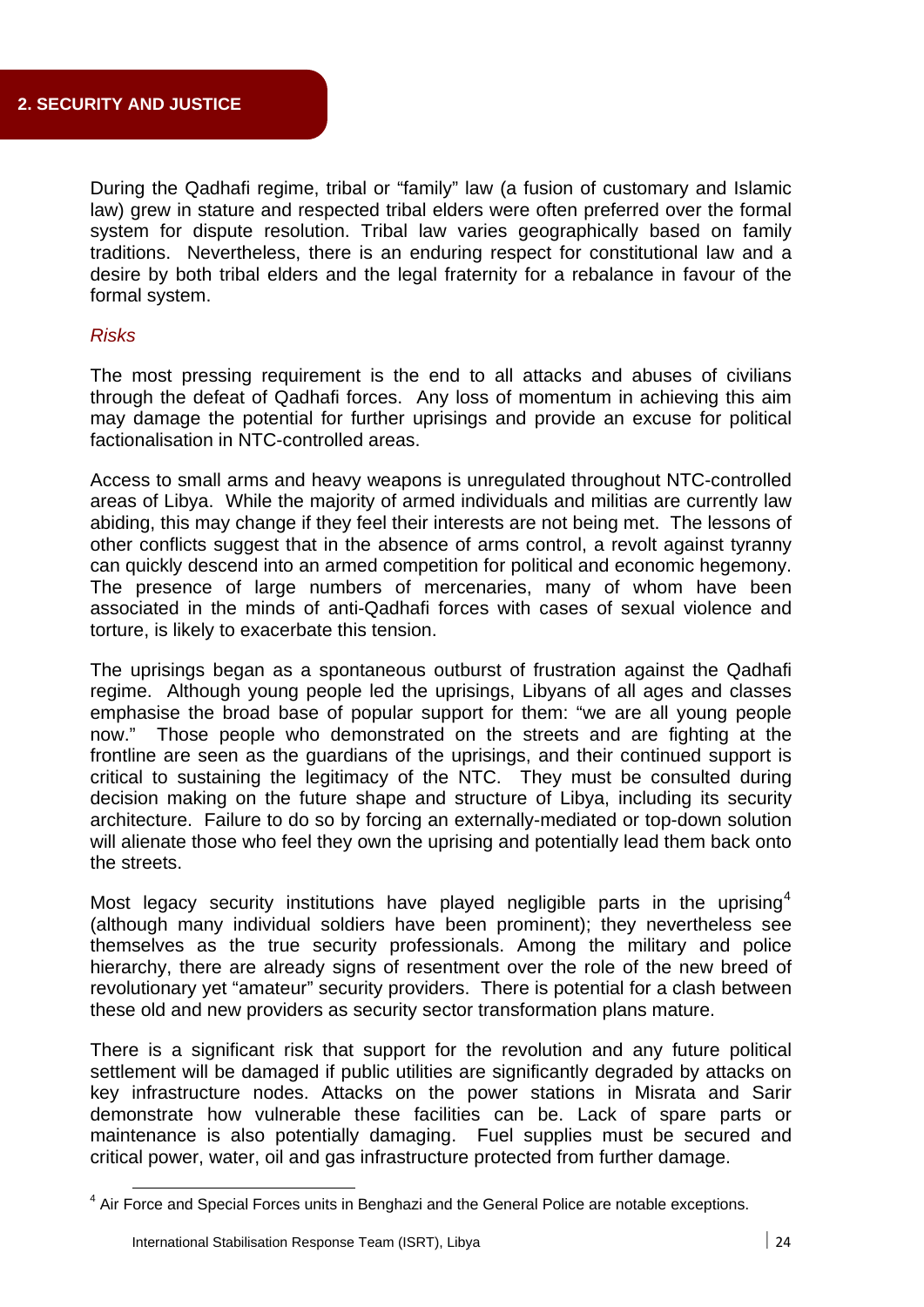#### **Immediate Phase**

#### *Recommended Priorities*

**Defence sector.** Understanding that the revolt against Qadhafi is a spontaneous citizens' uprising rather than a formal military campaign, immediate support should focus on protecting further uprisings, especially in Tripoli, rather than the creation of formal military capacity. Critically, support to the defence and security sector in NTCcontrolled areas of Libya should not be allowed to destabilise the uprising by diverting attention and capacity from the core task of liberating Tripoli. Such immediate support should assist in maintaining military momentum. Options for protecting further uprisings could include:

- e restructuring military mentoring to reflect the decentralised and diffus structure of the uprising and command and control structures – including the delivery of operational advice to citizens' Brigades; and
- supporting anti-Qadhafi forces' information operations to deliver their message more effectively, especially in Qadhafi-controlled areas of Libya.

Police sector. We support the NTC's current initiative for consolidating the diffuse array of opposition security/policing elements into an incipient national security force. Such support will address the proliferation of arms and ensure that both militia and security professionals are engaged in the development of new security structures. Optimal international support would include military and police mentors (transitional advisors and experts) who could work not only with leadership but also within militias and security organisations to assist their integration. Key areas where support is required and would be welcomed are:

- $\bullet$  reorienting policing culture ensuring accountability to people and protecting human rights;
- advising on the reconciliation, vetting and reintegration of former members of Qadhafi regime security services into new security structures;
- $\bullet$  supporting arms control in particular the collection and protection of heavy weapons, the registration of small arms and light weapons and supporting the negotiation of targeted disarmament and demobilisation initiatives with security (police) militia and vigilante groups (where these groups are not incorporated into new security organisations);
- establishing targeted reintegration packages for demobilised security (police) militia;
- providing tactical training and equipment (vehicles and communications in particular); and
- assisting the NTC to build legitimacy for new structures through engagement with people on security sector consolidation in NTC-controlled areas, backed by effective strategic communications.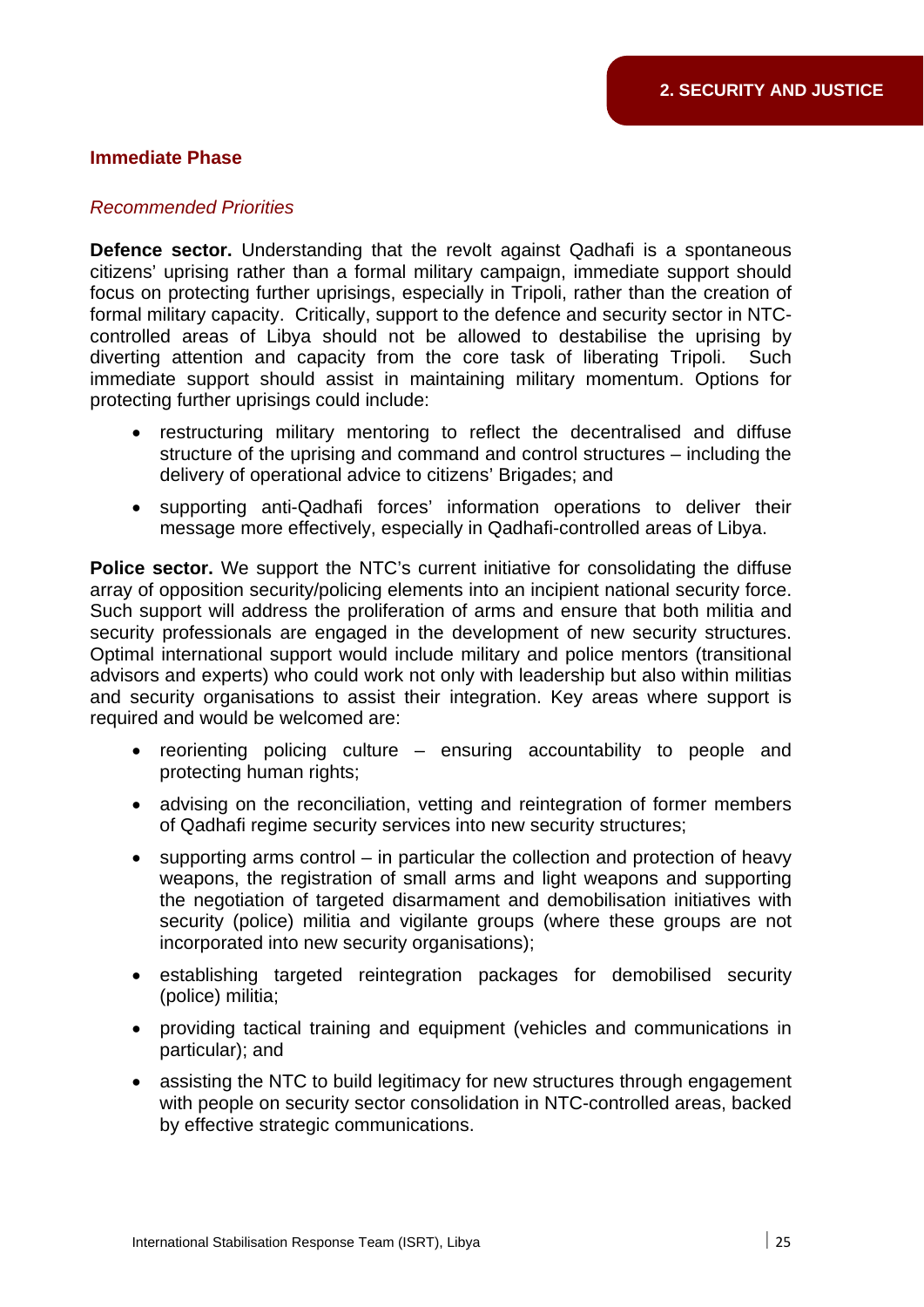**Securing critical infrastructure.** Ensure that anti-Qadhafi forces can effectively protect critical infrastructure – water supply, power generation and distribution, oil and gas supply and distribution. Particular attention should be paid to protecting harbours and oil terminals given the repercussions of damage to maritime safety, the marine environment and related economic activities. Protecting these key assets will utilities and thus prevent the fracturing of the uprisings. Key areas where immediate reduce the likelihood of a major drop in living standards due to the loss of critical assistance should be provided include:

- ensuring NATO Intelligence, Surveillance, Target Acquisition, and Reconnaissance (ISTAR) capability is utilised to monitor and provide early warning of attacks on key infrastructure. Improved liaison with NATO is essential to ensure this information is acted upon;
- providing equipment to enable an effective and rapid response to threats and incidents as they arise; and
- mentoring to improve operational command and control within infrastructure protection forces.

Justice sector. While international assistance for transitional justice will be essential once an agreed ceasefire has been established, a full-blown justice sector modernisation initiative is premature. Immediate priorities are:

- repairing prisons and court buildings to ensure functioning; and
- supporting the maintenance and reconstitution of records destroyed in the fighting.

#### **Early Phase**

#### *Considerations*

Planning for security in the first 30 days after ceasefire is constrained by unpredictability. Support will need to be shaped by the relative resilience of the Qadhafi regime, the potential for competing factions to continue to destabilise Libya in the aftermath, the response of the large numbers of mercenaries and the demands for revenge and restitution that will inevitably emerge. Assumptions that currently underpin planning for the security sector will need to be reviewed once former Qadhafi-controlled areas of Libya are fully engaged in transitional arrangements.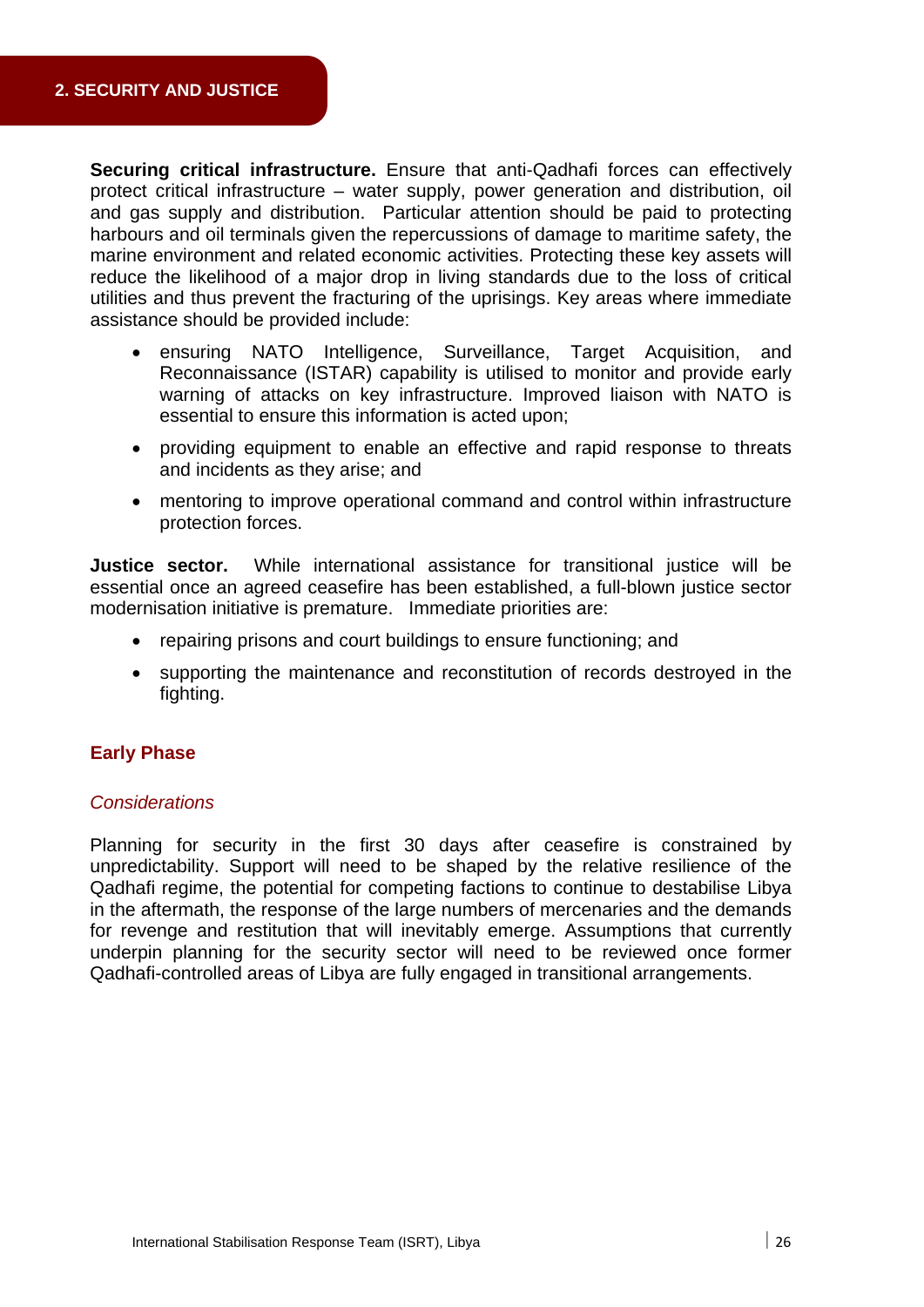Evidence from Benghazi, Misrata and other cities in NTC-controlled areas of Libya, as well as information received from Tripoli, suggests that security threats likely to emerge in the Early Phase include:

- continued resistance by Qadhafi regime supporters, including well trained and equipped private brigades, mercenaries and less well trained militias;
- extra-judicial arrest and killing of suspected Qadhafi regime supporters, officials and non-Libyan soldiers;
- looting and seizure of property and assets;
- $\bullet$  sabotage of key infrastructure (by either side);
- release of weapons stockpiles, including chemical weapons and man portable air defence systems;
- uncontrolled release of prisoners; and
- destruction of criminal records and evidence, and other key documentation such as bank records.

The Interim Authority's critical security challenge in the Early Phase will be ensuring anti-Qadhafi militia do not evolve into armed wings of political factions, but are either merged into new, democratically accountable national security organisations or the NTC itself. For example, the 17th February Brigade in Benghazi has close ties to the Coalition of the 17th February, an emerging political grouping established by lawyers who supported militant youth during the early days of the uprisings. Key members of the judiciary and police are also members of the Coalition. The improving collaboration between the police, judiciary and 17th Brigade around the formation of a National Protection Agency in NTC-controlled areas of Libya could be viewed through this lens. While Coalition leaders express a desire only to "protect the revolution" and defer factional politics until after a democratic dispensation is agreed, and militia commanders profess a wish to be part of the emerging state security apparatus under democratic control, many – especially those with political ambitions but less credibility from their roles in the uprisings – view the Coalition with disarmed and demobilised. Citizen's militias and youth groups involved in the uprisings are already closely linked to political platforms, reflecting divisions within increasing concern.

The Coalition has been targeted by the Muslim Brotherhood, which has formed the "United Libyan Revolutionaries" and "Youth Congregation" to counter the Coalition's claim of revolutionary credibility. Militia groups in most other cities are also wary of the Benghazi-based Coalition, but have ties to the leaderships of ad hoc municipal councils – in Al Bayda and Misrata for example - and also want a stake in the postrevolutionary political settlement. New militia groups will emerge from Jebel Nefusa and Tripoli after an agreed ceasefire has been established, and the proposed Tripoli Guard Force could also be co-opted to support a specific faction if not properly accountable to the Interim Authority.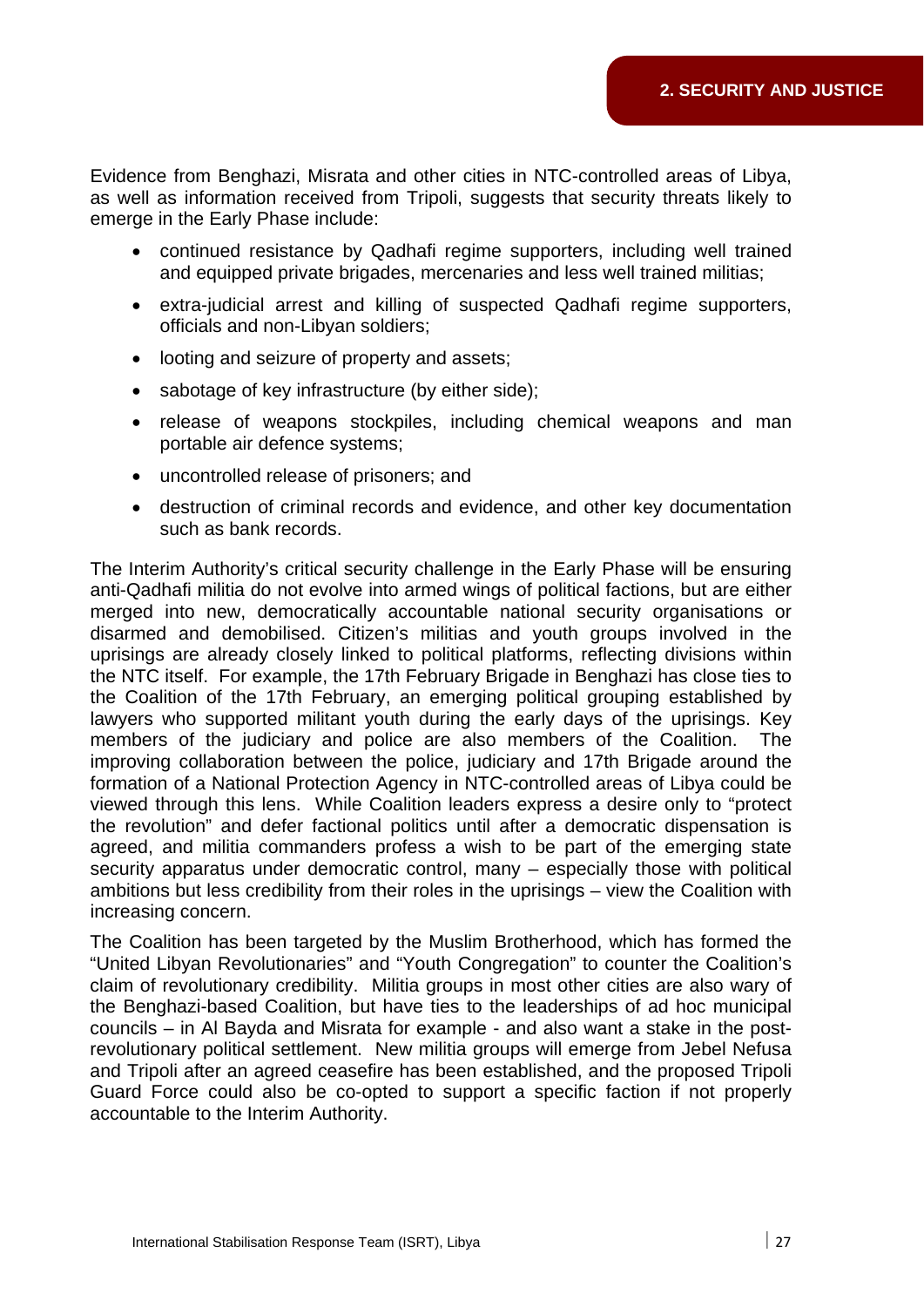Formal and informal judicial systems will be urgently required to manage the inevitable demand for justice, restitution and reconciliation in the immediate aftermath of the ceasefire. Both human rights and property issues will be prominent, indeed there is evidence that both sets of issues are currently being addressed informally in some locations through forced recovery of property and extra-judicial arrest and imprisonment of supporters of the Qadhafi regime. Those indicted by the International Criminal Court must be held to account. Nevertheless, many revolutionary and NTC leaders have professed a desire to reconcile quickly those who supported the Qadhafi regime but are not implicated in major crimes.

International support can help shape the emerging security and justice environment to support a smooth transition to democracy, but can also undermine it. In particular, immediate international stabilisation measures should not attempt to revive Qadhafi's discredited security architecture where Libyans wish to fashion new security organisations more suited to a democratic political settlement.

#### *Recommended Priorities*

**Security in Tripoli and other liberated areas.** Priorities during this phase include:

- managing the process of demilitarising Qadhafi forces;
- preventing the proliferation of weapons and armed groups; and
- establishing rule of law and safeguarding lives and property.

Potential actions include:

- agreement between the Interim Authority and other relevant Councils on the coordination of security and the protection of key infrastructure and records;
- messaging to the whole Libyan population stating security red-lines and highlighting their implications for the provision of security and rapid reestablishment of normality;
- international support for the development of a Tripoli Guard Force should be predicated upon a risk assessment of its utility and political impact;
- preparing plans for sustaining border controls, guard forces at weapons sites and intelligence relations with regional governments on the movement assistance to the NTC (and the Interim Authority when it is formed) in stockpiles (in particular, chemical weapons), disarmament of mercenaries and other pro-Qadhafi elements, making safe unexploded ordnance at key of suspected trouble makers, armaments and proscribed goods;
- effective strategic communications within newly liberated areas to counter sexual violence, extra-judicial killings, torture and the emergence of vigilante groups; and
- access to communications equipment, vehicles, protective equipment, identification cards and uniforms: potentially from the international community via embedded international advisers.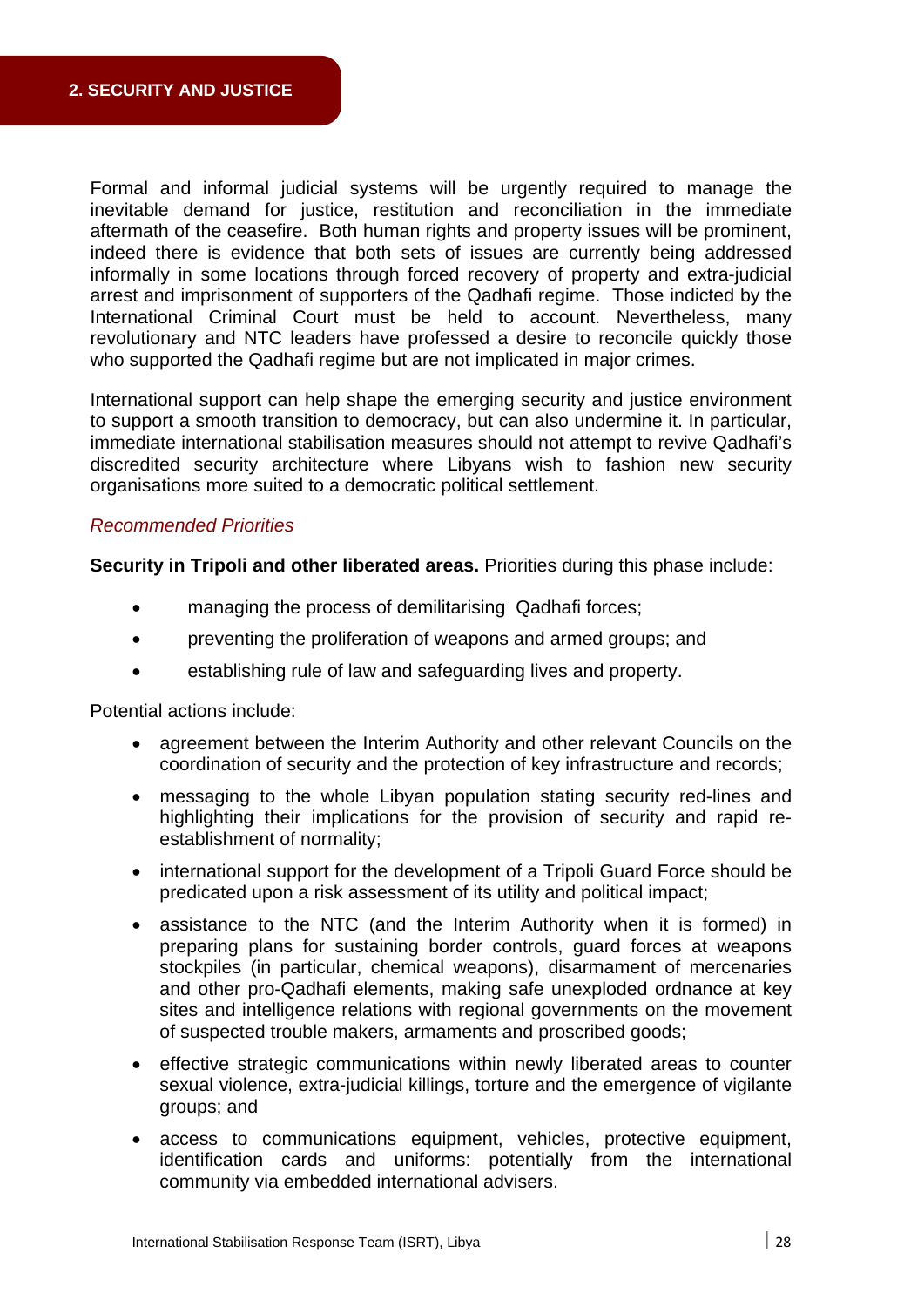Preventing the emergence of competing armed factions. Ensure that armed groups are decoupled from emerging political parties through: i) incorporation into national defence and security sector organisations; and ii) targeted disarmament and demobilisation.

national process for transitional justice and reconciliation and take immediate action **Countering summary retribution and promoting reconciliation.** Initiate a to prevent vigilantism. Urgent actions include:

- provision of immediate support for effective strategic communications through trusted sources (mosques, youth groups, Tripoli Council, NTC members and Tripoli representatives) to counter the formation of vigilante groups and counter extra judicial killings;
- assist in the development, communication and, if requested, monitoring of a simple yet widely applicable transitional justice process to address demands for justice and promote reconciliation.<sup>5</sup> The model should mirror Libyan understandings of justice and reconciliation rather than attempt to transplant systems from other locations; and
- support existing legal structures to manage any immediate cases (looting, etc.) in the initial 30 days.

#### **Interim Phase**

#### *Considerations*

**Improved security.** This period may be politically fragile and include elections or cannot await the completion of a Security Sector Reform (SSR) programme and existing arrangements must be supported. In particular: other potentially contested processes. Sustaining and deepening security provision

- building trust between the new security services and the population;
- protecting key borders, people (including political actors), infrastructure and resources; and
- understanding and acting upon threats to stability through intelligence and regional and international cooperation, perhaps through security and justice modernisation and incentive programs such as "a partnership for peace" for the Mediterranean.

<sup>&</sup>lt;u> Andrew Maria (1989)</u>  $5$  This will probably fuse formal and customary process and be focused on both criminal and property issues.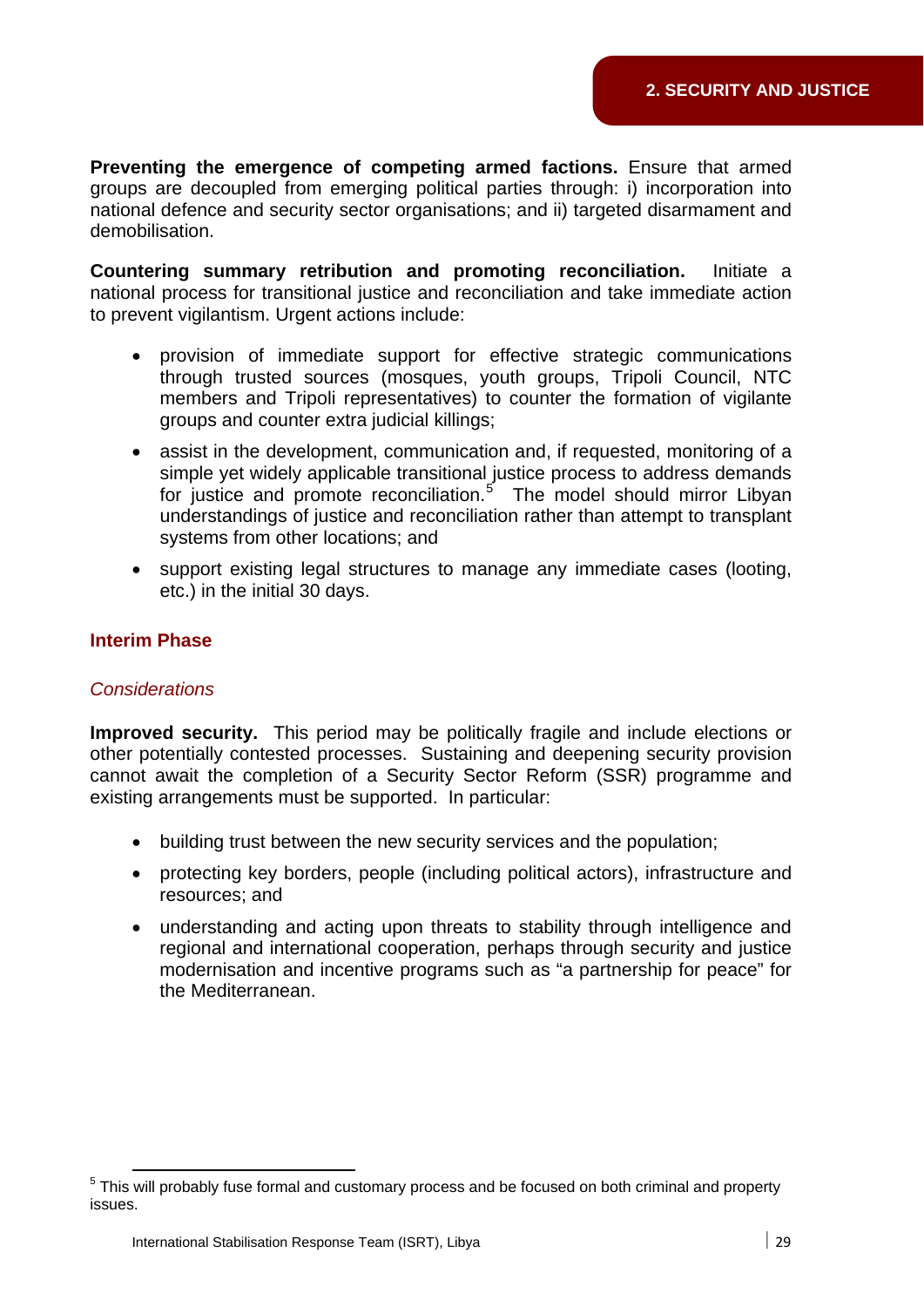**Demilitarisation.** Former Qadhafi regime forces, militia not authorised for inclusion in new security structures and the general public will require disarmament and demobilising during this period. Processes initiated during the immediate and early stages need to be scaled up, deepened and completed during the Interim Phase. In particular:

- collection and control of heavy weapons protection and/or destruction of stockpiles;
- the registration of small arms and light weapons;
- cantonment, disarmament and demobilisation of former Qadhafi forces and unauthorised militias; and
- weapons amnesty and compensation scheme for civilians.

Reconstitution of the formal legal sector. Much of the judiciary has been discredited and many unjust laws have been passed by the Qadhafi regime. A process will need to be put in place rapidly to review and cancel many of the legal appendages of the Qadhafi regime  $-$  both laws and special courts  $-$  and to help rebuild the judiciary and incorporate oversight and checks (such as an effective appeal process) to prevent the re-emergence of corruption. Interim capacity may be required, and certainly a quick impact training programme to develop the core of the new judiciary. Technical assistance may also be required to help unpick the legal framework and purge it of unconstitutional measures. Work to develop a new constitution should also be taken into account during this process.

**Security sector modernisation.** The antidote to factionalisation is convergence of former-state defence and security forces and revolutionary militia within new nationally accountable security organisations, under the recognised Interim Authority and, eventually, representative government. Linked to this process is the systematic disarmament and demobilisation of those fighters that will not be incorporated into new structures. It is clear that the militia and defence force units which have fought during the uprisings will have high status with the population in the aftermath and may play a powerful role in forging post-ceasefire security structures. Views on the structure of new national security instruments are already being expressed by the NTC and the leaders of military and militia groups authorised by the NTC. During the Interim Phase, these new structures will need to be validated by the Interim Authority and modernisation programmes initiated to ensure:

- democratic accountability;
- administrative capacity within ministries of interior and defence:
- more effective national police and defence forces; and
- evolution of new reserve structures from militia involved in the uprisings (National Guard, National Protection Force).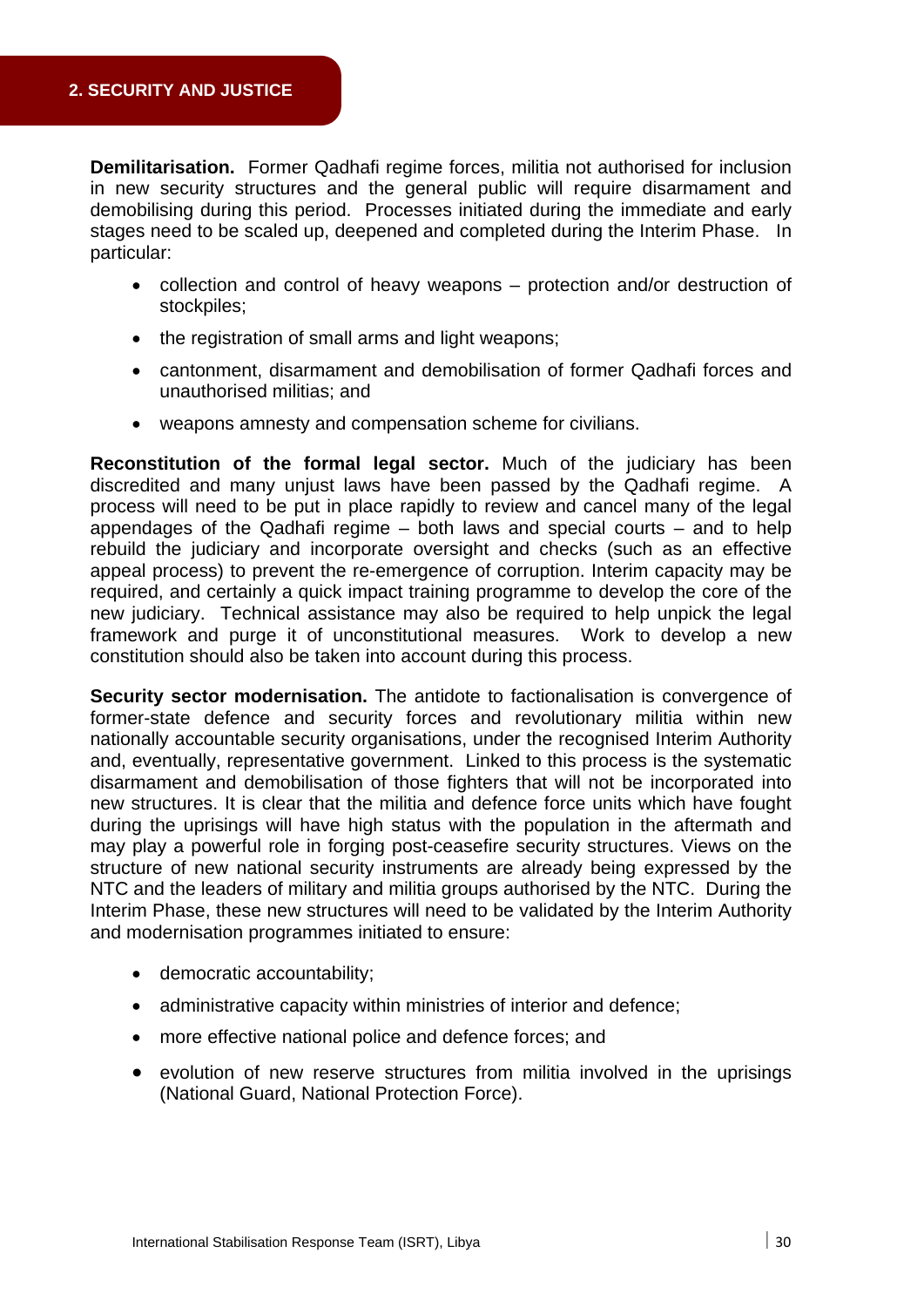## 3. Basic and Social Services

#### **Priority recommendations for the international community:**

#### **In the IMMEDIATE Phase:**

- Strengthen management and administrative capacity of NTC Executive Offices, municipal authorities and NGOs/CSOs to improve service delivery effectiveness
- support and strengthen existing service delivery systems and • Provide funds, capacity building and coordination assistance to **structures**
- Support community-led delivery of basic and social services to strengthen unity and community participation in NTC-controlled areas
- Improve coordination between international actors, local municipalities and NGOs/CSOs and use humanitarian assistance to fill gaps, not replace existing systems

#### **In the EARLY Phase:**

- Provide funding, capacity building and coordination assistance to Interim Authority Executive Offices, municipalities and local NGOs/CSOs for delivery of services
- Continue to support community-led delivery of basic and social services to strengthen unity and community participation, minimise social tensions and occupy un/under-employed youth

#### **Current Situation**

Basic and social services include food, education, water, hygiene and sanitation, solid waste management, health and protection. Rather than analysing these items individually, the ISRT considers the provision of basic and social services as a key stabilisation issue due to the scale of impact upon the Libyan population should these services collectively fail; the close association between the provision of services and the legitimacy of the NTC as a caretaker entity able to protect and provide for its population; and the tangible demonstration of unity, equity and parity of access across Libya that the provision of services can be.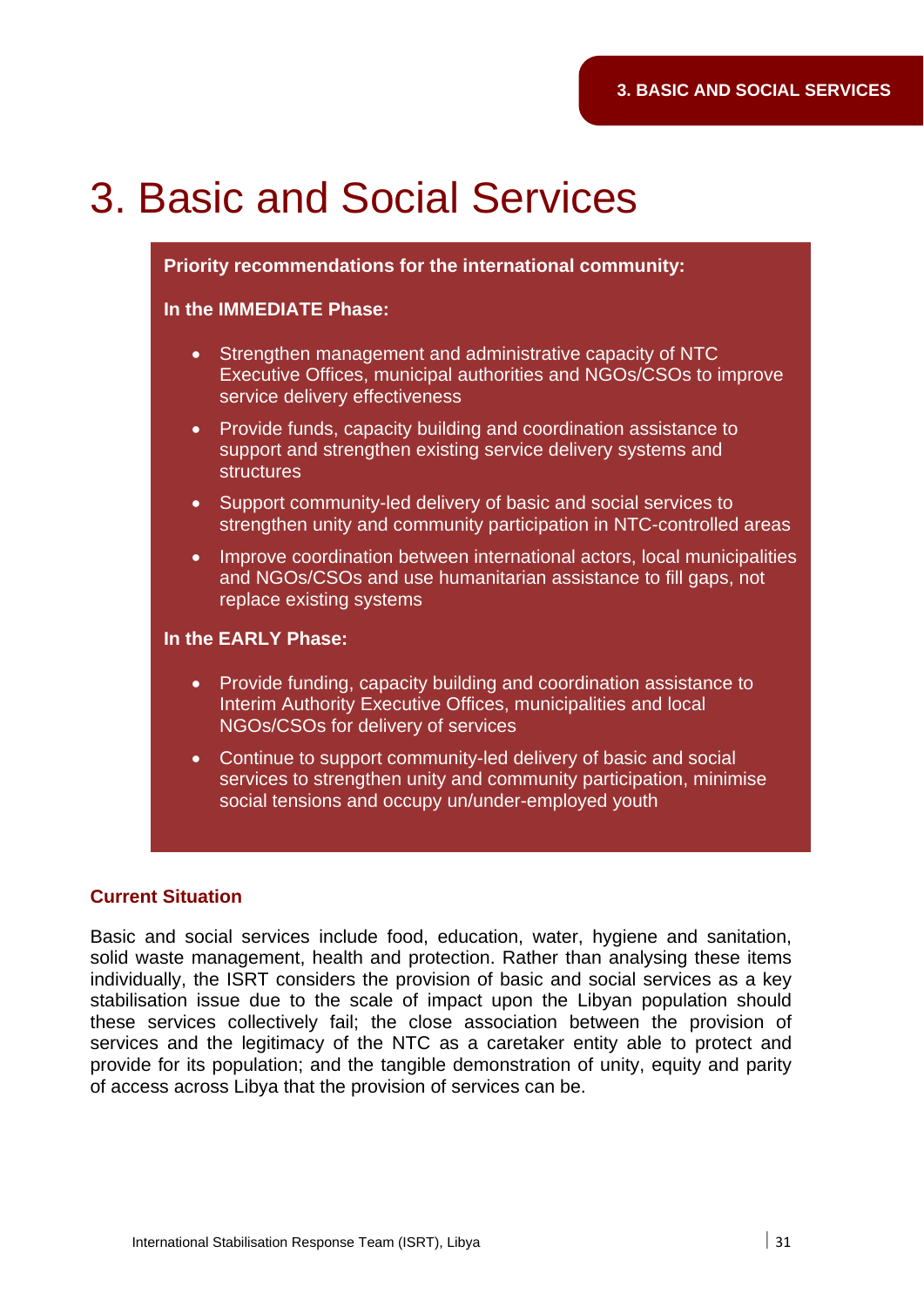A distinction needs to be made in the Libyan context between minimum standards to meet basic human needs and the minimum standards of services usually expected by the Libyan population. This section of the report deals with the former. The latter is dealt with in the economy and infrastructure sections in relation to the restoration of commercial food, fuel and medical supplies and the recommencement of regional and international trade. One of the primary tasks for the NTC in the Immediate Phase and for the Interim Authority in the Early Phase will be to manage public expectations as to the feasibility and realistic timeframe required to restore stalled or broken commercial distribution and supply mechanisms to pre-conflict levels. This is a key message that needs to be articulated domestically and internationally throughout all three phases identified in this report, to decouple the political legitimacy of the Interim Authority with the inevitable drop in living standards (however temporary) that is likely to follow the ceasefire until commercial trade and supply systems are fully restored.

In relation to the minimum standards of basic and social services required by the Libyan population, these are being largely met by an informal network of newlyestablished CSOs, NGOs and pre-existing public service structures such as municipal authorities. Issue-based groups have emerged, taking responsibility for strongly supported by the Libyan diaspora. These cover: food distribution; support for internally displaced people; protection of women, children, disabled and elderly people; traffic control; solid waste collection; community policing and recreational service delivery to people on an "as-needed" basis. Many of these groups are being activities for children.

Gaps in the provision of basic and social services by Libyan organisations are being filled by international humanitarian organisations, including international nonparts of the population is still hindered by the conflict, however, and knowledge of the exact needs of the population in the west of Libya is particularly limited. Libyan civil society organisations have also noted some difficulties interacting with international humanitarian agencies due to language restrictions and problems accessing or being governmental organisations (INGOs), UN agencies and donors. Access to some heard by the international system.

Education services are not being delivered in NTC-controlled areas of Libya at this time, however this reflects a policy decision not to provide the service rather than a lack of ability to do so. Education is considered a politically contentious issue, both in relation to the status of the national curriculum and perceptions of a lack of solidarity between populations in the NTC-controlled and Qadhafi-controlled areas of Libya if inconsistent approaches are taken to the reopening of schools.

Access to other basic and social services is increasingly becoming an issue, shortages; a lack of security and the perception of a lack of security; lack of infrastructure maintenance for water, sanitation and hygiene and electricity; departure of foreign workers, including medical staff; a lack of fuel and medical supplies; and gaps in the management and administrative capacity of existing service delivery organisations. Protection of the population from further violence, including sexual and gender-based violence, is also weakening as normal social safety nets are overburdened as the conflict continues. however, due to: diminishing cash reserves and limited access to credit; some food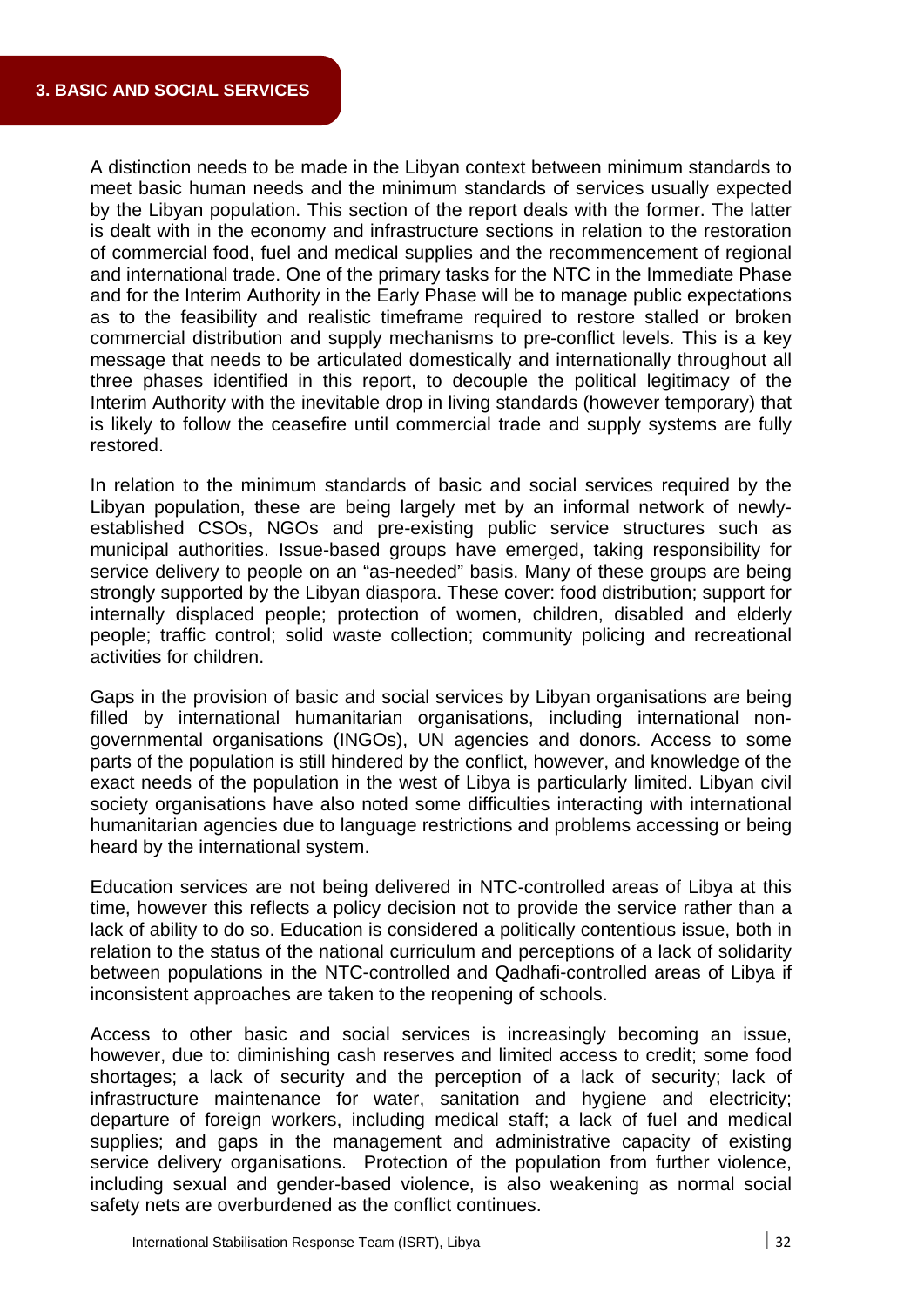Community participation in the delivery of basic and social services is a key stabilising factor in NTC-controlled areas that should be encouraged and supported. As a tangible demonstration of the social cohesion and political unity of the population, CSOs, NGOs and the municipal authorities should be supported to continue delivering services through to the interim period when a more formal administrative entity is established. While the current combination of local, regional and international mechanisms to provide basic and social services are functioning reasonably well, they are not sustainable in the longer term and need support to continue.

Most Libyan CSOs and NGOs are self-funded, relying on volunteers and private donations to function. Few volunteers have been properly trained or equipped, however, and even fewer have the means to continue volunteering without training or capacity development programmes and sustainable financial resources. A coalition of NGOs has emerged in NTC-controlled areas of Libya to improve networking and reach to all levels of society, with 45 NGOs registered with the NTC Executive Committee's Ministry of Culture and Community Affairs so far. Financial support is needed to sustain the coalition in its coordination capacity to ensure that the full If civil society does not have adequate support, they will be unable to continue service delivery. A breakdown in service delivery can have serious consequences for the legitimacy of and confidence population of NTC-controlled areas is reached. in the NTC as the caretaker authority.

Food. Food needs in Libya are currently being met by a combination of formal and informal commercial mechanisms, supplemented by the provision of humanitarian assistance to vulnerable populations. Food supplies are generally able to be restocked on a weekly basis and additional food has been pre-positioned by humanitarian agencies in case of increased emergency requirements. The heavy reliance on imported food has left Libya's food security vulnerable, however, with sanctions, the lack of foreign exchange and the breakdown of normal trade having a negative impact. Food stocks are diminishing and the capacity of host families and organisations to meet new needs has been reduced. Where local agriculture was initially able to supplement the food supply, the lack of fuel, agricultural inputs, manpower and equipment spare parts is reducing this option.

Supplementation of the food supply is therefore needed as the Immediate Phase continues; however it is recommended that this focus on ensuring adequate stocks in the shops and cash or vouchers in the hands of customers, rather than the establishment of a large-scale food aid distribution system.

Several INGOs are currently planning technical support on food security issues as well as strengthening the public distribution system. In coordination with NTC, FAO, WFP together with ACTED, CESVI, Save the Children, IRC and Mercy Corps are finalizing an emergency food security assessment for NTC-controlled areas of Libya.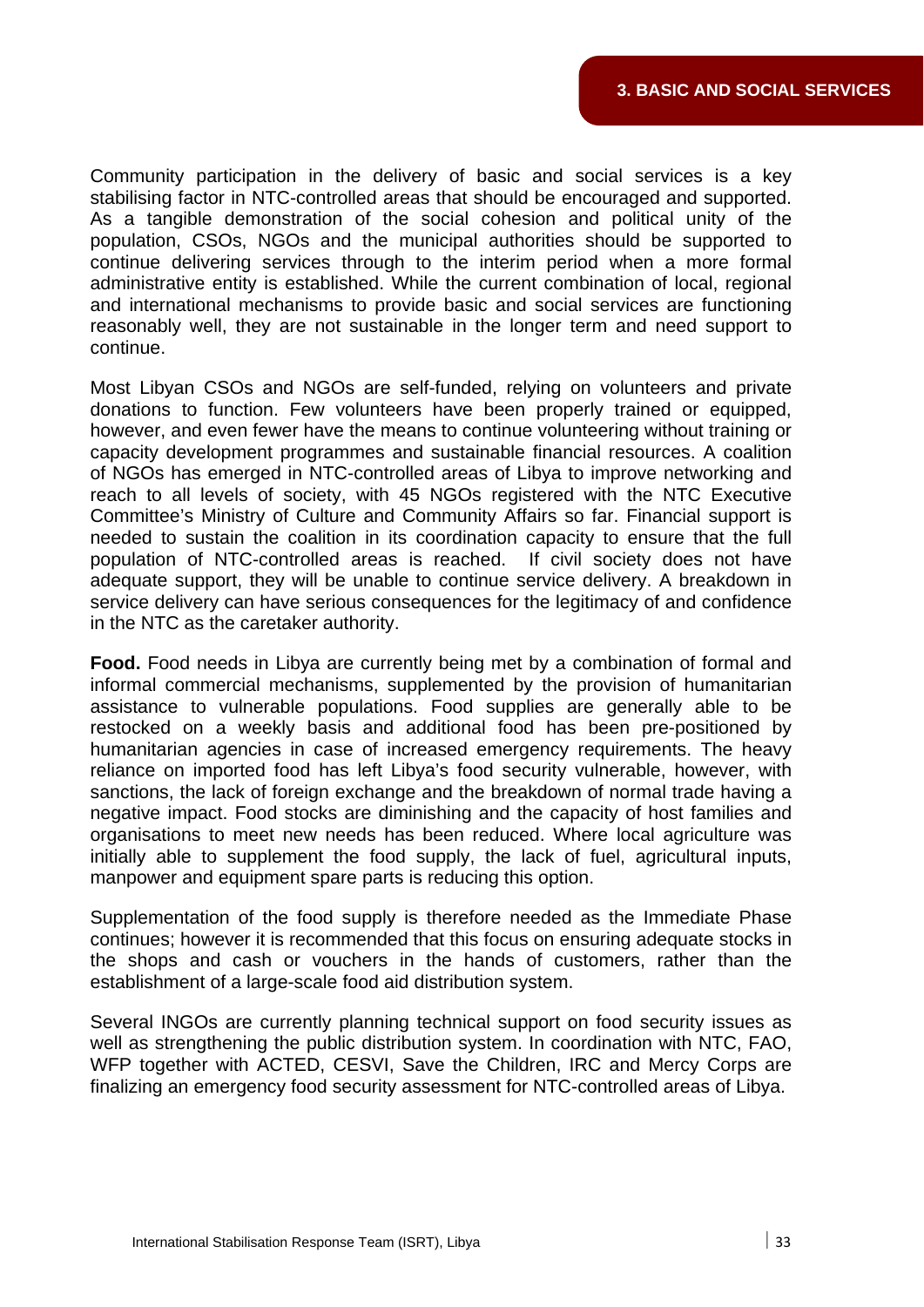**Education.** Schools and universities in NTC-controlled areas of Libya are currently officially closed. However, a few schools supported by local education authorities, NGOs/INGOs and local communities, are open in the morning for recreational activities and socializing activities. Given the sensitivity of the issue, the NTC has yet to decide on resuming formal education but are examining an action plan drafted by the Education Authority in Benghazi in coordination with the other NTC-controlled areas of Libya which includes a "Back to School Programme" and medium-to longer term needs plan. However, pupil safety remains a concern for some parents.

Water, sanitation and solid waste management. The centrally-managed water supply system requires maintenance. Water treatment units and pumping systems have reduced water supply with resulting cuts in the cities, compounded by shortage of basic hygiene materials. Displaced groups in these areas have created extra demands for water and sanitation. The Great Man Made River Authority (GMMRA) has produced a Crisis Plan for Water Monitoring. In addition, local communities are working with local NGOs and volunteers to dispose household waste at selected sites, which from time to time are burnt. In Benghazi, the municipality has recently signed a contract with a local private company for the management of solid waste for the following three months.

Health. Current health capacity is sufficient in most areas to meet immediate trauma and emergency medical needs, although this capacity has been stretched in areas that have seen the largest amount of fighting. International medical organisations have played a critical role in supporting existing Libyan clinics and hospitals, including providing staff to fill gaps left by the large number of foreign medical staff previously engaged in the Libyan health system.

As fighting has decreased in other areas, clinics and hospitals have been able to focus again on chronic cases, however an increasing lack of drugs, weaknesses in the management and administrative capacity of Libya's health system and the heavy pre-conflict reliance on foreign medical staff is impeding Libya's ability to meet chronic needs and specialist care. Accountability, interoperability, communication with the population and professional training are far below international standards, creating a lack of trust in the health system. The population does not trust the quality of care provided by local medical staff and there are no emergency health management plans in place.

**Protection.** Physical protection and psychosocial support for victims of violence is a key priority to support stability throughout Libya. The presence of mines and UXOs risks causing further harm to the civilian population as people return to their homes in newly-liberated area and is impeding access to basic and social services.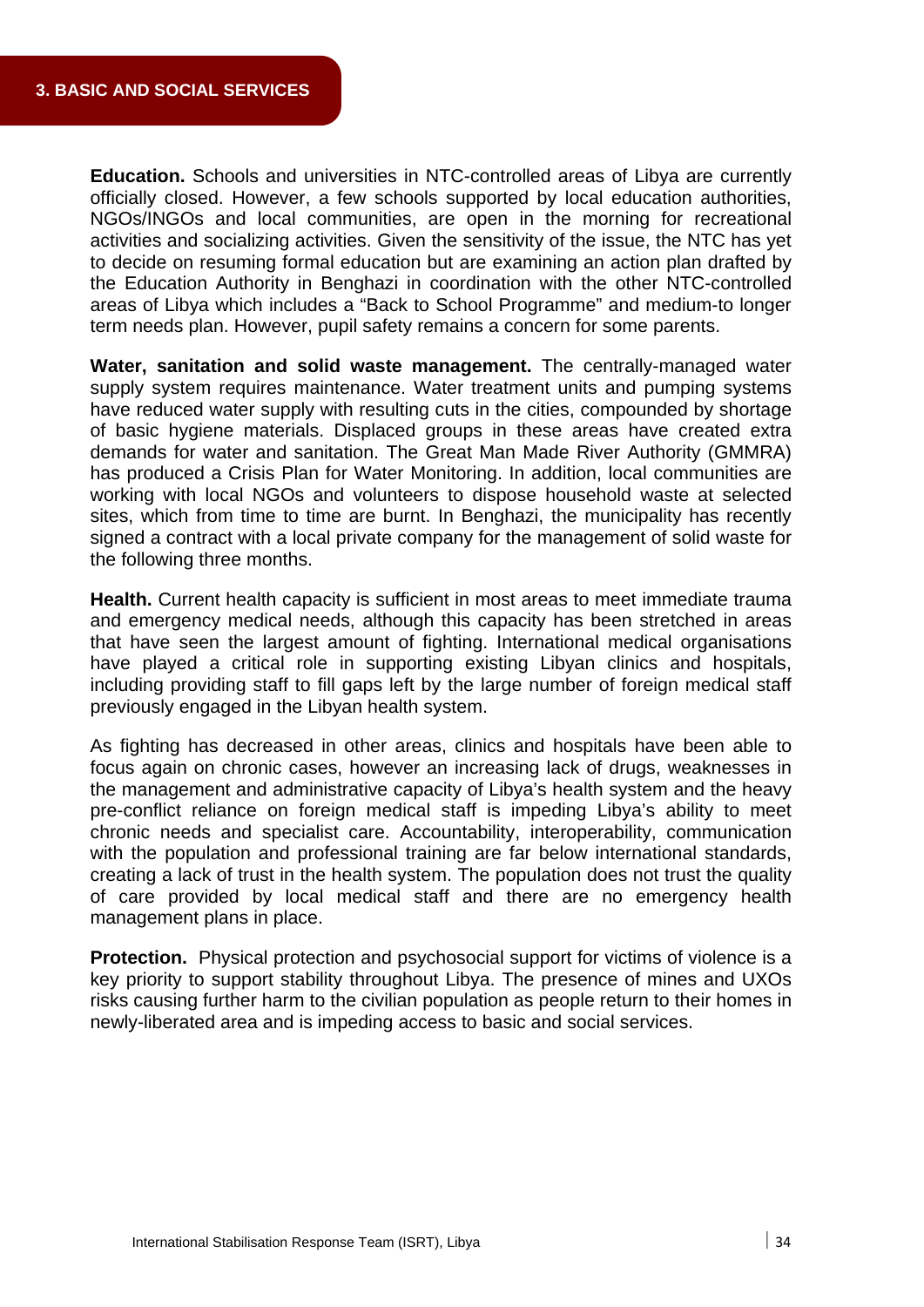#### **Immediate Phase**

#### *Recommended Priorities*

**Coordination and funding.** The overarching recommendation is to improve coordination of delivery of services in NTC-controlled areas between local, municipal, national, regional and international providers to improve efficiency and coverage. Funds should be channelled through the NTC to those who are currently providing services (namely municipalities and local CSOs and NGOs) to sustain their current efforts. Local planning, management and ownership are essential for the sustainability of such systems.

NGOs and CSOs. Support in the form of funding and capacity building should be provided to NGOs and newly-emerged CSOs to improve the effectiveness of their service delivery. Community-led delivery of basic and social services should be strongly encouraged to increase unity in the population, but without over formalising these structures.

Food. It is recommended that cash or vouchers be provided to purchase food and support current food distribution, management and coordination systems (imports, etc.). Attention should be paid to technical support to national food supply systems (preparedness and resupply). It is also important to maintain the resources for local groups to support vulnerable persons with emergency foodstuffs, supplemented by international humanitarian assistance where required.

**Education.** Beside the importance of maintaining education levels, resumption of school is a sign of progress and normalisation. Thus, schools should resume can function at the municipality level (95% of schools in Benghazi are ready to open). For the Immediate Phase, some schools require refurbishment and the initial provision of child friendly spaces, education materials and training of educators in participatory methodology and psychological support for children dealing with the operations as soon as possible, pending decision by the NTC. The education sector affects of the conflict.

**Water, sanitation and solid waste management.** Access to spare parts, chemicals and small scale repairs is needed to sustain water production and distribution. Additional funding and planning to improve the sewerage pumping and solid waste management systems is encouraged until a more permanent system is established. There is a need for assessment of areas outside Benghazi in order to determine the extent of the problem.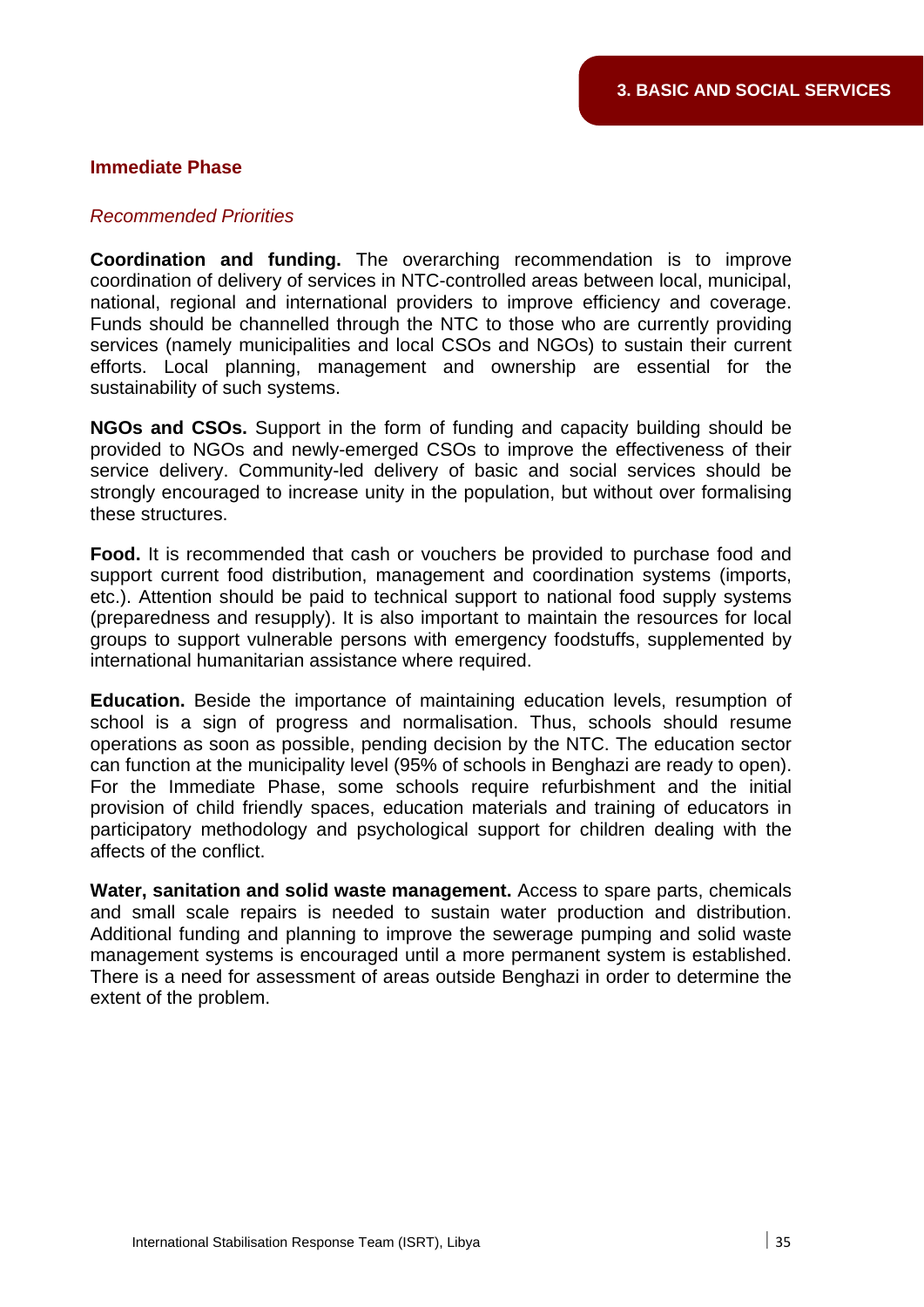Health. The international community should support emergency health and medical needs identified by the NTC Ministry of Health and humanitarian agencies should continue to be supported as the conflict continues. Particular gaps include medical supplies, equipment and nursing staff. It is also important to create local emergency plans and to establish emergency coordination mechanisms to improve the effectiveness of triage and referral capability across the emergency health sector in NTC-controlled areas of Libya.<sup>[6](#page-35-0)</sup> Support for the management and administration capacity of the health sector will be essential in any transition. Where possible, quality of community health facilities and encourage the return of nursing staff. health committees and councils should support re-establishing normal access to and

Protection. Support local and international efforts to protect vulnerable groups, including those with special needs, displaced people and returnees. Support psychosocial assistance for victims of violence, including gender and sexual-based violence, to assist in individual and community rehabilitation. Special attention must be paid to removing UXOs to reduce further harm, and from areas where they are restricting access to basic and social services.

#### **Early Phase**

#### *Considerations*

The focus in the Early Phase should be on continuing and restoring services, rather than repairing systems. With changes in access, there will be an opportunity and responsibility to expand the reach of basic service delivery. Communication systems will be crucial for the restoration and expansion of basic and social services, particularly for public education and messaging such as energy saving and public safety. It will also be crucial to appropriately manage the expectations of the population in the post-ceasefire period if living standards drop (however temporarily) between the end of the conflict and the full restoration of services.

Delivery of all basic and social services depends on basic infrastructure, economy and security being restored and in place. The length of the conflict and extent of damage to infrastructure, supply lines and local service delivery capability will determine the relative proportion of basic and social services being delivered by local actors versus international humanitarian agencies. The longer the conflict continues and the greater the damage to existing infrastructure, the more support will be required from international humanitarian agencies. On the other hand, we should recognise that the capability of NGOs is also likely to improve with time, due to networking and learning from each other.

<u> Andrew Maria (1989)</u>

<span id="page-35-0"></span> $6$  Specific activities include phone systems for triage, a blood donation system and consideration of centralised warehousing, blood bank systems and the coordination of medical evacuations for wounded patients, as well as managing a system to fill human resource gaps and prioritise highlyspecialised overseas treatments.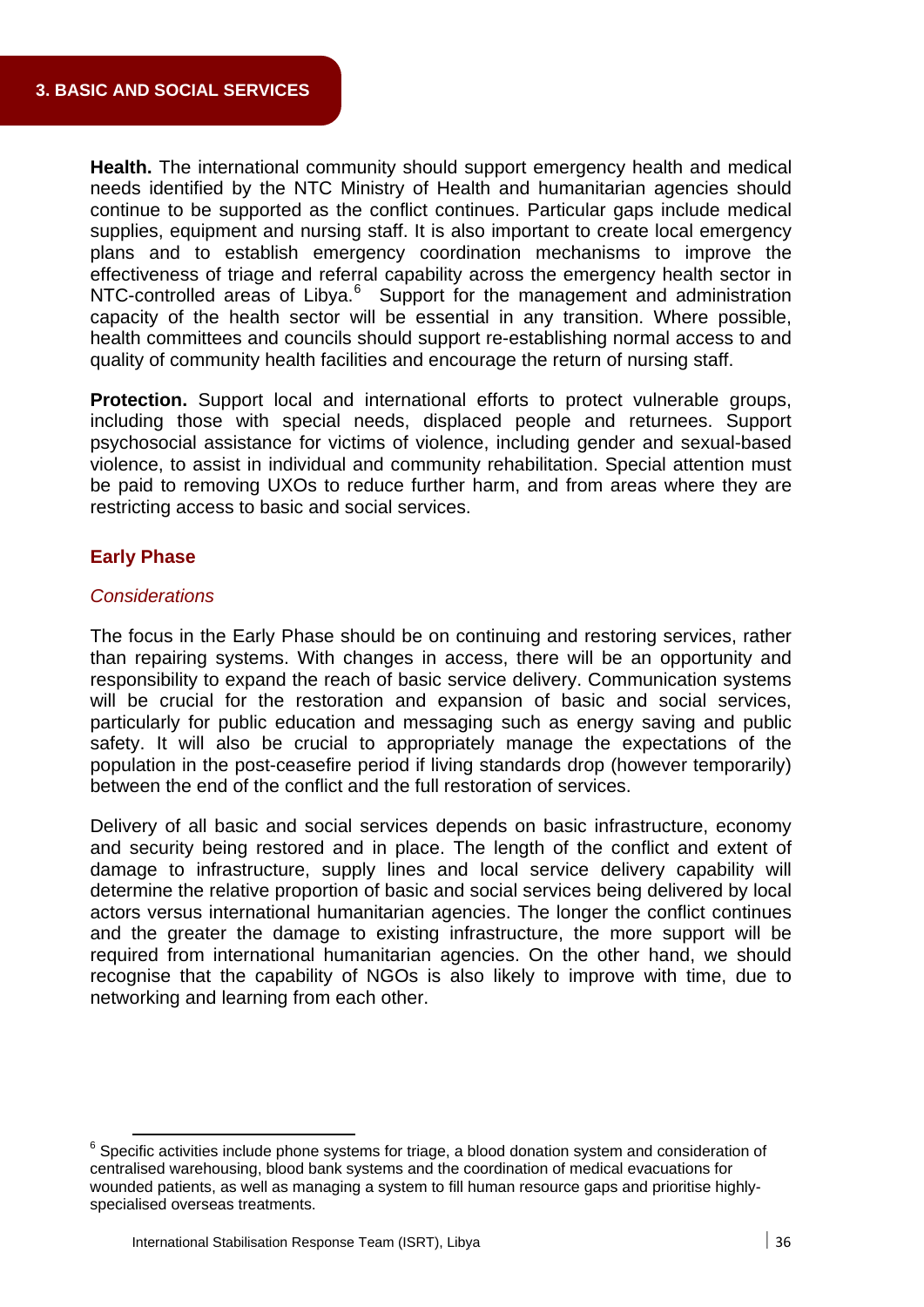#### *Risks*

Underfunding of humanitarian assistance risks gaps in coverage, particularly of the most vulnerable that may lack access to formal or informal local services. There is also a risk that the international humanitarian system could replace or crowd out local structures and capacities. Humanitarian assistance needs to be provided as a social safety net to fill gaps, not a substitute for the entire delivery of basic and social services given existing Libyan capacity. There are also risks for expectation management regarding the speed and improvement of basic service delivery restoration in the Early Phase, particularly if infrastructure has been significantly damaged. This could undermine the political legitimacy of the Interim Authority and increase social tensions.

#### *Recommended Priorities*

International coordination. The international community should support a rapid, preferably UN-led Post Conflict Needs Assessment to inform and align early recovery and transition assistance in support of local priorities and needs, ensure coordination of international assistance and avoid duplication. At the same time, communication between international and local actors must be increased to ensure local capacities are supported and strengthened, not duplicated or replaced.

**Continuity of services.** It is important to continue to support and maintain the existing systems being provided by municipalities, CSOs, NGOs and INGOs through funding, capacity building and provision of supplies to meet shortfalls. Funding for international humanitarian actors currently filling gaps in existing services should be maintained in the Early Phase to continue this social safety net and enable local and international actors to focus on security and political settlement issues.

NGOs / CSOs. Continue to support community-led delivery of basic and social services to strengthen unity and community participation, reintegrate returnees, minimise social tensions and occupy un/under-employed youth.

Food. If cash supply is not immediately available in the Early Phase, we recommend support to voucher systems for commercial purchases of basic goods rather than establishing separate aid distribution systems.

Education. Reopening of schools for formal education, as well as continued social and psychosocial support is a highly stabilising action but will depend on the time of year (schools are out during summer and Ramadan). Given the current politicisation of the national curriculum, the nature of Libya's political settlement will significantly determine actions taken in the Early Phase in the education sector. NTC education authorities have drafted an interim curriculum that could be taught during the Early Phase, but this requires broader political endorsement. A parallel / alternative curriculum may be required in the west of Libya. Subjects such as history and politics are contentious and may not be taught until a new national curriculum has been developed. Libyans should commence preliminary discussions on the development of a new national curriculum in preparation for education system reform in the Interim Phase.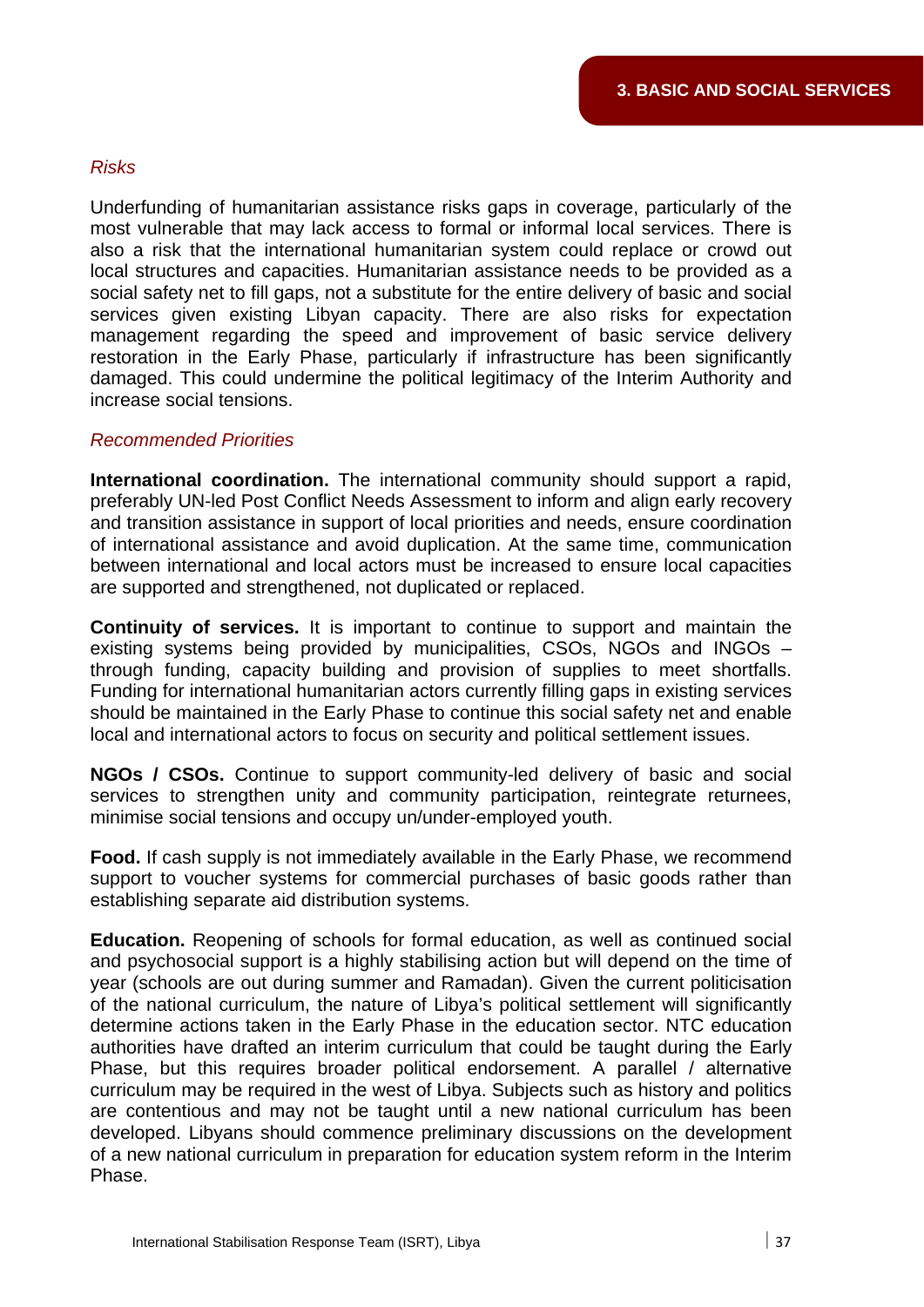Water, sanitation and solid waste management. Continue restoring services rather than undertaking major system repairs at this stage. Availability of water will depend on basic infrastructure, economy and security being sufficiently restored or supplemented by emergency systems.

Health. There are several actions which should be planned ahead and implemented in the Early Phase to reduce casualties. These include the creation of a Tripoli emergency plan and awareness campaign, to inform the Tripoli population on what do to in case of emergency. It is also important to start a blood donation campaign in NTC-controlled areas of Libya and stockpile emergency drugs and other materials to treat the wounded. It is recommended that an evacuation plan be prepared for wounded people and humanitarian aid be ready to rapidly deploy to cities in the west.

Protection. Protection of civilians will be equally important in the Early Phase including from human rights violations, UXOs/ERW and discrimination or violence against vulnerable groups. We recommend special attention be given to providing psychosocial support for victims of violence, including gender and sexual-based violence, to assist individual and community rehabilitation and to begin rebuilding social cohesion and trust. Support to mine action, UXOs and weapons removal is important to prevent further harm and ensure that critical services can continue in key-areas, habitable and arable land is cleared and access to services and employment is restored. Protection and support will also be required for returnees, managing accommodation gaps, and facilitating community dialogue regarding returnee reintegration and assistance

#### **Interim Phase**

#### *Considerations*

International assistance needs to support Libyan priorities and be aligned with Post-Conflict Needs Assessment findings. All principles of donor coordination, harmonisation and complementary effort will be vital to ensure the Interim Authority is not overwhelmed during the Interim Phase, particularly whilst political legitimacy is still being defined, designed and built.

It is recommended that the international community continue to build on existing systems and mechanisms, including municipality capacity and local CSO / NGO service provision, by providing technical, operational and financial assistance. Avoiding substituting for or replacing local capacity is of utmost importance. Support should be provided to Libyan-led provision of basic and social services in order to rebuild a sense of community and trust and lay the foundations for community reconciliation and healing. Provision of basic service safety nets by international humanitarian agencies should transition quickly to Libyan-led delivery mechanisms. It is not envisaged that significant aid or long-term development will be required in Libya.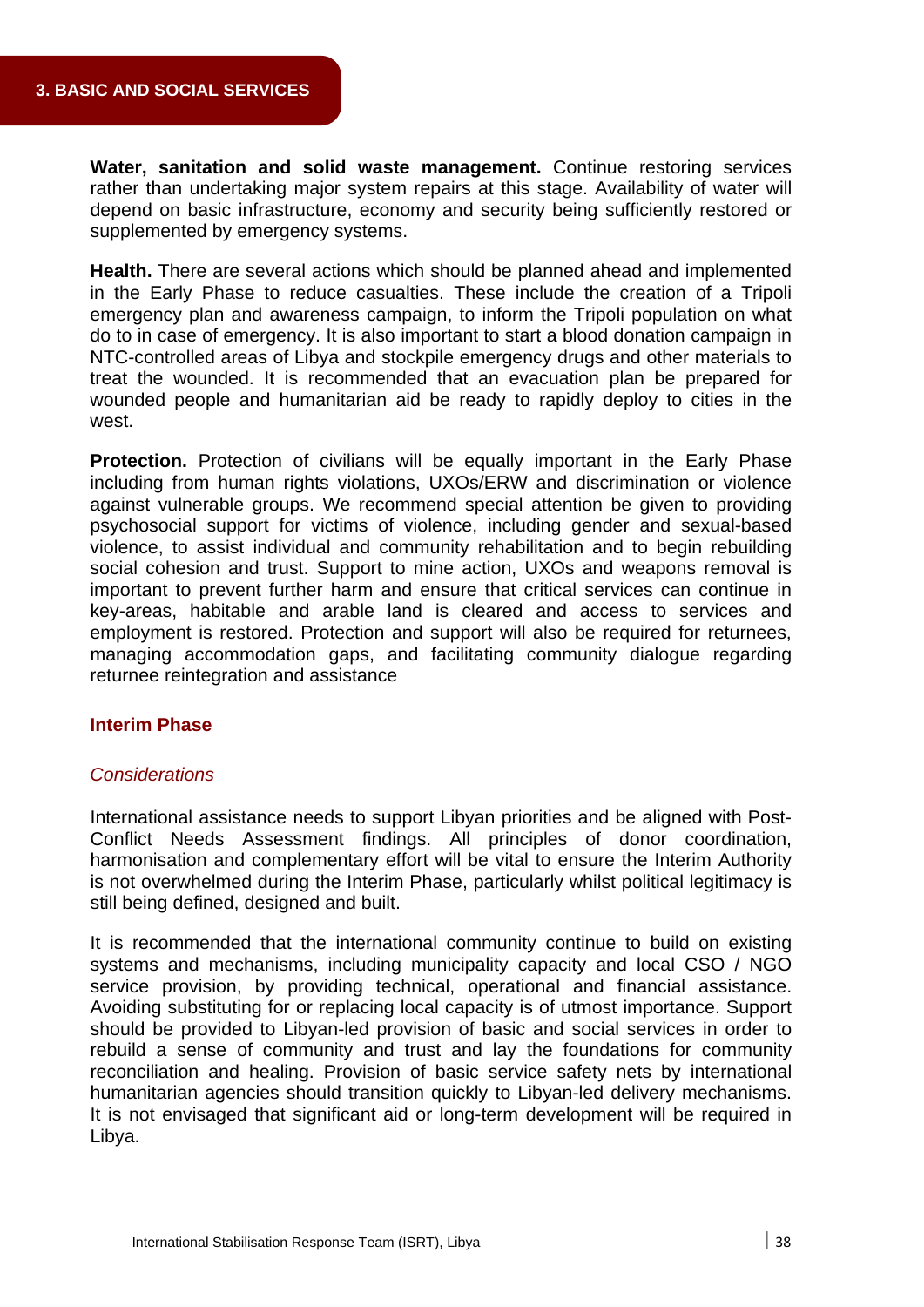The international community should also support the Interim Authority to manage the delivery of basic and social services, including reintegration and capacity building of existing civil servants. Special consideration should be given to the manner in which Libyan expatriates are integrated into local structures so as not to introduce a new divide or source of tension within the Libyan population.

Consultation, negotiation and planning should commence for reform of basic and social services (where required). As suggested below, implementation of major institutional reform should be undertaken by the elected authority (after the Interim Phase).

Food. Continue to support the re-establishment of existing food supply and distribution mechanisms, and local, regional market access via re-establishment of the cash economy.

**Education.** Commence broad community consultation process regarding national curriculum development and reform of the education system. Support development of a temporary curriculum to enable the continuation of formal education whilst larger reform is undertaken. Provide for national recognition of educational qualifications if differing curricula have emerged across Libya in previous phases.

**Water, sanitation and solid waste management.** Facilitate security and restoration of water supply pipeline and focus on re-establishing maintenance and spare parts procurement systems. Start the design of a waste water management system and a solid waste management system.

Health. The health system has great potential and all the interventions have a high effectiveness/cost ratio. It is recommended that the international community support Libyan health authorities to review, support and strengthen local medical expertise, education and public health management, governance and planning capacity. Coherence between medical education systems and the public health system needs to be strengthened, as well as between public and private health providers. Care is also needed to support the rehabilitation of newly disabled patients.

Protection. Continue to protect vulnerable groups, including those with special needs and support psychosocial assistance for victims of violence, including gender and sexual-based violence, to assist in both individual and community rehabilitation and restoration of social cohesion. Continue to protect and support the safe return of displaced persons, managing accommodation gaps and facilitating community dialogue regarding returnee reintegration and assistance of both Libyans and third country nationals. Continue to support the mapping and clearance of mines, UXOs and ERW and mine risk education to prevent further harm, clear habitable and arable land and support the restoration of livelihoods.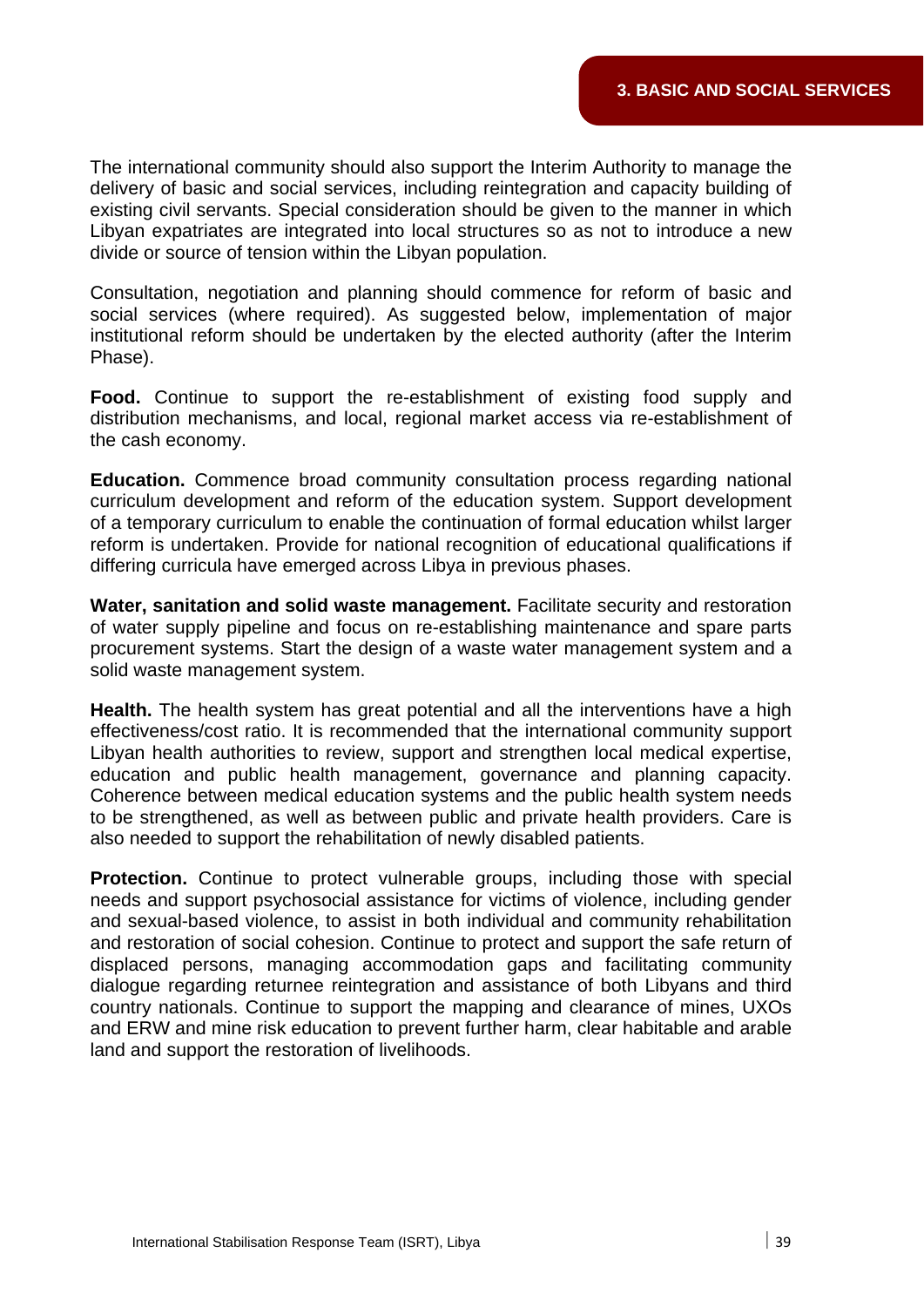## 4. Economy

#### **Priority recommendations for the international community:**

#### **In the IMMEDIATE Phase:**

• Facilitate and manage foreign exchange inflows to fund fuel and food imports, and salary payments by NTC

#### **In the EARLY Phase:**

Ensure safety of property, including production means, economic actors' inventories, banks and Central Bank assets (cash in the vaults)  $\bullet$ 

#### **Current Situation**

Libya is an oil dependent economy which relies on foreign currency payment for the import of 100% of its medicine, 70% of its food, 80% of its fuel (for transport, electricity generation and fresh water production), for the salaries of 400,000 foreign workers and for the import of most other equipment, raw materials and inputs. In present circumstances with no oil production and export, the basic needs of the people depend on the ability of the NTC to obtain/borrow foreign exchange or barter to import basic necessities and sustain utilities. These issues apply to NTCcontrolled areas of Libya. They will be aggravated as and when other parts of Libya are liberated while the country's assets remain frozen and oil export stranded. Similar and even worse issues are likely to affect the Qadhafi-controlled areas of Libya.

However, the Libyan economy has many strong points which should mean that rebooting the economy once the current crisis is passed will be relatively straight forward. In particular, Libya has a young and dynamic population and a dynamic and well organised business community. There are also extremely liquid private banks (although they lack experience in effective cash flow based business support). Furthermore, the revolution has highlighted the important social bonds and solidarity in the population and has triggered the return of a large number of capable diaspora Libyans who are supporting the administration. Taking this together with the potential to realise the large international assets and crude oil exports when the situation settles, future prospects can be seen with reasonable optimism.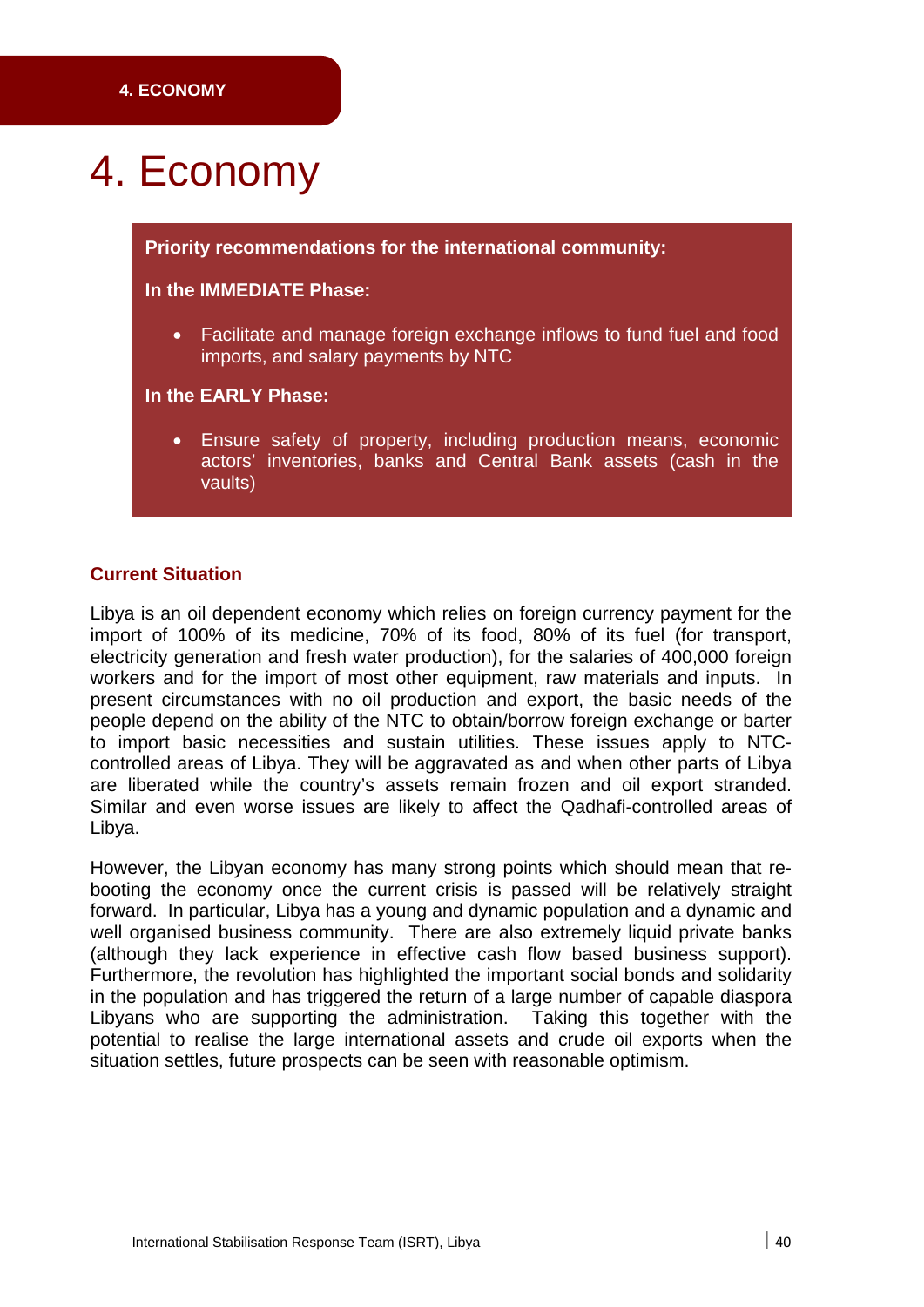There has been no oil production since 4 April 2011 and no substitution funding has come through either the Temporary Financing Mechanism (TFM) or elsewhere. Most recently, two shipments of fuel were unloaded in Benghazi on 5 June 2011, valued at about US\$90 million. This quantity is estimated to be enough for only ten days of the costs of meeting the fuel needs for liberated areas are estimated by the NTC at electricity and water production for NTC-controlled areas of Libya. Going forward, about US\$250 million per month.

On the food front, the NTC has reported that stocks of wheat were sufficient for 40 days consumption; rice for 5 months; and semolina and macaroni for 1 week.<sup>7</sup> Inflation, mostly supply driven (outside the subsidised main commodities), is aggravating the lower standard of living for the population. The costs of meeting minimum food and medicine imports are estimated by the NTC at about US\$100 estimated to have been between 15 and 100% over the last three months, million per month.

The shortage of formal imports of both fuel and food is currently partly mitigated by imports through an informal market with Egypt (estimated to represent about 1/3 of usual imports for the region). However, even this informal trade is suppressed by the absence of local currency in the hands of consumers to purchase goods once they have been imported and by traders waiting for cheaper foreign currency to become available.

Seventy percent<sup>[8](#page-40-0)</sup> of employment is provided by the public sector and, in effect, the NTC has made local currency available to these people by paying the March and April salaries – despite the majority not doing the work that they are being paid for.<sup>9</sup> Since the access of the NTC to foreign or local resources has literally ceased, it paid salaries through increasing the liquidity in the market without backing - using available bank notes in the Central Bank of Benghazi - with no immediate observed effects on inflation.<sup>10</sup>

<sup>&</sup>lt;sup>7</sup> A further 4,000 containers previously stalled in Malta have started to be unloaded in Benghazi - the content of these containers is not known. As a matter of comparison, 48,000 containers were unloaded in 2010 in Benghazi, about 6,000 of them concerning food supplies.

<span id="page-40-0"></span><sup>&</sup>lt;sup>8</sup> Present unemployment is estimated at about 20% of the workforce (workforce numbers from 2009), according to government census figures.<br><sup>9</sup> Many are supporting on a volunteer box

Many are supporting, on a volunteer basis, the uprisings – either through engagement in social NGOs or more directly in the fighting.

 $10$  The fact that bank notes are being hoarded and do not circulate probably explains this limited demand-driven inflation impact. Also the bank notes paid out amounted to about LYD700 million to be compared to about LYD40 billion of narrow money for the whole of Libya, i.e. LYD12 billion for NTCcontrolled areas of Libya part (30%).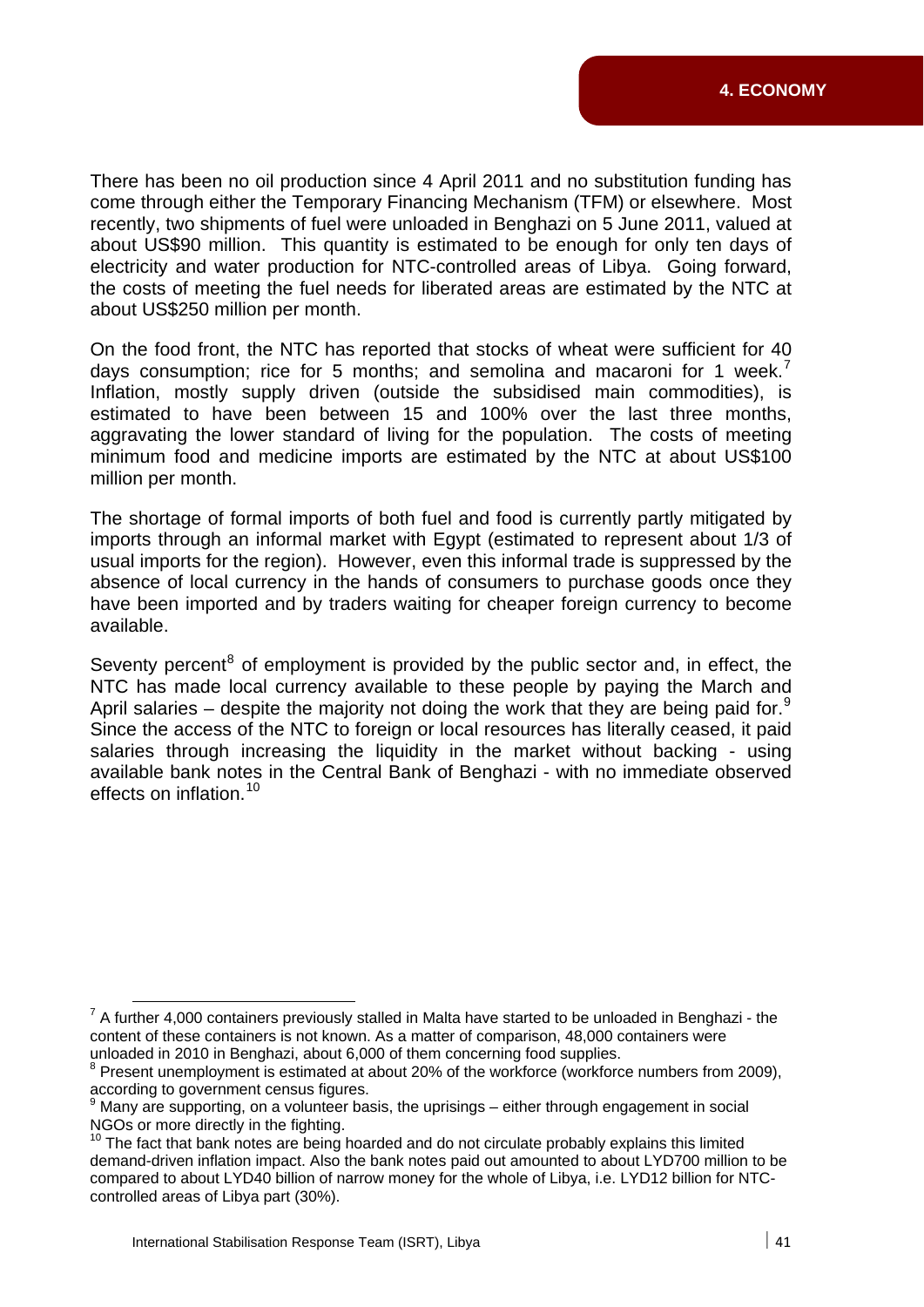However, bank notes are now being hoarded<sup>[11](#page-41-0)</sup> by the population, and there are not enough bank notes available to pay the May salaries.<sup>[12](#page-41-1)</sup> Solidarity among the population and important government subsidies (of up to 80% for the main staple food and petroleum products, as well as uncollected electricity, water and telecom bills for the last three months) have meant that this non-payment is accepted for now. However this cannot be sustained. Lack of invoicing by the main utility providers results in accumulating debt to the NTC and dependence of the population on free services.

The situation is worse for the 30% of the population previously employed by the private sector, 80% of which are now unemployed and not receiving any wages. are at a stand still. There are ongoing concerns about the risk of looting of equipment, the inactivity of so many young men, and the loss of the summer maize There is little new employment in the manufacturing and agricultural sectors, which crop due to lack of water and fertilizers.

The new budget for the next six months (July to December) is being prepared based on 30% of the 2010 budget for the whole of Libya.<sup>[13](#page-41-2)</sup> Public Financial Management (PFM) appears currently under control at the NTC level (Treasury and Budget). However, in view of the need for transparency and accountability and the complex nature of: i) salary payments for all government and public entities for the whole of NTC-controlled areas of Libya; ii) payments of fuel and food subsidies through the Arabian Gulf Oil Company (AGOCO) and the "Food Stabilisation Board"; iii) payments of the NTC and main utilities general expenses; and iv) the limited information we could gather on the PFM mechanism, further detailed assessment is required.

Banks are presently acting as a cash box, manually clearing cheques and channelling bank notes from the Central Bank<sup>[14](#page-41-3)</sup> to the public within the maximum withdrawal limit of LYD750 for each monthly salary paid (LYD1,000 per month reported in Qadhafi-controlled areas of Libya). Only two private banks in NTCcontrolled areas of Libya would be able to conduct international trade finance (branches from Tripoli-headquartered banks do not have the know-how or foreign correspondent relationships, while Benghazi-headquartered public banks have their assets frozen). These two banks should be able to service the initial import needs when forex is again made available.

<u> Andrew Maria (1989)</u><br>1900 - Carl Carl Maria (b. 1900)

<span id="page-41-0"></span> $11$  It is understood that the NTC is considering lifting the present LYD750 monthly limit for bank clients who deposit funds back into their account.

<span id="page-41-1"></span> $12$  Bank notes left with the Central Bank of Benghazi would only reach LYD100 million according to the Deputy Governor of the Central Bank of Benghazi.<br><sup>13</sup> The NTC for a still that the Central Bank of Benghazi.

<span id="page-41-2"></span><sup>13</sup> The NTC forecast budget is proportionate to the percentage of the Libyan population in NTCcontrolled areas.

<span id="page-41-3"></span> $14$  The Central Bank of Benghazi was formed through a NTC decree transferring its location from Tripoli to Benghazi and nominating a new board.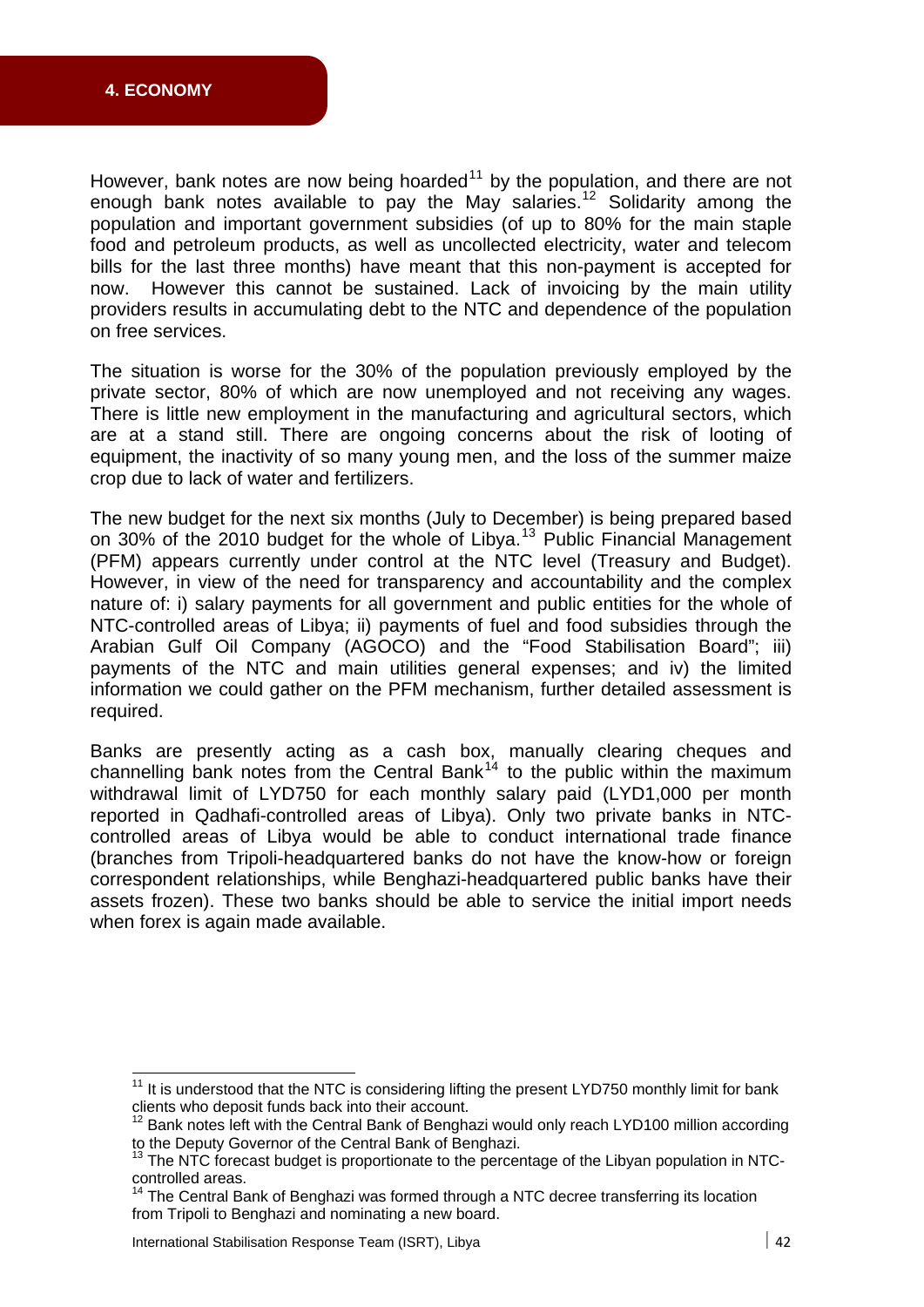The Central Bank is unable to collect statistics and information on the banks' software reporting systems. This impacts on the ability of the Central bank to monitor activities in NTC-controlled areas of Libya due to the failure of Tripoli-based banking the money supply and supervise bank activities.

Municipalities in NTC-controlled areas of Libya, including the municipality of Benghazi are functioning mostly on donations. They are not structured to levy local taxes to cover the cost of services to the population. The principles for the future role of the municipalities, their representativeness and financial sustainability needs to be addressed.

Our initial analysis suggests the need for increased administrative capacity and expertise in the NTC and in the public sector in NTC-controlled areas of Libya. This will have to be addressed sooner rather than later, particularly if the NTC becomes a significant receiver of money. The lack of proper structures - understandable given NTC's preference not to appear as a de facto government – could become a destabiliser if this is seen to lead to mismanagement and possible fund misallocation.

#### **Immediate Phase**

#### *Recommended Priorities*

obtain foreign resources (forex) in-flows. The ISRT estimates immediate stabilisation requirements of US\$350 million per month (US\$250 million for fuel and US\$100 **Foreign exchange.** The main recommendation for action on the economy is to million for food and medicine).

The above immediate and crucial concerns are the direct result of the country's lack of foreign income due to non production and export of crude oil, frozen assets and foreign currency for the NTC in the present circumstances depend on the capacity and perceived legality for the NTC to sell, pledge or commit for the future, any Libyan assets. Legal assistance in this regard should be pursued in conjunction with the delays of TFM payments. However, all short and longer term solutions to raise international community.

Whilst the availability of foreign exchange remains limited, it is recommended that forex should be auctioned for specific imports rather than distributed at official rates. If it is distributed directly, there is a risk that traders will wait for government supplied forex at the attractive official exchange rate instead of ensuring steady urgent supplies in the short term through the black market. There is also a risk of undue profiteering of traders who have bought LYD at black market rates buying government forex at the official rate. Forex should be auctioned to the main traders and the banks against LYD bank notes to be used by the NTC to pay government salaries through the banks. The forex should be used by the main traders to import necessary supplies, and by the two banks able to operate internationally to supply the needs of smaller importers and the general public.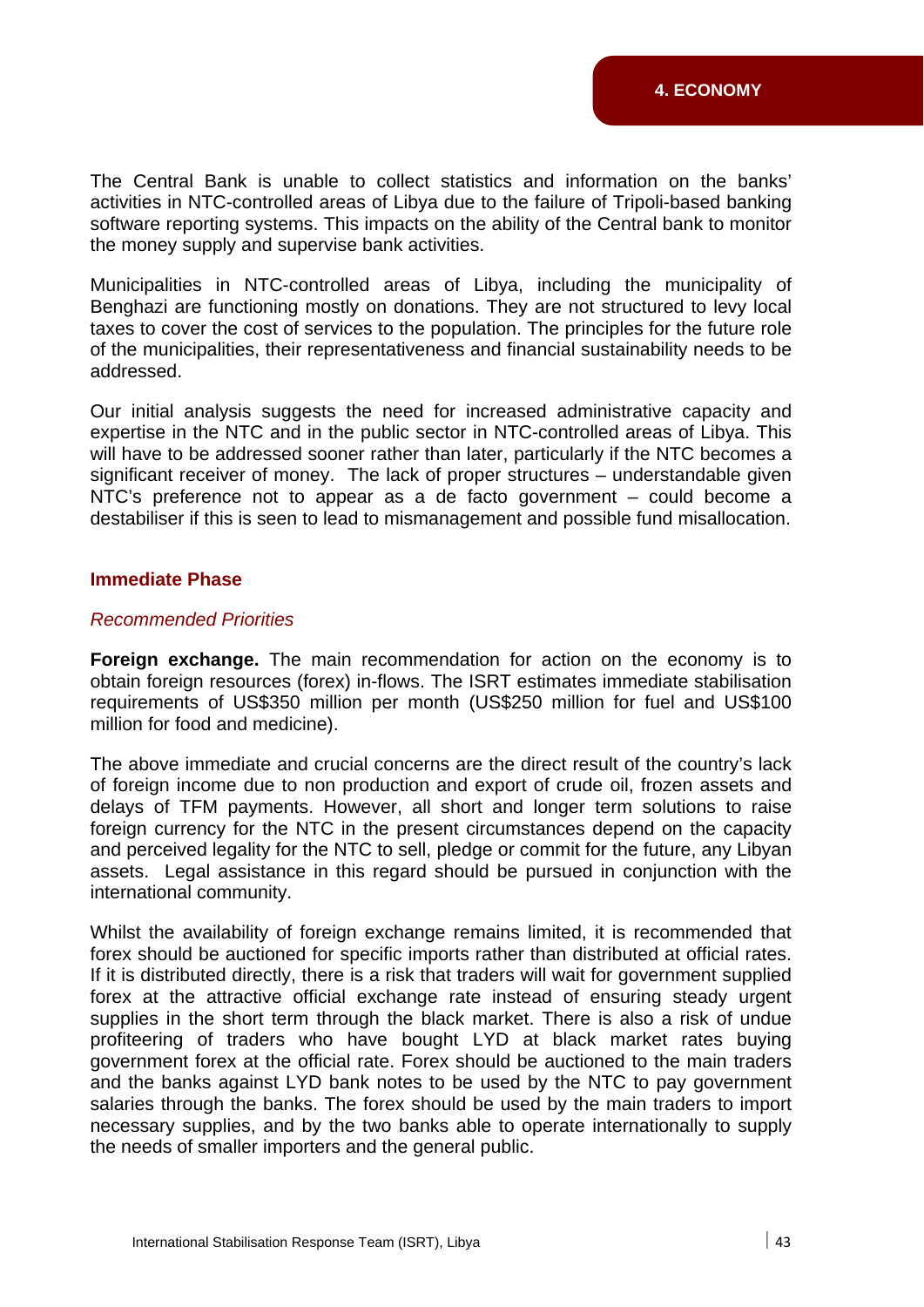The TFM, as currently set up, will be able to meet some of the funding gap as well as NTC expenses and procurement. It is not clear, however, whether it will be possible for TFM forex to be exchanged for LYD bank notes by the NTC, so this may not It is therefore recommended that the TFM mechanism allow for the sale of forex against LYD to be used to pay public sector salaries. It is not recommended that public sector salaries be paid directly in US\$, to avoid partial dollarisation of the economy and uncontrolled succeed in fulfilling the LYD requirement for meeting salaries. use of US\$ (outside import flows).

We recommend that other solutions to short term forex should be considered, subject to: i) the legality and ownership of assets sold; and ii) further study by NTC experts, possibly funded by the international community.

The NTC (with appropriate support as requested from the International community) should also consider how to:

- Prepare to cover the urgent needs of the population in the forthcoming liberated areas through the provision of sufficient LYD bank notes to cover government salaries and the purchase of necessary food, medicine, and fuel/petroleum products.
- Prepare the resumption of oil exports income by identifying and clarifying the ownership and responsibilities vis-à-vis the production and export of the status of existing oil production contracts, to ensure the various actors' oil crude oil and the remittance of foreign funds to the authorities.
- Ensure proper Public Financial Management systems, audit and reporting mechanisms at the NTC level and at the municipality level – ideally with full transparency built in from the outset. This is strongly recommended.
- Prepare for the speedy request for unfreezing Libyan assets as soon as the situation clarifies by despatching a small NTC mission to identify the main frozen assets and document the unfreezing process, possibly being funded by international support.

In support of these priorities  $-$  and the overall economic situation - the NTC may wish to consider setting up a coordination group in Libya, chaired by the NTC and including the main bilateral and multilateral agencies, to plan for the continuous assessment of the macro economic situation, the needs of the economic actors and other matters of common interest.

#### **Early Phase**

#### *Considerations*

Economic issues in future liberated areas are likely to be similar to those currently faced in NTC-controlled areas of Libya, however on a worse scale (consider the higher black market rate for LYD in the West). We expect a certain lack of food, fuel to run the electricity, water and transport and cash in the banks as people hoard money. There is likely to be a lack of foreign currencies available to the importers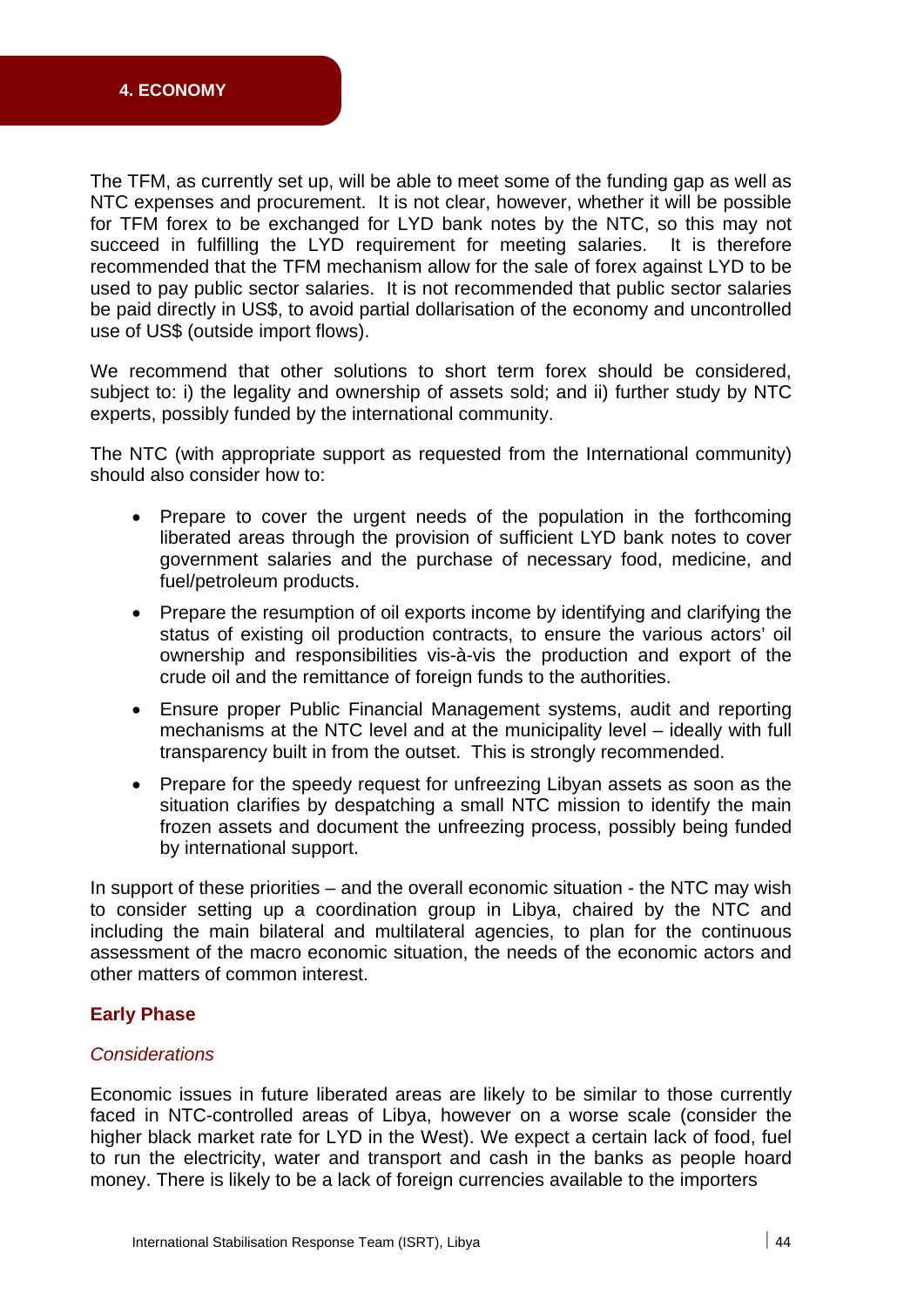and private business will still be at a standstill, particularly with the loss of foreign workers. Salaries of government employees will be in arrears. There is also the possibility of destruction and looting of economic assets, machines and equipment.

As fast as possible in the Early Phase, steps should be taken to identify the legitimate Interim Authority and unfreeze Libyan assets. Should the inflow of forex be delayed, the Interim Authority would not be able to buy the LYD bank notes from the importers against foreign currency, pay public sector salaries or enable importers to supply the usual necessary imports (70 to 85% of goods are imported).

If the recommendations on foreign exchange have not been achieved, food and fuel supplies would mainly be available only through humanitarian support, stifling the resumption of private business activities and increasing the dependence of the country on outside support. Humanitarian support should only be directed to heavily damaged areas and be provided carefully so as not to stifle the private sector or introduce unfair competition with the importers and traders who form the largest part of the economy. UN and international efforts must be careful not to overburden a new and fragile administration.

Initial actions should as much as possible rely on resuming the money flows through the private sector, without imposing an outside bureaucracy on this middle income country. The World Bank, the IMF and the international community should assist the authorities as soon as possible in the next phase, however, to prepare for a future economic order based on private initiative and energy.

The following recommendations have to be prepared during the Immediate Phase and require the existence of an accepted, legitimate Interim Authority.

#### *Recommended Priorities*

Resumption of oil exports. Resolve legal status of oil assets - noting the likelihood of legal challenges – and secure international technical assistance for resumption of oil flows.

**Food and fuel delivery.** The following actions will have to be undertaken as soon as possible:

- supply bakeries with wheat flour and other staple food (rice, semolina, pasta) through the usual channels (local associations) or from prepared stocks (in co-ordination with the international organisations);
- ensure the import and supply of petroleum products to the main utility companies to ensure electricity and water flows, as well as to the main users (army, transport, farming, businesses);
- supply traders with urgent non staple food on commercial terms from stocks prepared for this eventuality, with the support of the international community; and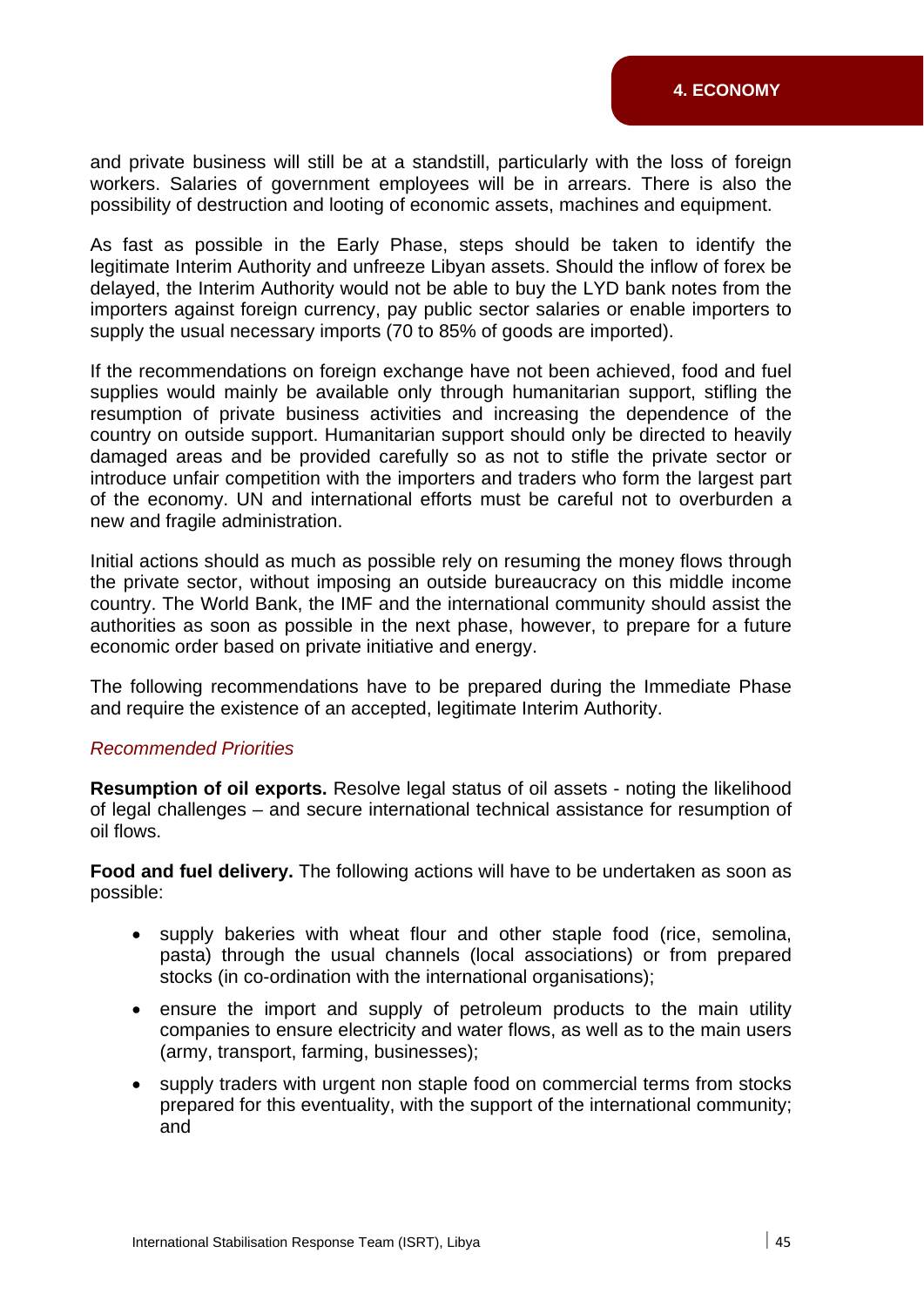#### **4. ECONOMY**

• in areas affected by severe insecurity or heavy destruction, ensure humanitarian relief is organised in co-ordination with UN agencies.

Foreign exchange flows. The following actions will have to be undertaken as soon as possible following the establishment of an agreed ceasefire:

- request urgent unfreezing of Libya's assets (public entities and banks), including the available new LYD bank notes with Delarue, to rapidly restore normal economic channels;
- decide which institution is responsible for oil production, oil export and the sale of future oil delivery. Ensure that they are accepted internationally; and
- pending resumption of oil production and export, organise the pre-finance of future oil sales to ensure rapid access to forex income.

Liquidity in the economy. The following actions will have to be undertaken as soon as possible following the establishment of an agreed ceasefire:

- ensure that foreign exchange is made available (auctioned<sup>[15](#page-45-0)</sup>) to importers and bankers against LYD bank notes as soon as possible, either from the sale of non-frozen assets, the sale of oil shipments/future oil shipments or through the TFM, to ensure that the Interim Authority has sufficient LYD bank notes to pay salaries;
- ensure that the Libyan Central bank is accepted internationally, organised and able to supply the banking system with enough liquidity and bank notes to service the needs of the population; and
- ensure the payment of public entities' salaries and continue the subsidy of food, medicine and fuel to provide a safety net for the general population.

**Protection of economic assets.** In areas with heavy loss of basic infrastructure, ensure safety of property, including production means, economic actors' inventories, banks and Central Bank assets (cash in the vaults) as well as bank records.

#### **Interim Phase**

#### *Considerations*

be given to: In the first six months after an agreed ceasefire has been established, priority should

- ensuring that the actions identified in the Early Phase have been completed;
- restarting the 'old style' economy by approving an auxiliary budget, encouraging business and return to work and preparing an economic strategy for the future;

<u> Andrew Maria (1989)</u>

<span id="page-45-0"></span> $15$  If forex availability is still limited.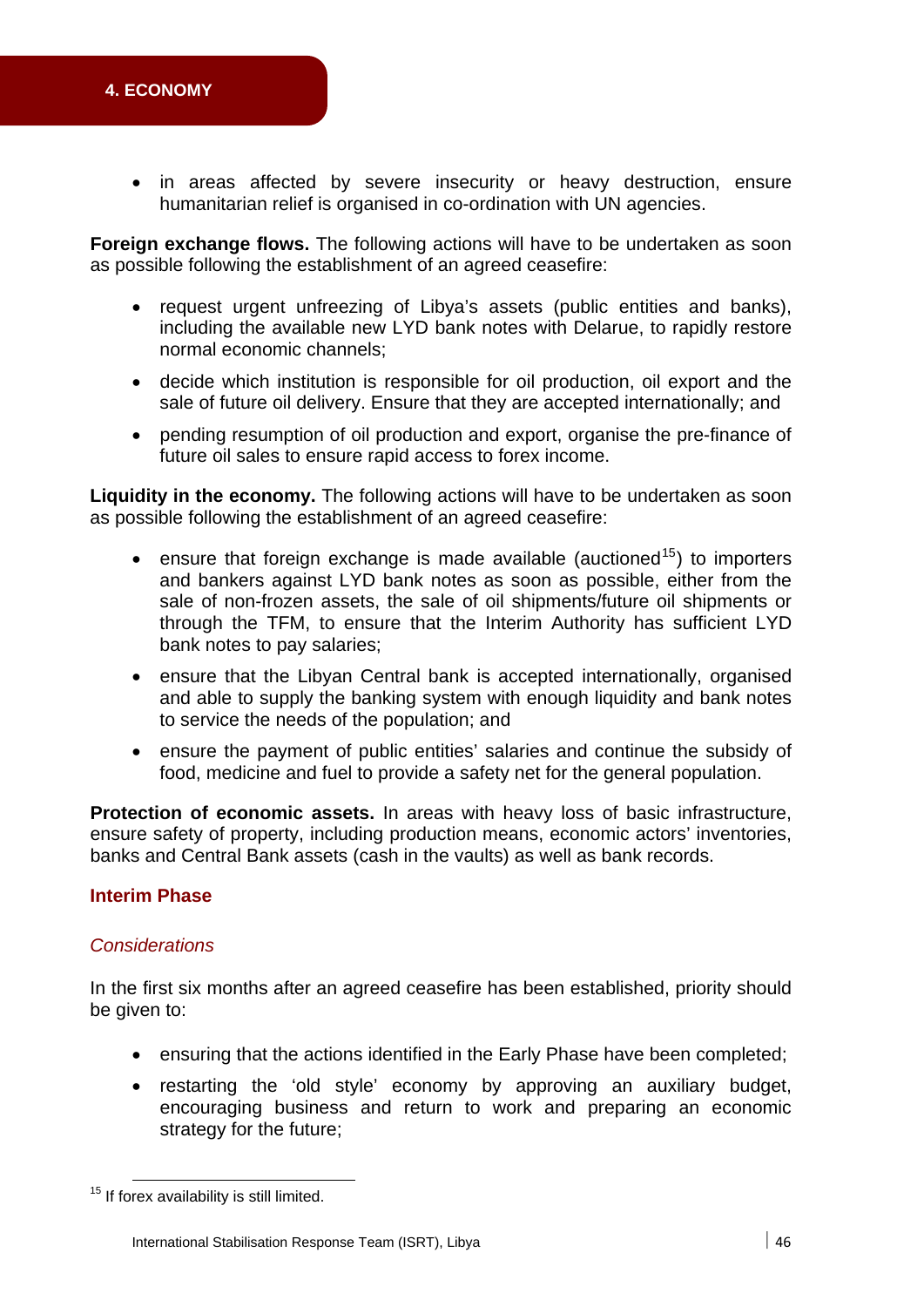- business raging them to join the recently formed Union of supporting the reorganisation of civil society, including associations, and encou Chambers of Commerce; and
- lower barriers to entry into business as a way to facilitate the reintegration of young people into the business community.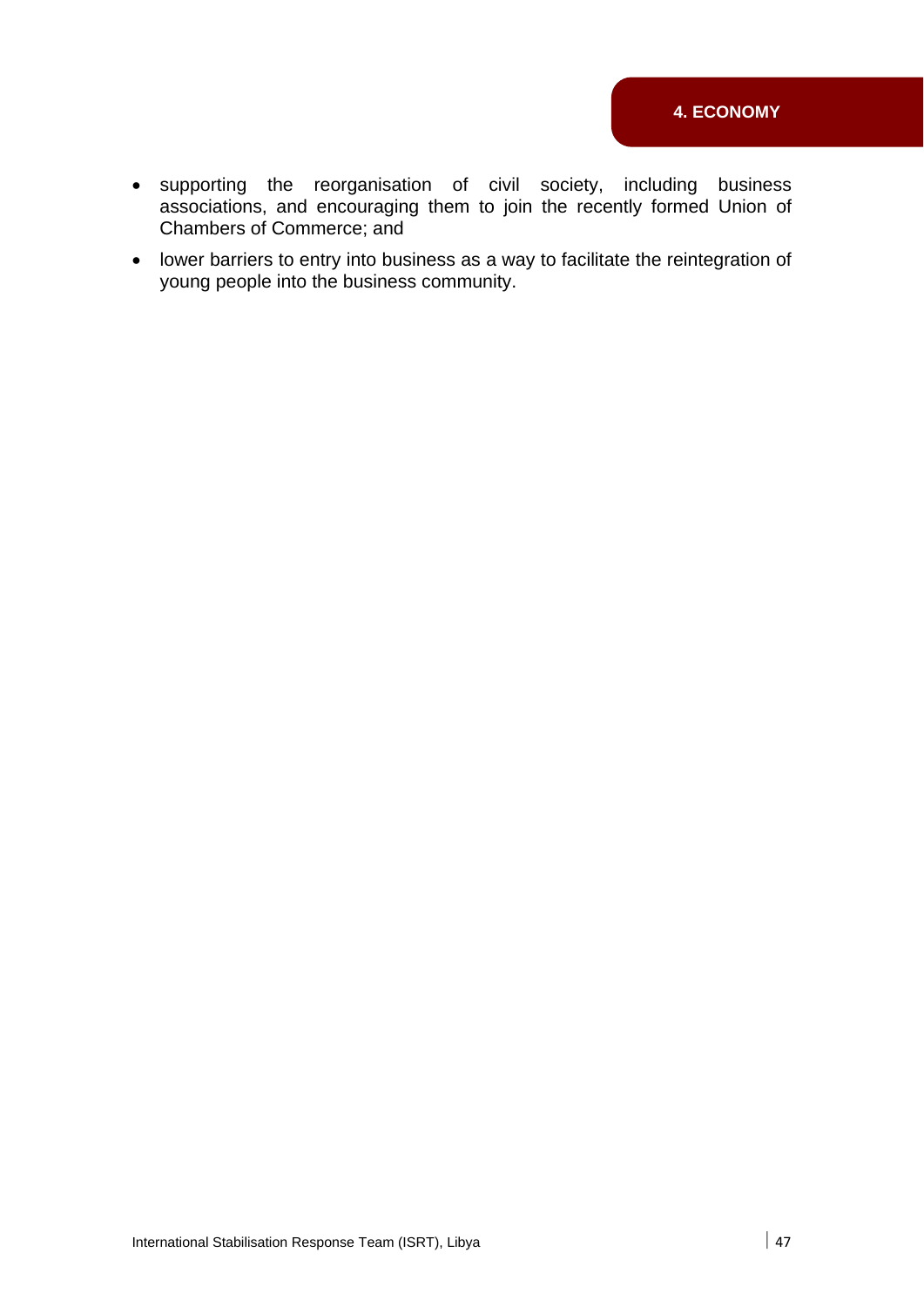## 5. Infrastructure

#### **Priority recommendations for the international community:**

#### **In the IMMEDIATE Phase:**

• Ensure that the import of essential petroleum products continues into NTC-controlled areas

#### **In the EARLY Phase:**

- Develop a mechanism to facilitate unbroken import of fuel until domestic supplies of petroleum products resume
- Restore oil flow and refining capacity in order to ensure domestic supply of fuel to power water system
- (Following an early damage assessment) Repair conflict-related damage to water system, replenish reservoirs, and replenish fuel stocks to ensure continuous supply.

#### **Current Situation**

Oil and gas. The production and export of crude oil is essential to the future of Libya. However, it is unlikely to flow in any major quantity before the establishment of an agreed ceasefire due to sanctions (in Qadhafi-controlled areas of Libya) and the risk of sabotage (in NTC-controlled areas of Libya). This means that Libya is currently detached from its primary source of foreign currency and that NTCcontrolled areas have no access to domestically produced petroleum products for fuel.

As noted in the Economy section, fuel imports to NTC-controlled areas are sporadic at the moment leaving the electricity and water sectors in a critical condition. If imports cease then this threatens serious consequences for the population.

Oil infrastructure at Misleh field was subject to a carefully planned attack by Qadhafi forces on 4 April 2011. Critical components were targeted that halted production in NTC-controlled areas of Libya. Since then a bypass has been improvised but crude oil will not flow due to the perceived threat of a more serious repeat attacks. Qadhafi forces remain at large around Misleh and attacked the fields again on the weekend of 11-12 June 2011.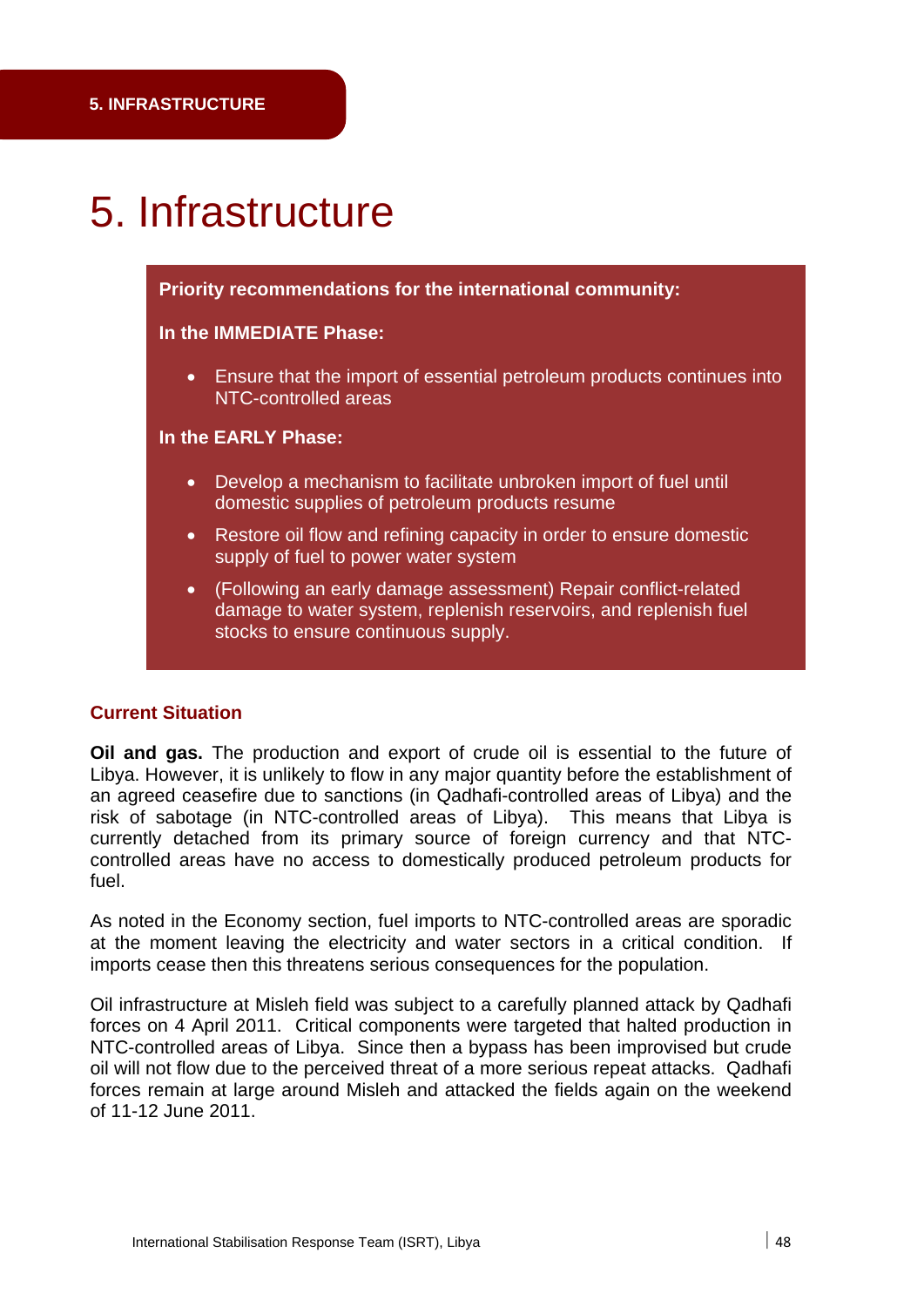**Electricity.** According to industry sources, only a few days' fuel reserve remained in stock at the start of June 2011. If this is correct, then low fuel reserves and the absence of a predictable replenishment system would mean that the provision of electric power to NTC-controlled areas is currently critical. The arrival of a delivery of 29,000m<sup>3</sup> on 5 June 2011 was timely and estimated to be sufficient until around the end of that month.

Since the early days of the uprisings, load shedding has been practiced during daylight hours in Benghazi but public information campaigns to reduce consumption have had minimal effect. The population has high expectations for the availability of electric power and has little prior experience of power cuts. In Misrata, two power stations have been disabled since February by Qadhafi regime forces. The city currently has no power apart from small private generators.

Water. The vast majority of drinking water throughout Libya is supplied through three means. The Great Manmade River (GMMR) is the world's largest irrigation project and one of the largest systems of underground pipelines and aqueducts. It provides 70% of Libya's urban population with drinking water along the coast from Benghazi to Tripoli. In remote areas without access to the GMMR, water is provided by either desalination plants or boreholes. All three production systems are ultimately fuelled by petroleum products therefore, while import of these products remains unpredictable and none are being refined in NTC-controlled areas, the provision of safe drinking water remains tenuous.

**Telephone / internet.** All telephone system management was centralised and the mobile phone network in NTC-controlled areas of Libya was cut-off after the establish internal mobile connections although the quality of service is low and fees are not collected. There are a limited number of international connections, however the entire system remains problematic as the few international accounts were given to important government officers, diplomatic missions etc. Internet connection is possible only through private satellite dishes. uprisings began in February 2011. Subsequently, the NTC has managed to re-

The NTC is working to improve the system (mobile network and international connection via optical fibre to Egypt), using Libyan human resources and some support from abroad. NTC has requested immediate financial support for this work of US\$10-20 million.

Misrata will require interventions to re-establish telephone and internet connections; currently people are reliant on satellite phones and (in certain parts of the city) landlines.

**Transportation.** The Libyan road system was in a relatively good condition and several additional investments were either planned or under execution before the uprisings began. The fighting did not cause major damage in NTC controlled areas of Libya, however defensive trenches still exist in Misrata to protect it from future Qadhafi regime attacks.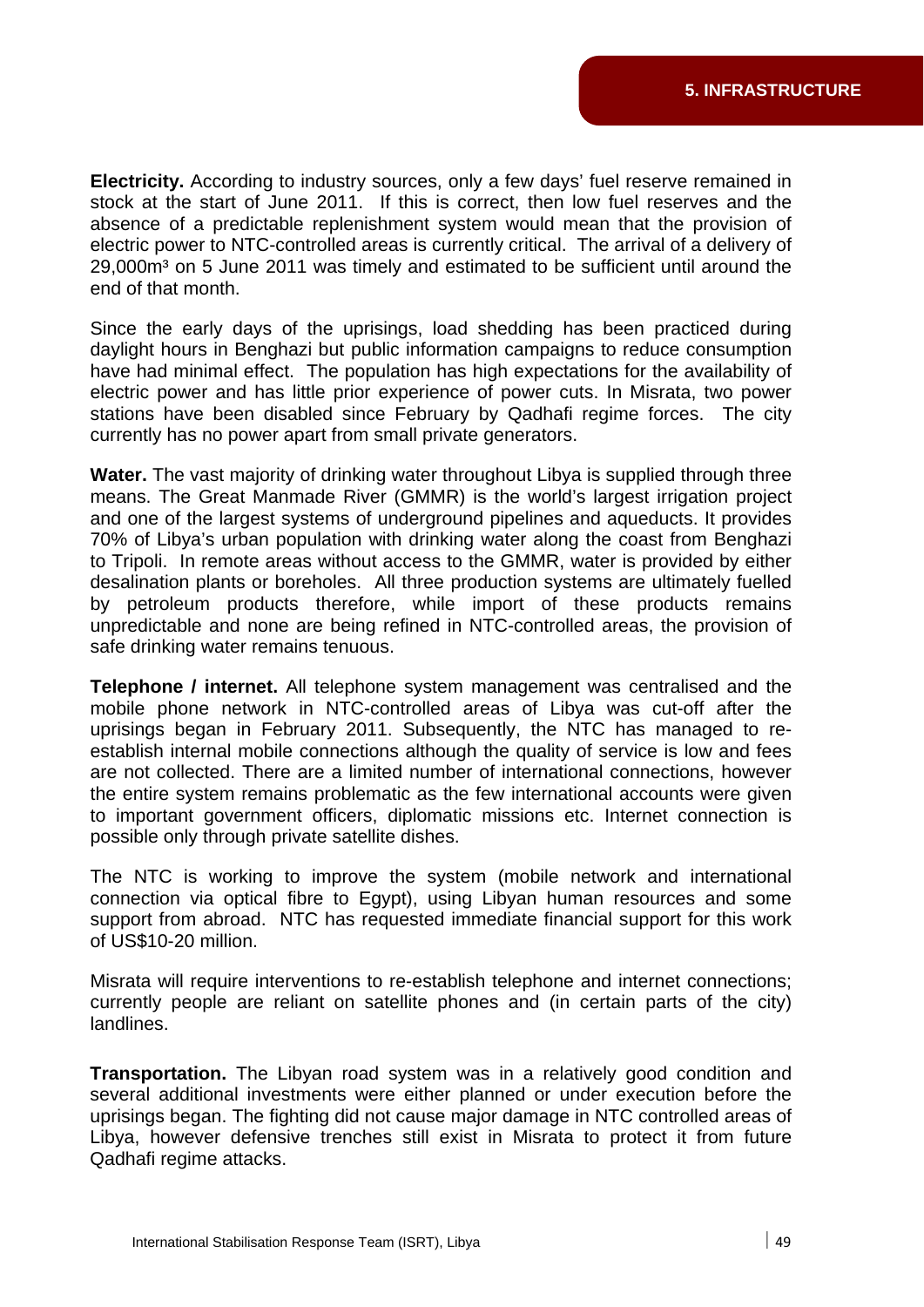Benghazi, Tobruk and Al Abrag airports have not been damaged. Misrata has suffered significant damage to the terminal buildings and vehicles, however all runways are in good condition. The cost of intervention is estimated by the NTC at approximately US\$10 million.

No major damage has been observed to the ports in NTC-controlled areas of Libya. The ports of Benghazi, Derna, Tobruk and Misrata are now operating under the NTC-mandated Ports and Maritime Authority, which reports to the NTC Ministry of Transport. There is international concern surrounding the operations and security of these ports, however, manifest in higher insurance premiums and Libya's listing on the war risks register. Trade has also been dramatically reduced, for the most part due to these concerns.

#### *Risks*

Should the import of petroleum products stop in NTC-controlled areas, electricity and water supply risk coming to a halt. Consequences for the population will be severe. The lack of safe drinking water could rapidly lead to a humanitarian emergency among a population used to a plentiful supply. Other secondary effects, including the failure to pump sewage away from populated areas, lack of fuel for transport and lack of fuel for backup generation at hospitals and other facilities, could destabilise NTC-controlled areas of Libya.

A prolonged situation where international calls and internet connections are possible only via satellite will reduce the communications among anti-Qadhafi groups, thus risking the momentum of the uprisings over time.

The risk of sabotage to all critical oil, gas, electricity and water infrastructure will remain real during all three phases covered by this report. It is widely believed that Qadhafi forces may undertake a series of such attacks in the last moments before its fall. Consequences to the population would be severe and would drain resources available to prosecute the revolution.

Protection of critical infrastructure must be planned and implemented to the extent possible in the Immediate Phase without hindering the uprisings. In addition, mitigating measures should be planned, both in Libya and outside, to reduce the impact on the Libyan population if critical infrastructure is destroyed. These should include oilfield fire services, emergency well-capping teams, emergency/mobile power generators, emergency water supply systems, etc.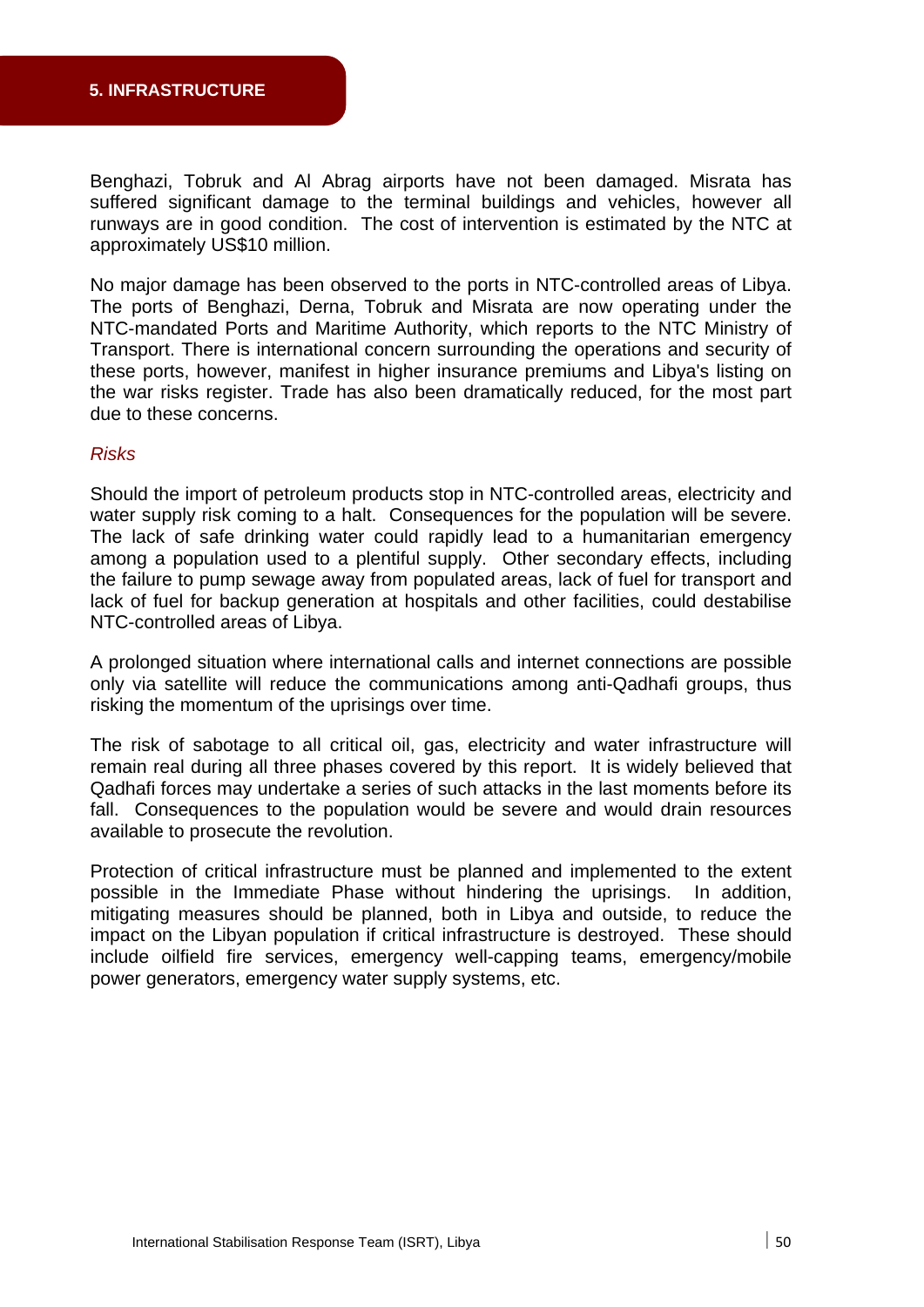#### **Immediate Phase**

#### *Recommended Priorities*

Oil. It is essential that the import of petroleum products into NTC-controlled areas continues in a regular and secure fashion. Critical delivery locations are required for power stations and desalination plants at Misrata, Benghazi, Tobruk and Derna. The international community should work to address this in a coordinated and accountable manner. Efforts must be redoubled to reduce the obstacle of maritime insurance.

**Electricity.** While the gas terminal at Brega remains under Qadhafi control, power generation in NTC-controlled areas is entirely dependent upon imported petroleum products. Hence, the supply chain mechanism described above must be established quickly and must not be interrupted. Emergency backup generating facilities must be provided in response to critical needs in Misrata and other areas if attacked during this phase.

Water. Water production is dependent upon the availability of imported petroleum products. As above, the supply chain mechanism described above must be established quickly and must not be interrupted. Self-contained/mobile desalination units should be provided to avoid humanitarian emergencies in Misrata and other areas subject to attack so long as the risk of Qadhafi forces interrupting inflow from the GMMR exists.

**Transportation.** Ports in NTC-controlled areas should have an immediate operational survey and security assessment in line with internationally recognised maritime standards in order to inform improvements in internal working practices. More importantly, these assessments will serve in reassuring the international community's maritime agencies that the Libyan ports under the NTC control still conform to the requirements of the International Ship and Port-facility Security (ISPS) code and are open for business. The Ports and Maritime Authority is keen to lay the groundwork for future inter-organisational development between it and other organisations inhabiting the ports, however this is a longer-term activity.

**Telephone / internet.** The re-establishment of a functional international connection is important (especially if the Immediate Phase lasts several months), both for economic reasons and for the social impact that the reopening of internet can have. Misrata will require interventions to re-establish telephone and internet connections.

#### **Early Phase**

#### *Considerations*

Emphasis during this phase is focused on restoration of urgent services. Full repair and continued maintenance of these services will be set aside for the Interim Phase. Lists of required spare parts have been received and should be fulfilled through local supply chains where possible, supplemented by the international community where necessary.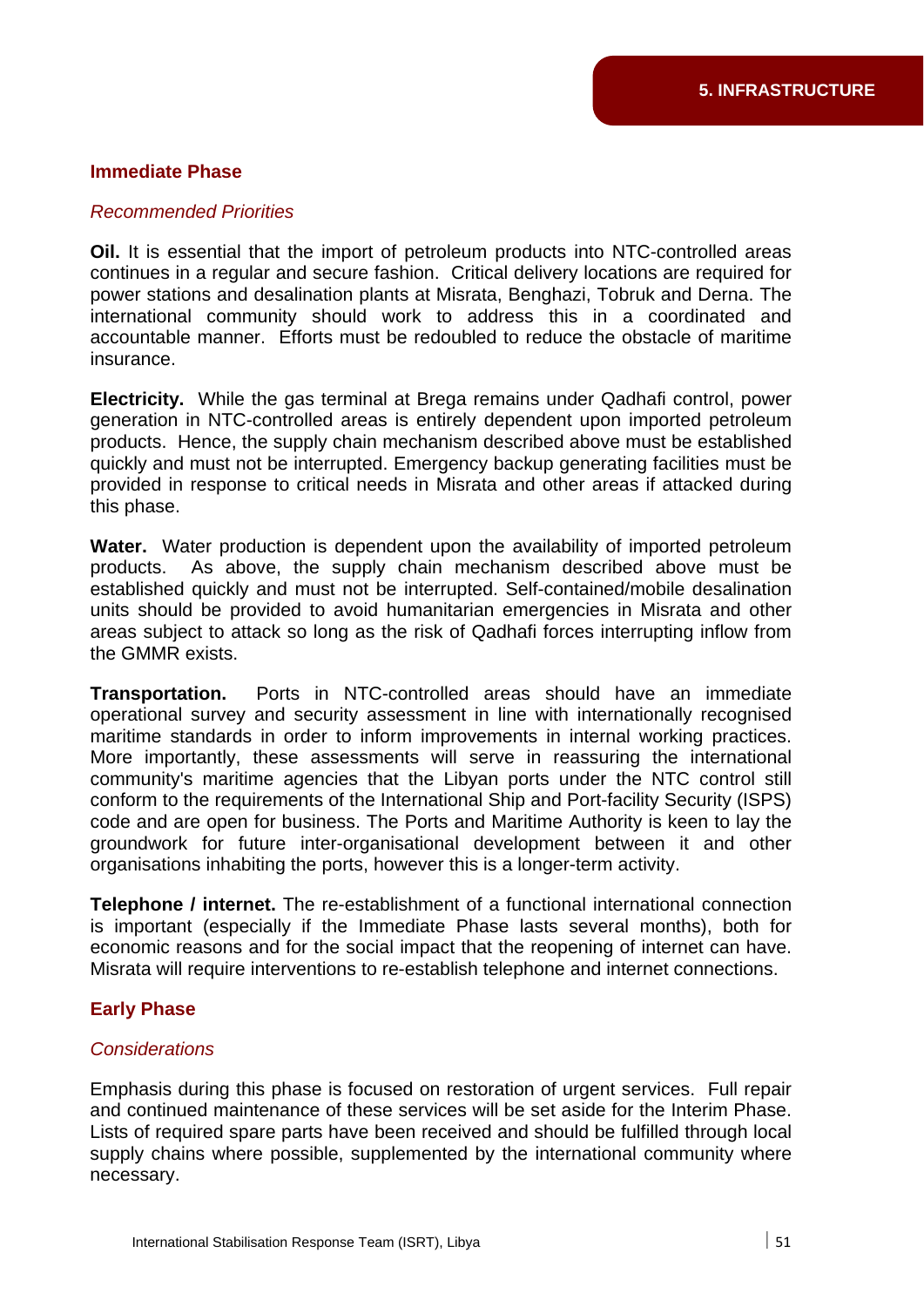Oil and gas. If the TFM fails to function by the Early Phase and oil and gas is not exported, either because of legal challenges or technical constraints, it is likely that the absence of foreign currency in Libya will continue. Thus, the economy will remain stagnant, salaries will not be paid and vital imports of food and other items will not arrive.

If fuel supply is halted to power plants and water production facilities, this will have a serious affect on the population, which may well undermine confidence in the transition and create unrest or panic. A damage assessment is required to establish how quickly the flow of crude oil from Sarir and Misleh fields in NTC-controlled areas of Libya, as well as how quickly fields currently in Qadhafi-controlled areas of Libya can recommence following the lifting of sanctions.

**Electricity.** The people of Libya are accustomed to receiving electricity in abundance. If the experience of Misrata (shortages) is repeated in other liberated areas, then this will be likely to have a profound impact on the population. Conversely, perception that progress is being made to restore power may have a significant and positive psychological impact. It will be imperative for the Interim Authority to provide public education and manage expectations of the Libyan population in relation to the realistic provision of electricity post-ceasefire.

**Water.** Any break in the supply of drinking water during the Early Phase would be rapidly felt throughout the community affected, who are used to a plentiful and unbroken supply. The longer the break, the more serious the consequences will be. In time, this would undermine public confidence in any new administration.

**Telephone / internet.** A prolonged situation where international calls and internet connections are possible only via satellite will reduce communications among the Libyan population, potentially jeopardising chances for political dialogue and settlement.

#### *Recommended Priorities*

Oil and gas. Oil and gas flow must resume as soon as possible in order to secure enable this, it is strongly recommended that a national body is appointed to administer oil concessions and restore all necessary trading contracts. Refineries throughout the country must be restarted (a process that can take several days) in order to provide a domestic supply of fuel for power stations and water supply. Fuel imports must continue unbroken until domestic supplies of petroleum products come back on-stream. The current system for import of fuel is ad hoc and unclear. foreign currency through the export of crude and LNG (liquefied natural gas). To

**Electricity.** Critical components damaged during the conflict should be repaired. The General Electricity Company of Libya (GECOL) are competent in this activity and have completed much of this work around Ajdabiya and other areas, however there is a risk that attacks may increase in the final days of the Qadhafi regime. If not provided during the Immediate Phase, emergency/mobile power generation needs to be provided to Misrata and other heavily damaged areas to avoid humanitarian emergencies.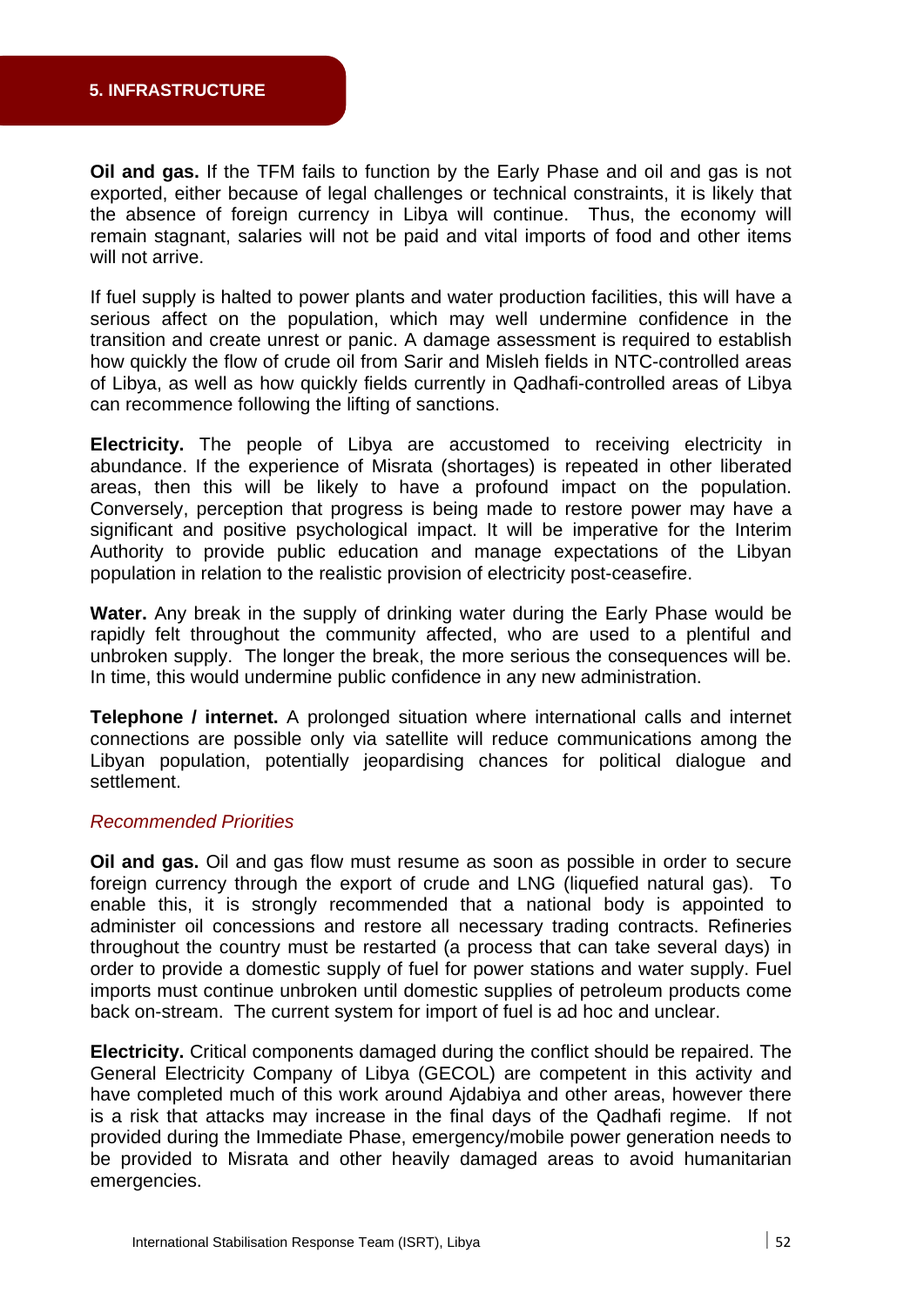Water. Components damaged in fighting or deliberate attacks should be repaired and flow re-established to replenish all reservoirs. The General Water and Sewage Company is competent in this regard. All fuel stocks should be replenished to ensure continuous supply.

**Telephone / internet.** The re-establishment of a "normal" international connection is important (if it has not been done in the Immediate Phase), both for economic reasons and for the social impact that the reopening of internet can have. Misrata and other liberated areas will require the re-establishment of telephone and internet connections.

Media infrastructure. All media outlets should be used to promulgate messaging. Radio was used to good effect when Benghazi was liberated to prevent people from destroying prisons and other infrastructure, as well as keeping people informed of current events. In the Early Phase, it will be essential to continue keeping the public informed of key issues, including public safety messages, supporting the safe return of displaced persons and encouraging essential workers to return to work.

Roads, airports and ports. No priority action is necessary in the Early Phase.

#### **Interim Phase**

#### *Considerations*

Emphasis during the Interim Phase should be on repair and maintenance of services based on a full damage assessment. From current observations of the situation in NTC-controlled areas of Libya and discussions with the key utility companies, some initial priorities for action have already been identified where early actions can be taken with minimal (if any) international support.

**Electricity.** GECOL will:

- restore HV lines to the GMMR water well field at Sarir (if this is not already complete). Without these lines, the GMMR Phase 1 will have no backup Sarir/Misleh oilfield, when oil flows and the refinery there is producing, or power supply and will remain reliant on fuel supplies either from the tanker convoys through Ajdabiya;
- finalise plans and re-establish contracts to provide a permanent power supply to Misrata through completion of the new combined cycle power station near the steelworks; these works should commence as soon as possible afterwards; and
- reconnect the eastern network to the western network where it was cut west of Ras Lanuf during the early days of the uprisings (this could take up to 7 days after access is available). This is not an urgent priority as the two networks function reasonably well at the moment. However, reconnection will increase stability in the national system and is likely to have symbolic national value.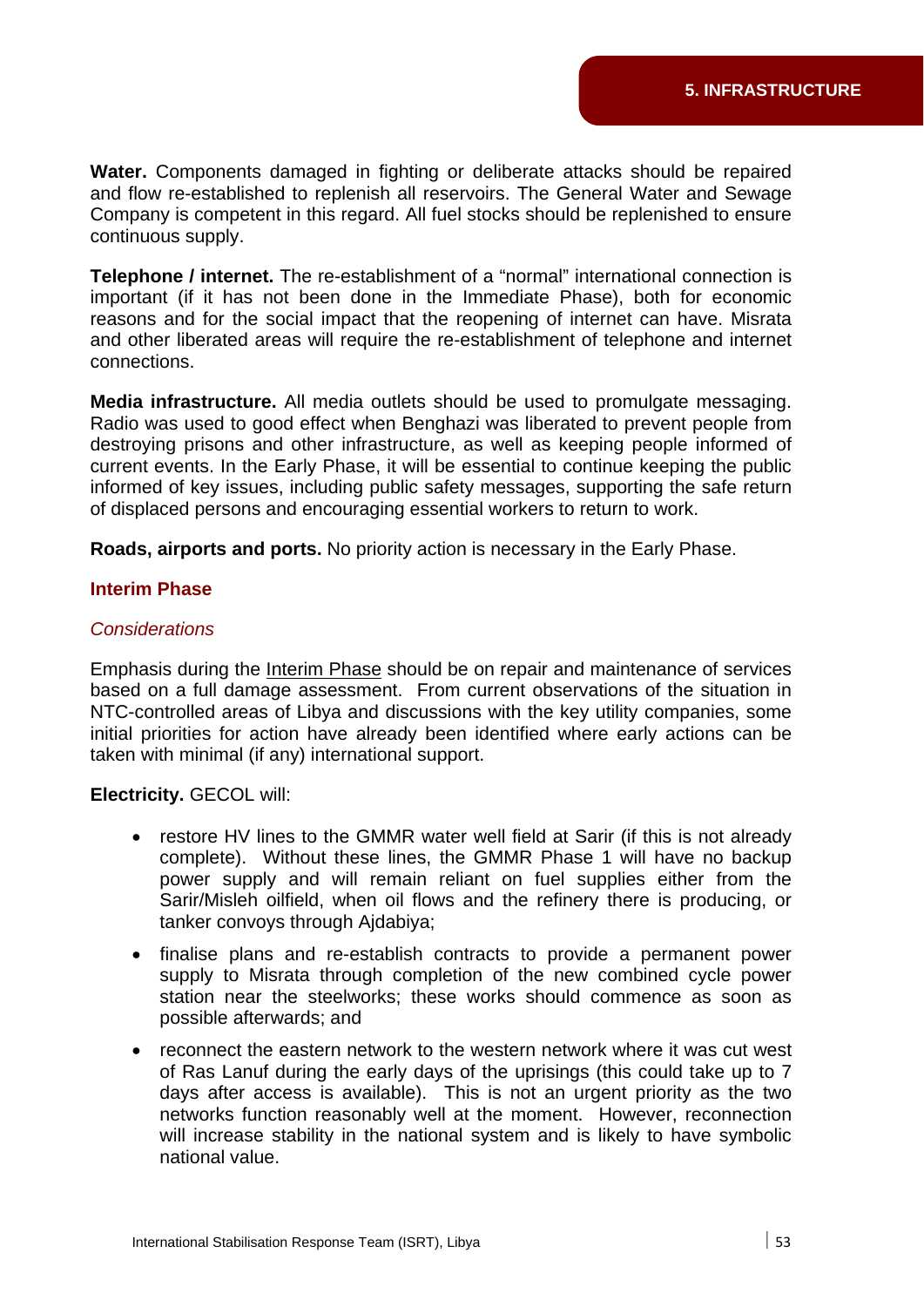**Telecommunications.** The possibility of communication (via internet and nonsatellite connections) between Libyan business people and their overseas suppliers will be essential to ensure that necessary goods are imported if foreign currency is available to the private sector. Reconnection of telecommunications infrastructure will also be an important enabler for civic education, community and political dialogue. Early steps should be taken to repair any remaining damage, ensure national coverage and encourage healthy competition between landline and mobile telephone networks.

Oil and Gas. The concession holders will repair all remaining damaged infrastructure, which will maximise production, export and the inflow of foreign exchange. As noted in the Economy section above, early steps should be taken to same time, output at refineries should be maximised in order to replenish domestic fuel stocks at power plants, water production facilities and fuel stations and reduce ensure that crude oil is able to be monetised on the international market. At the reliance on imported products.

Water. The General Water and Sewage Company will repair all remaining damage and resume routine maintenance of systems.

**Transport.** Any outstanding damage to roads, airport and port infrastructure will need to be repaired; the efficiency of navigation aids and traffic control systems for airports verified and, eventually, re-established to allow normal domestic and international flights.

Wastewater. The Interim Authority may look to commence negotiations with wastewater companies to rehabilitate new plants throughout Libya; and  $$ recognising the important role that municipalities can play in the delivery of basic services – may consider empowering the municipalities to take responsibility for treating wastewater.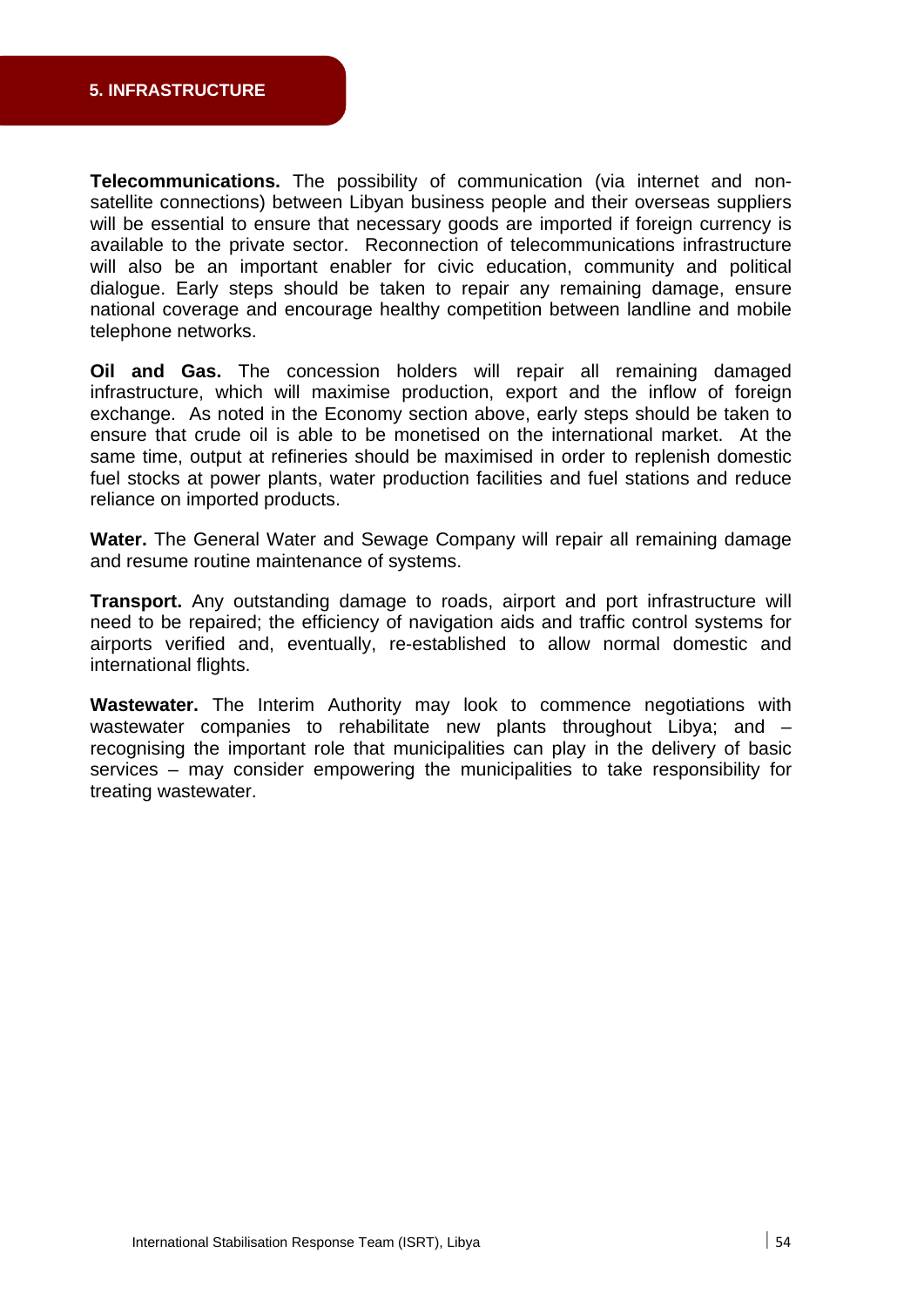## 6. Communications a nd Engagement

All Libyans have a stake in the future of their country  $-$  its citizens have the right to be informed of and weigh in on decisions taken on their behalf. This right underpins all of the actions recommended across all sectors discussed in this report.

Independent media is a key sector of civil society that has emerged in the wake of the revolution, remarkable in a society with little experience in actual freedom of expression. The role of the media in fostering and facilitating community Special attention should be paid to the use of e-media channels and social media as a means of enabling disparate voices to be heard and as a way to facilitate broad participation and engagement in national dialogue processes cannot be overstated. community access to political processes, particularly for the youth.

Currently, the "Free Libyan" media is focused on reporting about and advocating for the downfall of the regime. In the Early and Interim phases, the need for access to professional, balanced information about the democratic transition through the media will be critical, with particular support to emergent radio and television enterprises. At the same time, the early establishment of an independent media that secures space fostering open and unedited debate on the political processes moving forward. The international community should promote media as an independent, capable partner for dialogue, dissent and respect for multiple perspectives will be absolutely critical to in the dissemination of this information.

The Libyan people are also likely to have heightened expectations of what peace will bring, making strategic communications by interim authorities - both messaging and dialogue – essential. The population needs to clearly understand why some expectations are not being met, what plans are underway to correct this, and what expectations are unreasonable and why. Without clear strategic communications by the NTC and local authorities now, and the Interim Authority in the Early Phase, these expectations be difficult to manage. This, particularly in relation to future political processes and transitional security structures, could erode the legitimacy of the NTC and any future interim authority. During both the Immediate and Early Phases, the NTC and the Interim Authority should articulate and visibly demonstrate to Libyans the actions they are taking to facilitate transparency and accountability, and to begin building trust within the population.